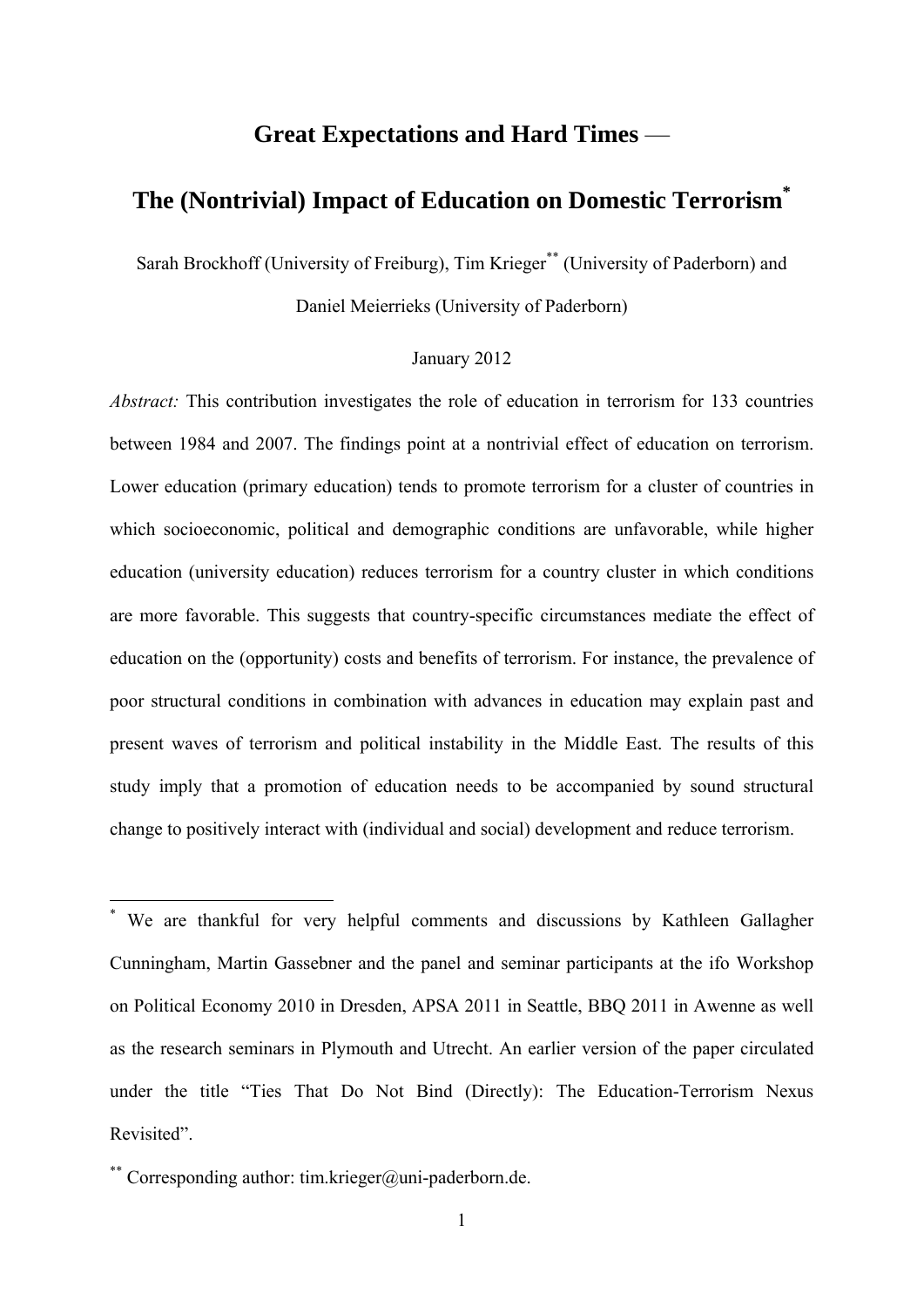*JEL Classification*: D74; I21; I25

*Keywords*: terrorism; education; negative binomial regression; revolution; conflict resolution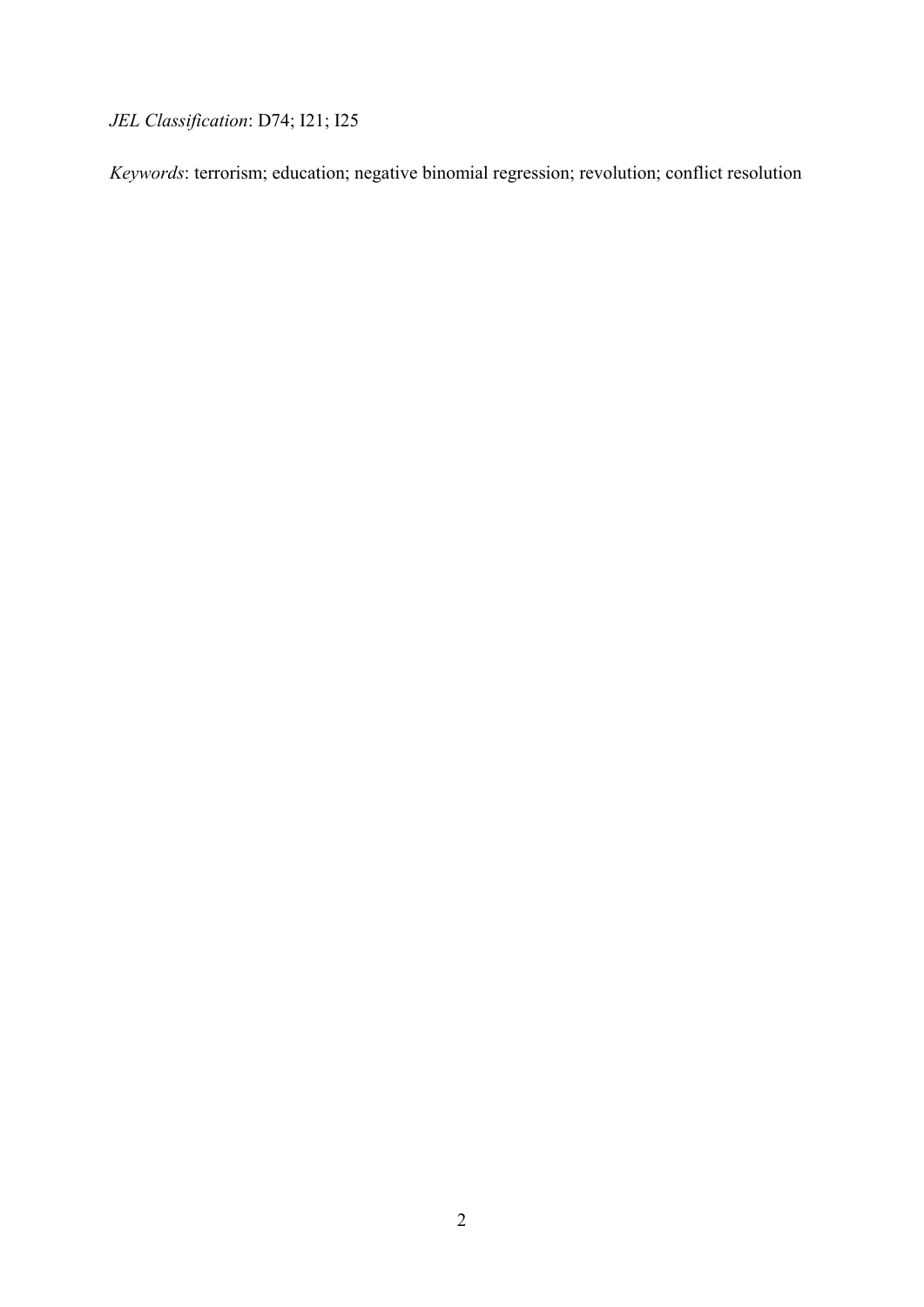*"What is it that seduces some young people to terrorism? It simplifies things. The fanatic has no questions, only answers. Education is the way to eliminate terrorism."* 

 - Elie Wiesel (1986 Nobel Peace Prize recipient), cited in Jai (2001) *"On the whole, there is little reason for optimism that [an] […] increase in educational attainment will lead to a meaningful reduction in […] terrorism."* 

- Krueger and Maleckova (2003: 142)

# **1. Introduction**

In the aftermath of the terror attacks on the New York *World Trade Center* and the Washington *Pentagon* on September 11, 2001, policymakers, intellectuals and the general public largely agreed that education needed to be strengthened to work as an "antidote" against terrorism (cf. Jai 2001). This spoke to the idea that education is associated with less hatred, ignorance and fewer socioeconomic and political grievances, thus making terrorism less likely.

While intuitive, this *optimistic* view on the terrorism-education nexus is, however, called into question by anecdotal and academic evidence, which tends to be more *pessimistic* about the relationship between education and terrorism. For instance, the highly influential paper of Krueger and Maleckova (2003) finds that education does not matter to terrorism on a crosscountry level, while—on an individual level—many terrorists tend to be rather well educated. Other studies point at a similar relationship (e.g., Berrebi 2007; Shafiq and Sinno 2010; Ganor 2011).

Why is there a disagreement over the impact of educational attainment on terrorist activity? We argue that there is a *country-specific* dimension to the terrorism-education nexus, which has been disregarded in previous empirical efforts. What is more, we argue that these very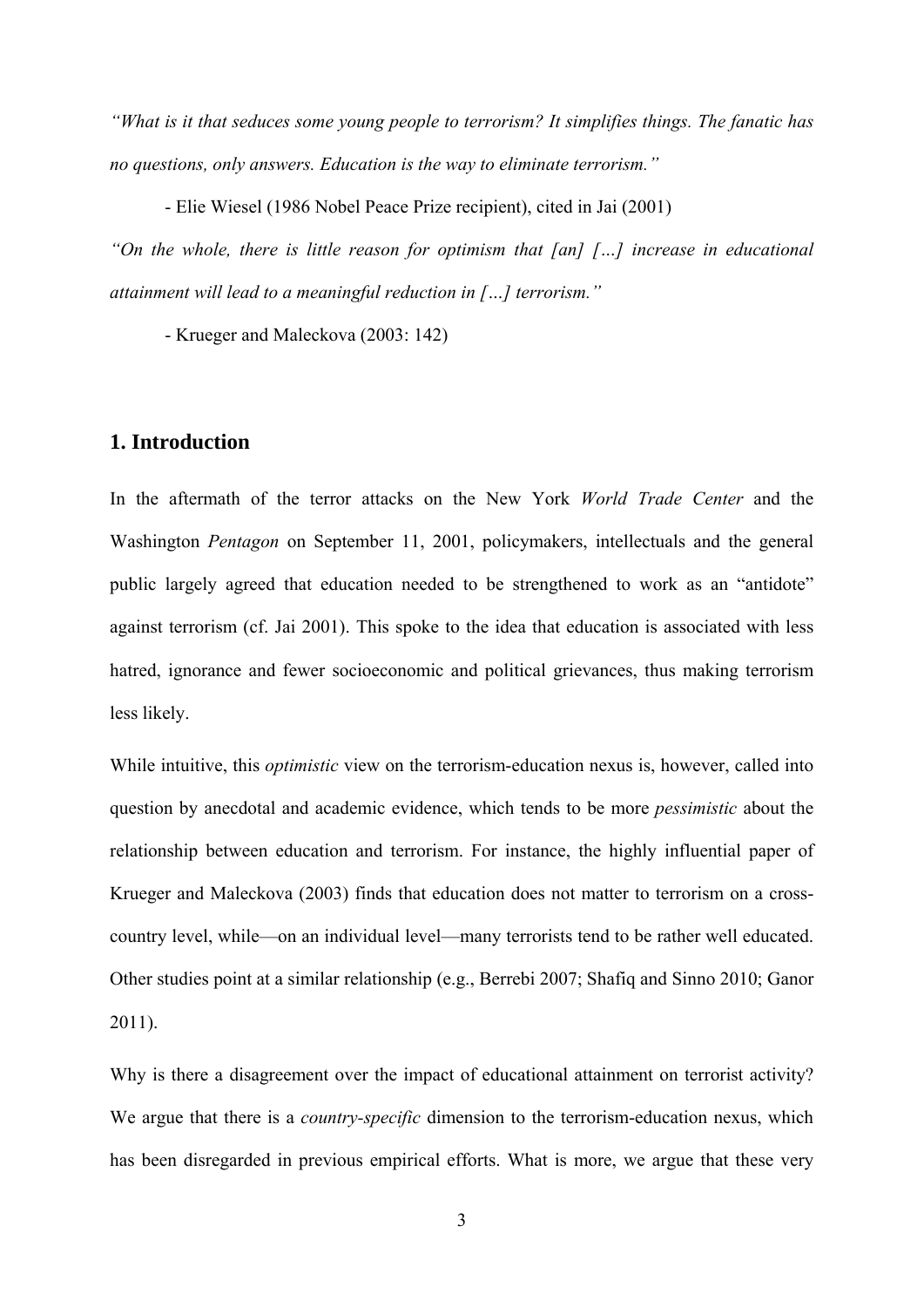country-specific factors determine whether education reduces or fuels terrorism. When country-specific conditions are favorable (e.g., sound institutions, strong economic development), education helps reducing terrorism. However, when country-specific conditions are poor, education may fuel terrorism. Said differently, the *'great expectations'* about the positive role of fostering education to significantly reduce terrorism—e.g., through education-centered foreign aid (Azam and Thelen 2008, 2010)—may in fact turn into *'hard times'* when country-specific conditions are unfavorable.

We provide an in-depth assessment of the terrorism-education nexus using cross-sectional time-series data for 133 countries between 1984 and 2007. As a major innovation, we identify groups of countries that differ with respect to certain socioeconomic, political and demographic traits (e.g., economic growth, income, politico-institutional conditions) by means of a *cluster analysis* and then analyze whether the dynamics of the nexus are *conditional upon cluster-specific circumstances*. We also add to the existing evidence by considering the relationship between education and *domestic terrorism*. Previous studies only consider the effect of education on *transnational terrorism*.<sup>1</sup> Domestic terrorism, however, accounts for the bulk of terrorist activity (e.g., Enders et al. 2011) and—as we will discuss below—is expected to have a closer relationship with education variables. Third, we use *several education indicators* (e.g., primary school enrollment, university enrollment), while earlier studies relied only on specific education proxies. This ought to add to the robustness of our findings, while providing new insights as to whether specific education proxies may matter more strongly to specific parts of the world. For instance, for demographic and economic reasons, lower (i.e., primary) education may be more important for developing

1

<sup>&</sup>lt;sup>1</sup> Domestic terrorism involves only one country, whereas transnational terrorism involves at least two countries (e.g., because domestic groups attack international targets).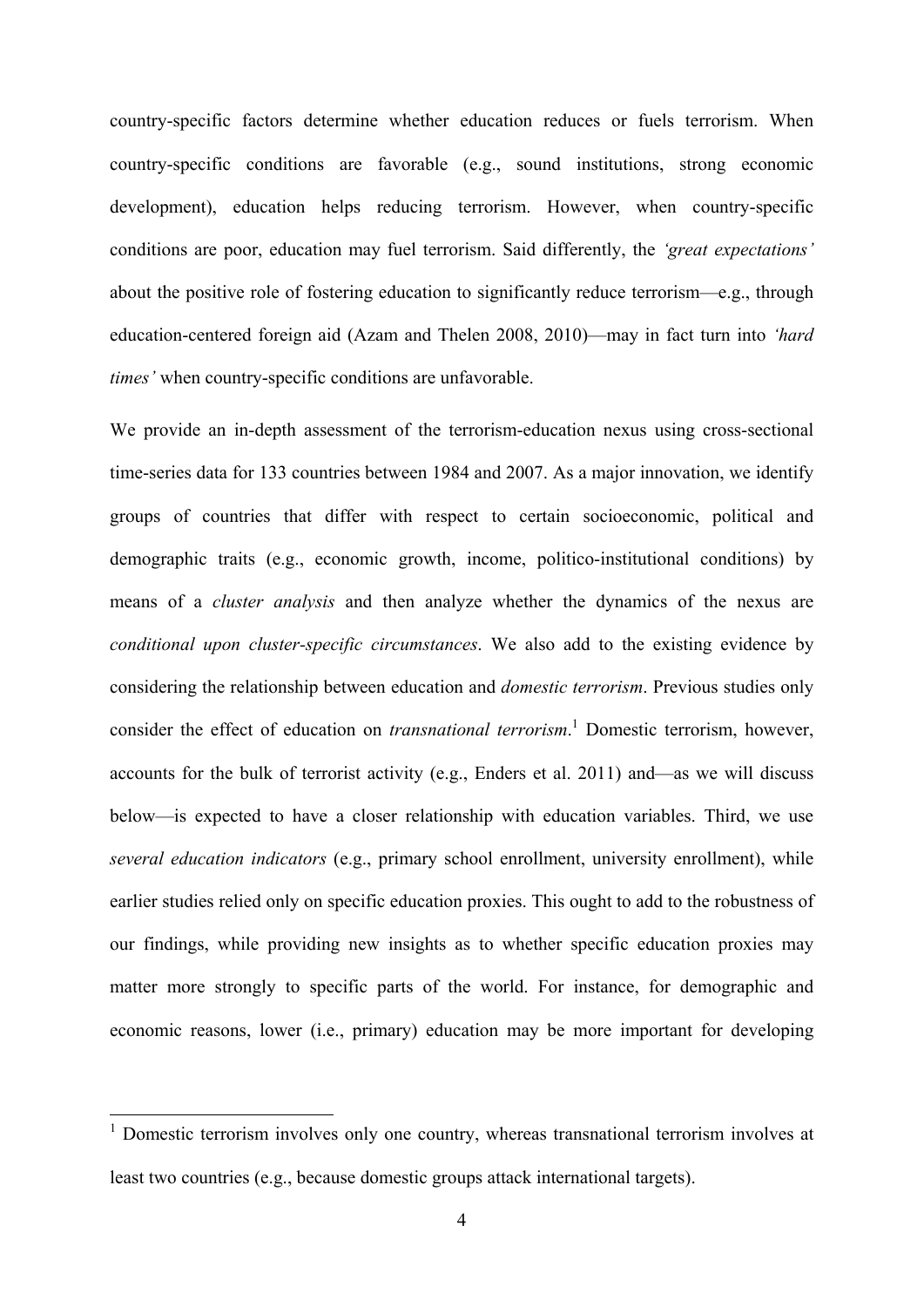countries, while developed countries may benefit more from higher (i.e., university) education.

To preview our empirical findings, we indeed find evidence of a *'nontrivial'* effect of education on terrorism. Lower education levels tend to foster terrorism for a cluster of countries in which poor conditions abound (e.g., slow growth, poor human and economic rights situation), while higher education levels tend to reduce terrorism for a cluster of countries in which conditions are more favorable. These core findings are robust to a variety of sensitivity checks. Our findings call for a more nuanced analysis of the terrorism-education nexus, given that country-specific circumstances and the choice of adequate education proxies seem to matter to empirical inferences. Our results suggest that a promotion of education in developing countries may actually foster terrorism when poor structural socioeconomic, politico-institutional and demographic issues (e.g., poor economic growth, poverty, inequality, repression, discrimination) are not ameliorated at the same time. Interestingly, our framework does not only help better understanding the role of education in terrorism. It also relates to earlier historic events of political violence such as the French Revolution of 1789 (e.g., Glaser et al. 2007) or the 2011 popular uprisings of the Arab Spring (e.g., Campante and Chor 2011), which were characterized by the combination of increases in education that were coupled with poor institutional, socioeconomic and demographic circumstances. Such linkages have been largely ignored in the study of the role education in terrorism, but may account for the inconclusive evidence on the terrorism-education nexus on cross-national level as well as the positive correlation between education and terrorism on the micro level.

This paper is organized as follows. In Section 2 we discuss the literature on the relationship between education and terrorism. Section 3 introduces the data and empirical methodology. Section 4 presents and discusses our main empirical findings. Section 5 offers several robustness checks and extensions to our empirical efforts. Section 6 concludes.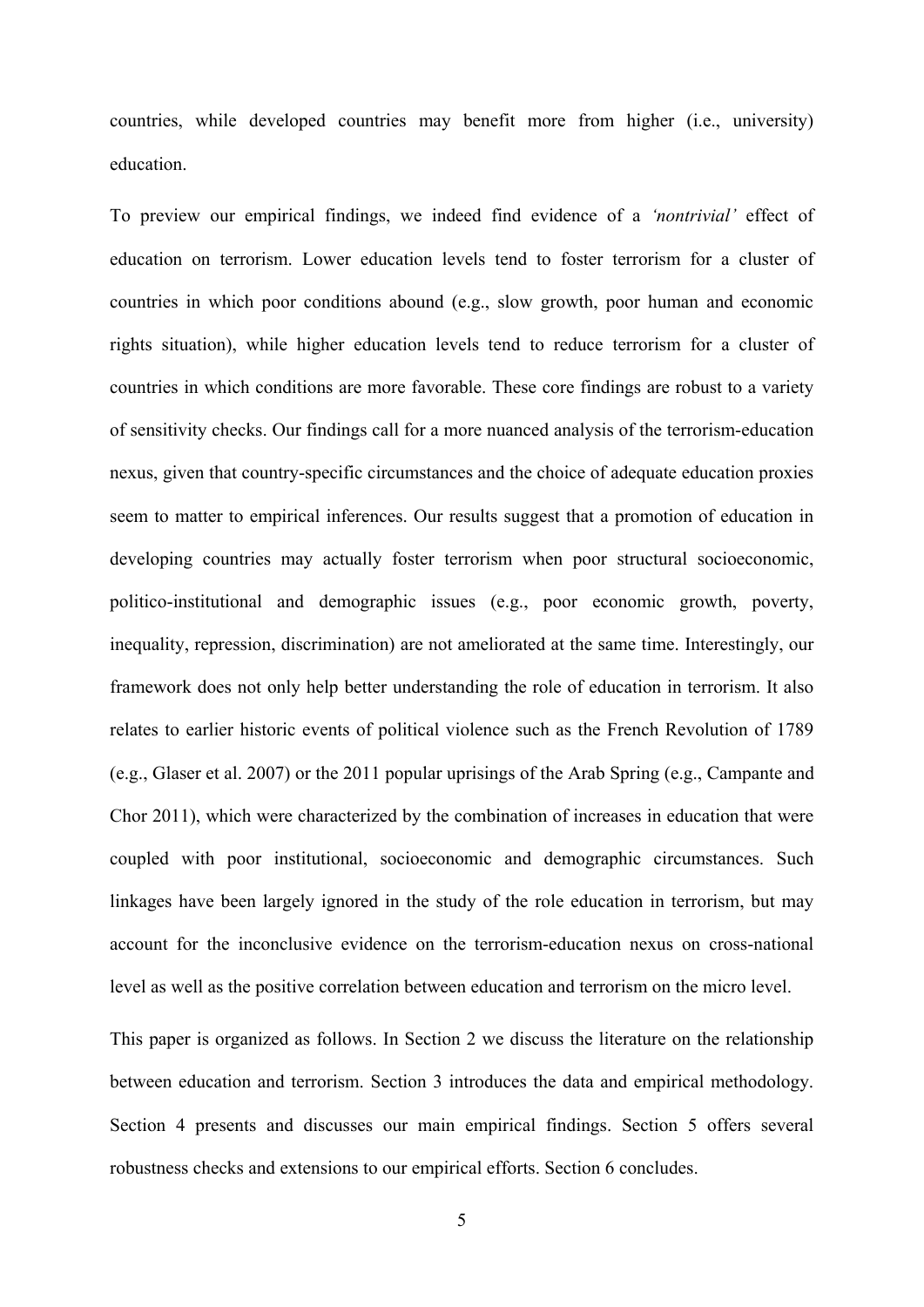# **2. The Terrorism-Education Nexus: Literature Review and Hypotheses**

#### *2.1 Great expectations: Why education should reduce terrorism*

Following a rational-choice approach, education is expected to determine the level of terrorist activity by governing its (opportunity) costs and benefits. The optimistic view of the terrorism-education nexus suggests that education raises terrorism's opportunity costs by fostering individual socioeconomic success and political participation. For instance, higher education means higher personal human capital endowment and thus income, so that educated individuals ought to have more to lose (higher opportunity costs) when they choose to resort to terrorism. On the aggregate (national) level, higher levels of education are also found to be positively related to economic growth and a reduction in poverty and income inequality (e.g., Temple 1999; Glaeser et al. 2004; Cohen and Soto 2007). This may also affect the terrorists' calculus by reflecting higher opportunity or recruitment costs, given that, e.g., the size of the pool of potential terrorist recruits ought to shrink with favorable socioeconomic conditions (e.g., Bueno de Mesquita 2005).

Besides socioeconomic success, education is also found to positively correlate with political participation. For instance, Dee (2004) finds that voter participation and support for free speech increase with individual education. Similarly, Barro (1999) and Glaeser et al. (2007) argue that education is among the determinants of democracy. Consequently, the positive effect of education on political participation may mean higher terrorism opportunity costs (due to the recognition and use of nonviolent means to foster political change) and thus less terrorist activity. What is more, the favorable interaction between education, economic development and democracy may lead to positive politico-institutional outcomes, e.g., as corruption is reduced or redistribution is conducted in a more welfare-enhancing way (e.g., in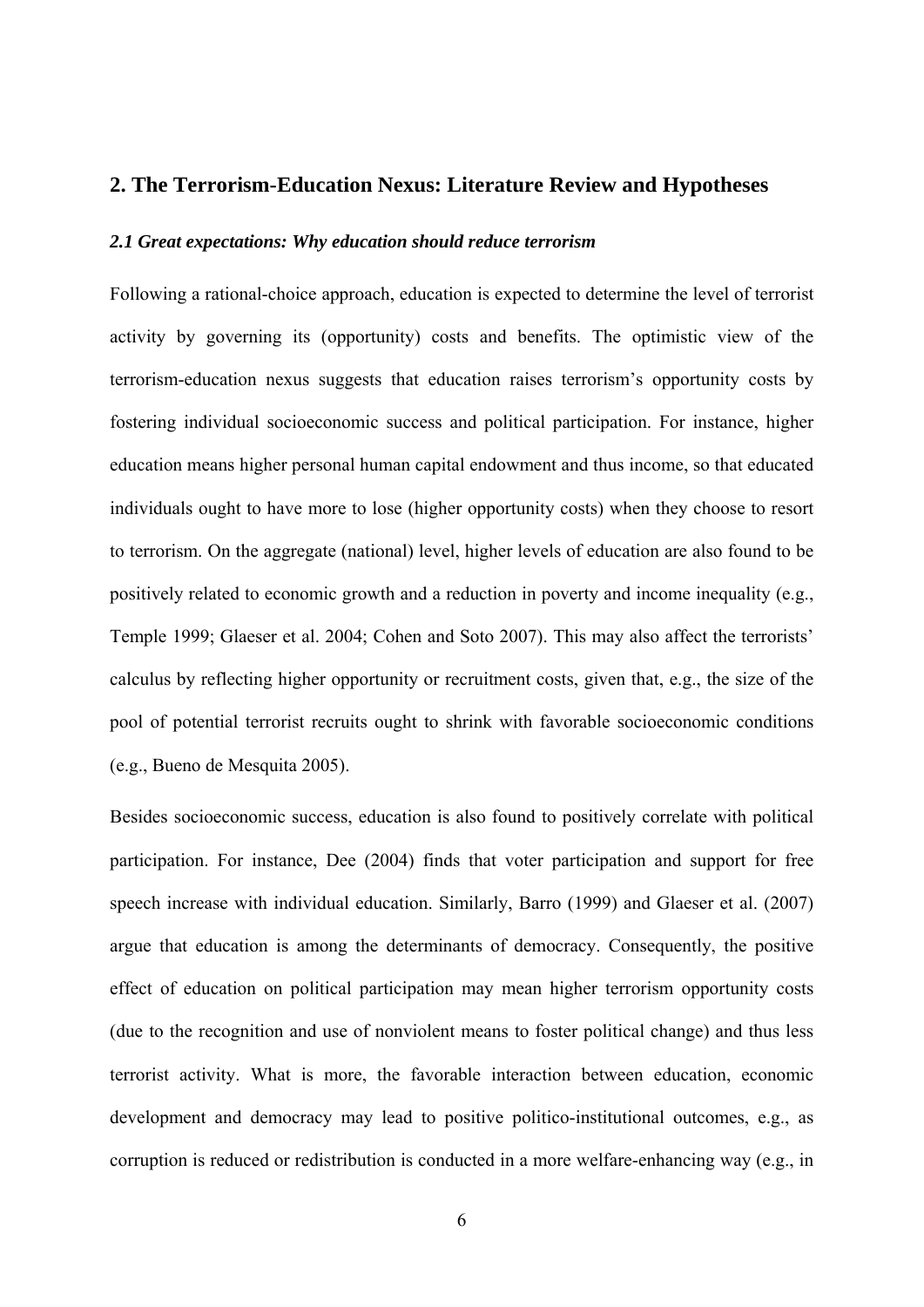the form of public spending on education), which may further reinforce the positive effect of education on economic growth (e.g., Saint-Paul and Verdier 1993; Glaser et al. 2007).

Finally, education may also change personal attitudes towards extremist ideologies, the use of violence and its legitimization (Victoroff 2005). These effects may be reflected in lower (perceived) benefits from terrorism and higher recruitment costs for terrorist groups. For instance, educated individuals may evaluate the probability of terrorist success more realistically and therefore be less easy to recruit. Also, the educated may more easily see through the terrorists' propaganda, so that terrorist mobilization is constrained and popular support remains marginal. The latter mechanism can be understood as a representation of the popular—perhaps somewhat idealistic—idea that education counters hate and ignorance, and raises moral constraints associated with the use of violence (Victoroff 2005).

In summary, the optimistic view of the terrorism-education nexus argues that education raises the (opportunity) costs and lowers the benefits of terrorism in such a way that the risk of terrorism is reduced. This leads to our first hypothesis (*H1*):

# *Hypothesis 1: Countries with higher levels of education will experience (ceteris paribus) lower levels of terrorism.*

Some empirical studies on the causes of terrorism implicitly back this hypothesis. They find that terrorism is positively related to poor institutions such as a poor rule of law (e.g., Choi 2010; Walsh and Piazza 2011), socioeconomic underdevelopment (e.g., Blomberg and Hess 2008; Freytag et al. 2011) and inefficient means of redistribution and economic participation (e.g., Burgoon 2006; Krieger and Meierrieks 2010, Piazza 2011). If education positively interacts with economic and political development—as the previous discussion suggests—, then education ought to be negatively related to terrorism by removing economic and institutional grievances that usually fuel terrorism. Likewise, studies on the causes of other forms of political violence (e.g., protests, rebellions, civil war) suggest that interactions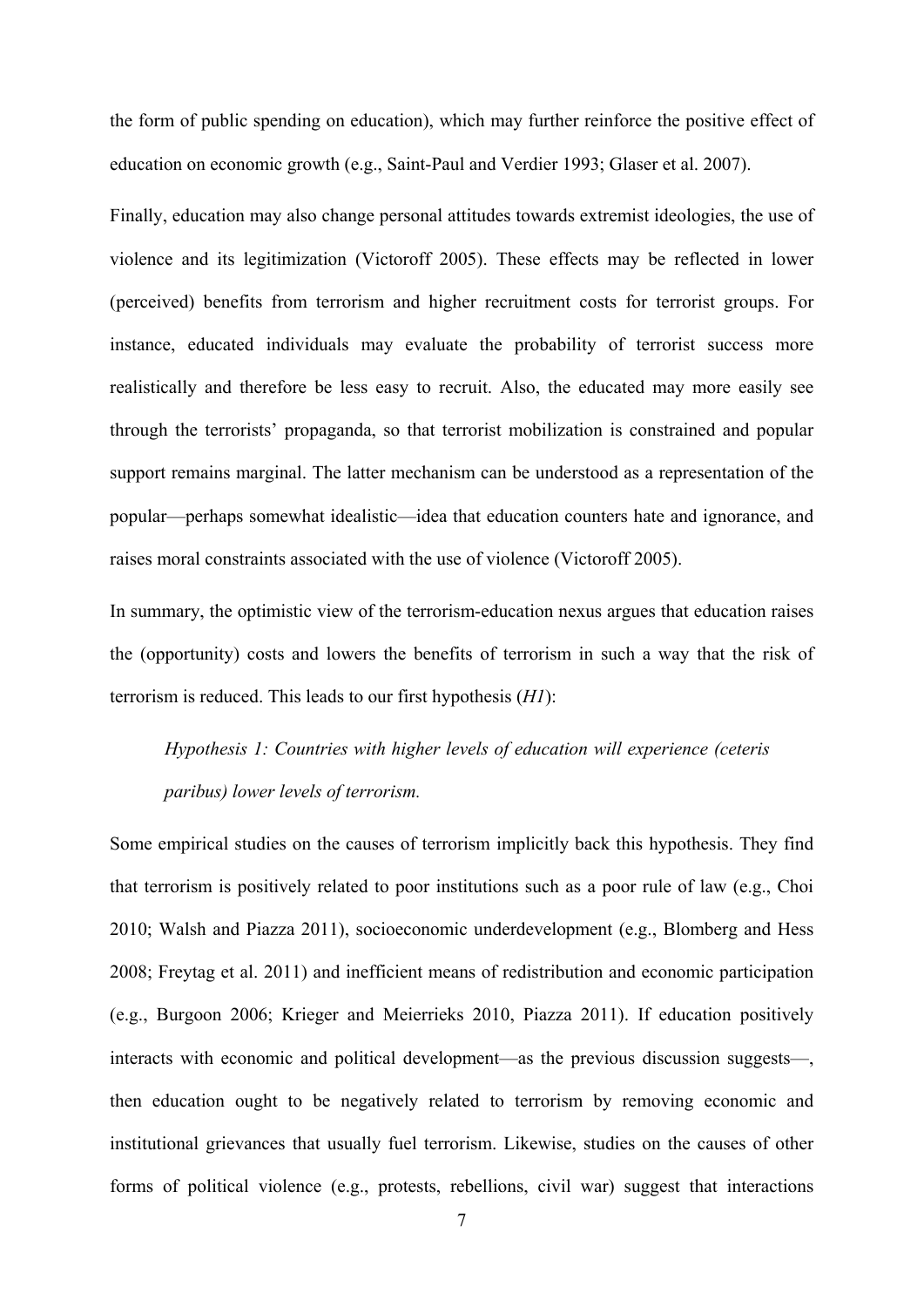between education, underdevelopment and conflict—which are similar to those discussed above—matter to these conflicts. For example, they consistently find that these conflicts are related to economic and political grievances (e.g., Fearon and Laitin 2003; Collier and Hoeffler 2004). What is more, the evidence suggests that education is negatively related to civil wars (e.g., Thyne 2006). If terrorism and other forms of conflict share similar roots—as suggested by, e.g., Gassebner and Luechinger (2011: 251)—, then education may have a similar (dampening) effect on terrorism.

#### *2.2 Education during hard and good times: An alternative view*

Although the previous discussion provides some evidence that education may reduce terrorism, skeptical views prevail. While most cross-national (large-*N*) studies on the causes of terrorism do not consider the effect of education on terrorism, a review of those studies that control for the impact of education on terrorism does not provide a consistent picture (Table 1). For example, while Bravo and Dias (2006) find that education makes terrorism less likely, Testas (2004) comes to the opposite conclusion. Even more puzzling, studies that analyze the relationship between individual education and participation in terrorism often find that the two are positively related (e.g., Victoroff 2005; Berrebi 2007; Benmelech and Berrebi 2007; Krueger 2008). For example, in their highly influential contribution Krueger and Maleckova (2003) find that terrorist organization operatives active in the Arab-Israeli conflict (e.g., the Jewish underground, Hezbollah) are on average well-educated.

# **-Table 1 here -**

Why may education positively correlate with terrorism? We argue that—building on the existing literature—education may fuel terrorism when country-specific conditions are unfavorable. Such poor conditions may consist of a set of socioeconomic (e.g., poor growth, economic disenfranchisement), politico-institutional (e.g., discrimination, corruption, poor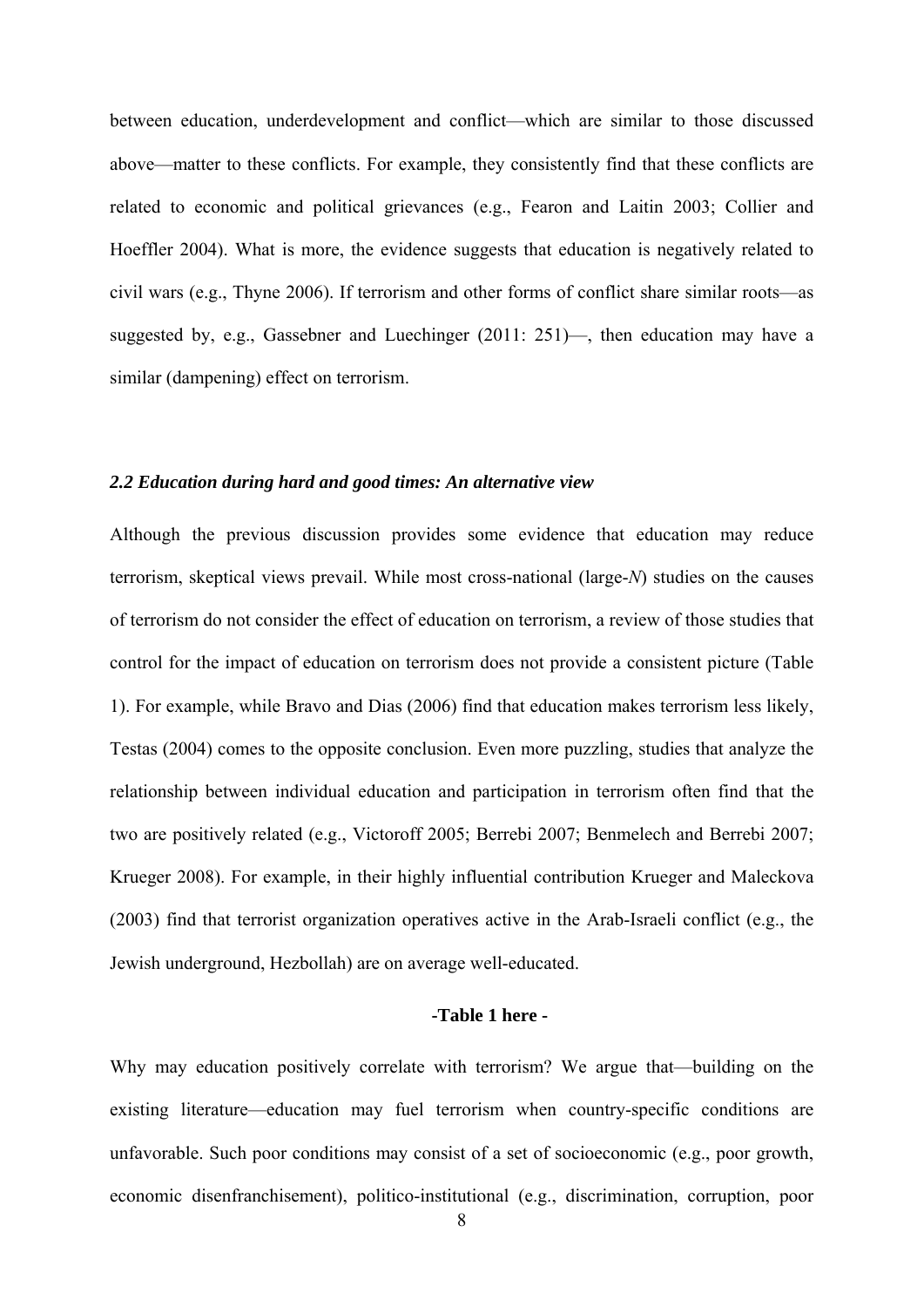governance) or demographic (e.g., population growth) factors. Due to poor country-specific circumstances, advances in education may not sufficiently increase the opportunity costs of terrorism because the relevant transmission channels (e.g., income, political participation, economic growth) do not work properly on individual and social levels, meaning that nonviolent opportunities do not open up. For instance, slow economic growth and slack labor markets may cause individuals to take up jobs that do not match their qualification and thus their expected personal income. Also, institutional constraints (e.g., corruption, nepotism) may redirect the flow of educated labor into the public sector, consequently inhibiting economic growth by creating inefficiencies and constraining private economic activity (Pritchett 2001). Likewise, when political participation is constrained (e.g., due to poor democratic institutions), education cannot be easily linked to positive political development.

Other mechanisms may even promote the genesis of terrorism. First, education may make it easier for individuals to recognize those poor social conditions (e.g., socioeconomic and politico-institutional constraints) that limit personal and social success expected from education. For instance, Shafiq and Sinno (2010) argue that increases in education coupled with political disenfranchisement lead to a higher support for (suicide) terrorism, potentially because education helps individual to contextualize political problems and leads to the choice of violence as a means of achieving political change. Second, education may increase the (perceived) benefits from terrorism, given that an eventual removal of existing social constraints may benefit the educated the most. In case of terrorist success, education may finally pay off (e.g., in terms of income, growth and political participation), particularly for the highly educated. Third, when the labor market does not offer individuals an adequate return for their education investment, it may become increasingly attractive for individuals to pursue a 'career' in terrorism. Terrorist organizations may offer their operatives wages and other incentives (e.g., reputation as a terrorist leader, martyrdom) that are closer to individual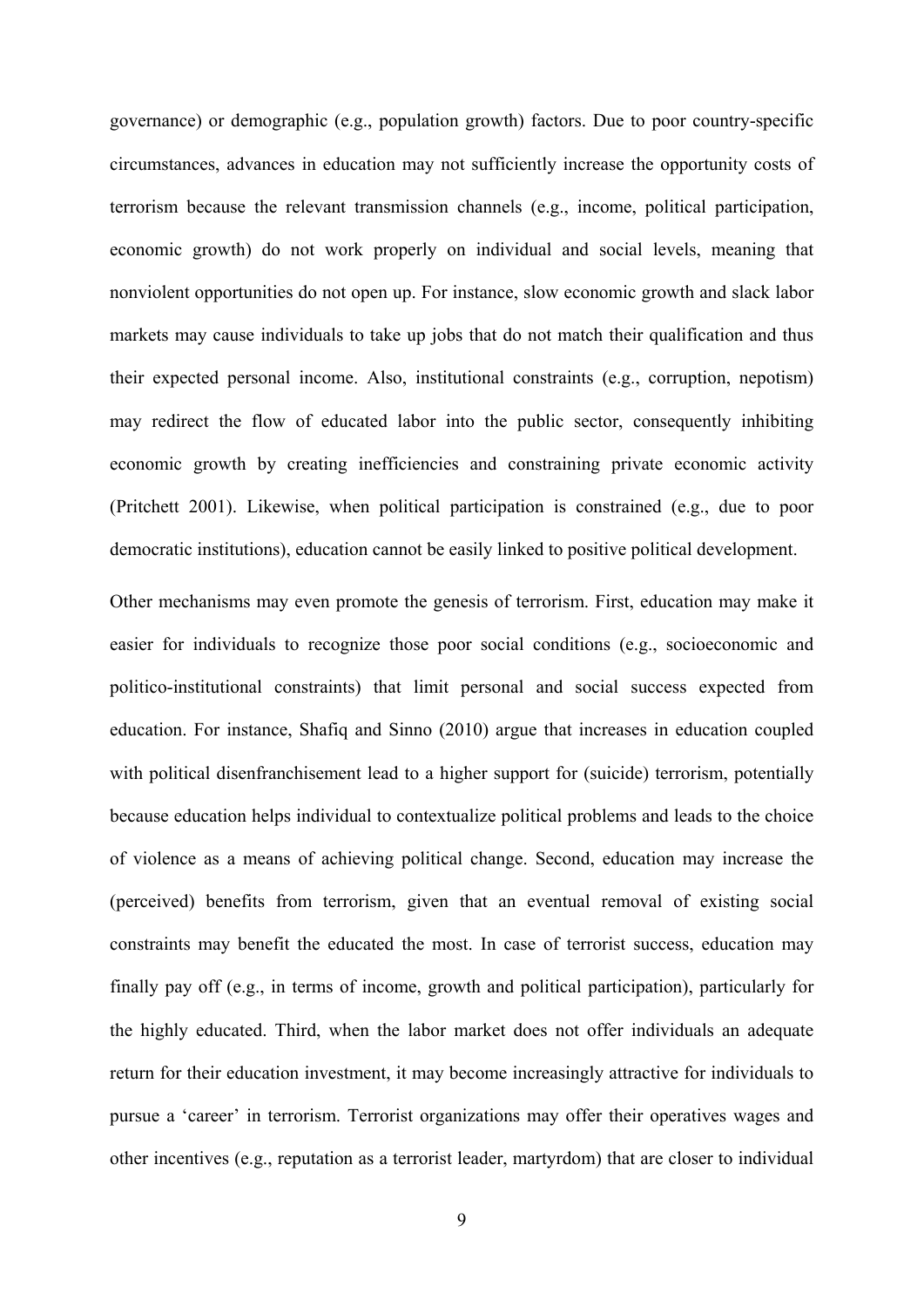human capital endowments and associated aspirations than those offered by the regular labor market (cf. Bueno de Mesquita 2005). Fourth, education may also lower the (perceived) costs of terrorism. Intuitively, education makes terrorist success (e.g., performing an attack, evading prosecution) likelier. Bueno de Mesquita (2005) argues that due to the positive effect of individual human capital endowment on terrorist success terrorist organizations are particularly interested in members with higher levels of education.<sup>2</sup>

To sum up, when poor country-specific conditions abound education does not sufficiently translate into higher opportunity costs of terrorism. Instead, education may facilitate mobilization due to an increased attractiveness of terrorism for educated individuals, which reinforces the probability of terrorist success. This leads to the following hypothesis (*H2a*):

*Hypothesis 2a: Countries with higher levels of education will experience (ceteris paribus) higher levels of terrorism when country-specific (socioeconomic, political, institutional, demographic etc.) circumstances are poor.*

This hypothesis finds support from a number of examples. For instance, Abeyratne (2004) argues that in Sri Lanka increases in education in combination with poor country-specific conditions (strong population growth, youth burdens, ethnic discrimination, socioeconomic and political volatility and exclusion) led to armed insurgencies by the communist *Janathā Vimukthi Peramu a* and the separatist *Liberation Tigers of Tamil Eelam*. Similarly, Ganor (2011) argues that the expansion of education in Palestine in the 1970s was not meet by adequate demand for highly-skilled labor, instead increasing frustration, humiliation and radicalization among young Palestinians, which eventually filled the ranks of radical groups <sup>2</sup> Note that the preponderance of poor social conditions and the lack of nonviolent alternatives also ought to increase the pool of potential recruits from which terrorist organizations usually choose the most educated members, meaning lower recruitment costs that may also facilitate terrorist activity (Bueno de Mesquita 2005).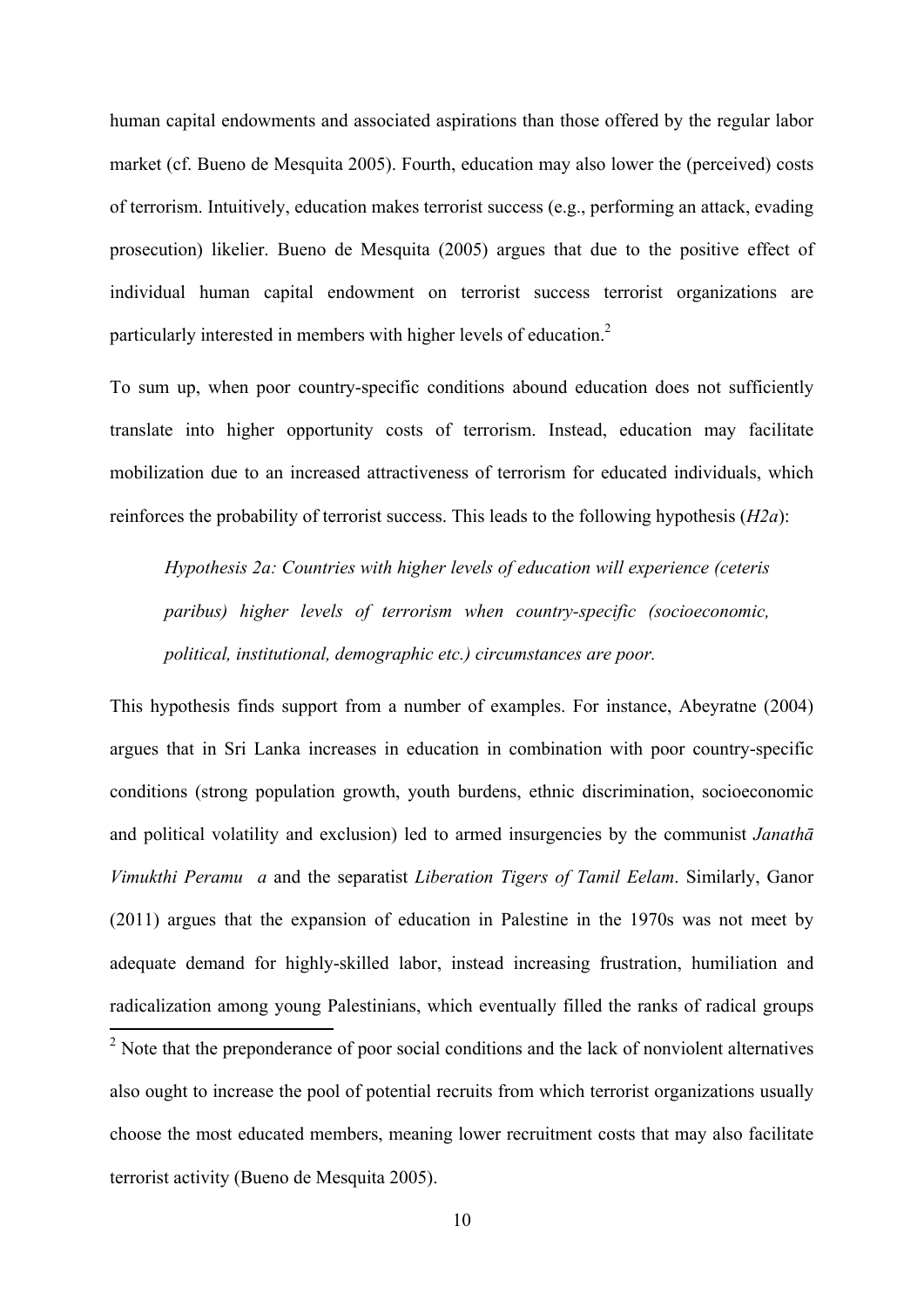active in the 1987 Intifada. Ganor (2011) also suggests that the interplay of education, denied opportunities, alienation and frustration may contribute to the radicalization—and possibly, terrorist activity—among Muslim youth in Western European communities. The findings of Testas (2004), Kavanagh (2011) and Urdal (2006) also suggest that the reciprocity between advances in education and poor social conditions matters to the genesis of terrorism. For instance, Urdal (2006) finds that an expansion in education that is coupled with demographic pressures makes civil conflict more likely. Finally, the recent revolutions and riots in Northern Africa and the Middle East—as other forms of political protest—can also be linked to the interaction between rising educational levels, which induce political activism, and socioeconomic underperformance (Campante and Chor 2011).<sup>3</sup>

Following this line of reasoning, the role of education in terrorism may be determined by the change of educational attainment relative to the change of politico-institutional and sociodemographic conditions. If the former dominates the latter at relatively low levels, terrorism becomes more likely. However, it seems reasonable to expect politico-institutional and sociodemographic factors to eventually catch up with educational quality. This ought to reverse outcomes. Hence, as corollary of hypothesis *H2a* we argue that education can be expected to exert a *dampening* effect on terrorism when social conditions are more favorable. Education ought to contribute to (individual and social) progress when socioeconomic, demographic and politico-institutional barriers—that govern employment, economic redistribution, political participation etc.—are low or nonexistent. This in turn is expected to make terrorism less likely by sufficiently raising its opportunity costs (as outlined above), where these effects ought to outweigh those through which education may fuel terrorism (e.g., the improved recognition of disenfranchisement). This leads to the final hypothesis (*H2b*):

<sup>&</sup>lt;sup>3</sup> See Glaeser et al. (2007) for further historic examples where increases in education contributed to political protest and revolutions.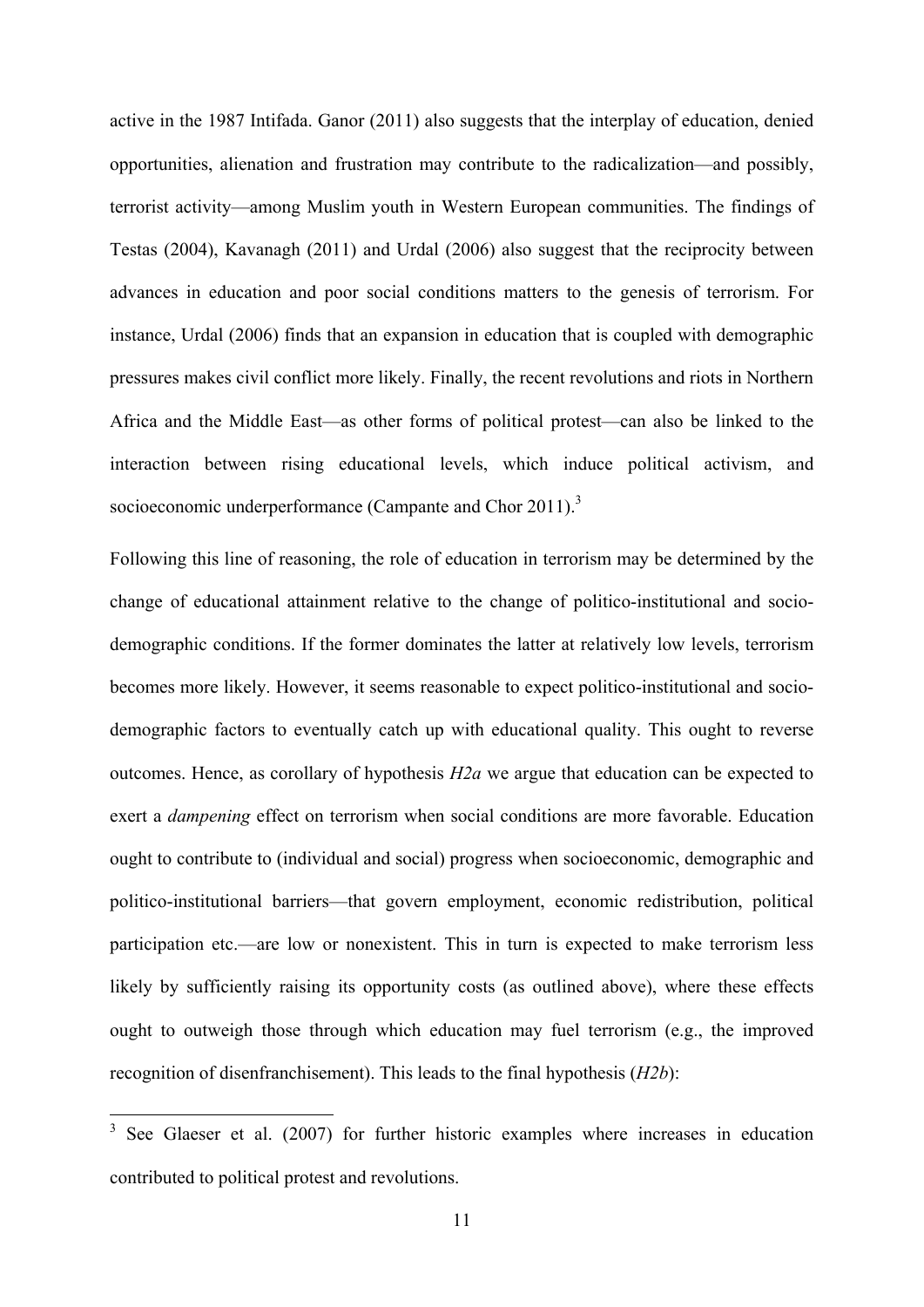*Hypothesis 2b: Countries with higher levels of education will experience (ceteris paribus) lower levels of terrorism when country-specific (socioeconomic, political, institutional, demographic etc.) circumstances are favorable.*

This does not, however, rule out that terrorism emerges when favorable social conditions abound. In fact, the history of domestic terrorism in Western Europe and the US after the Second World War indicates that advances in education did not "immunize" societies against terrorism. Rather, many terrorists from these countries had an academic background (e.g., Victoroff 2005).<sup>4</sup> However, domestic terrorist activity in Western countries was often perpetrated by isolated groups that failed to obtain popular support or achieve generational transition (Cronin 2006). In accordance with our previous discussion, we may speculate that the beneficial interaction between advances in education and favorable country-specific conditions—besides other factors—minimized the pool of potential terrorists and supporters in these countries and raised terrorism opportunity costs, making a sustained and popularly supported terrorist campaign practically infeasible.

# **3. Data and Methodology**

1

We test which of the hypotheses discussed in the previous section are supported by the data for a panel of 133 countries between 1984 and  $2007$ .<sup>5</sup> The summary statistics are reported in Table 2. A country list is given in the appendix.

 $4$  As argued by Bueno de Mesquita (2005), the high educational level of Western terrorists can be explained by the screening of potential recruits for (educational) quality by terrorist groups.

 $<sup>5</sup>$  Our panel is unbalanced, given that some countries in the sample became independent only</sup> after 1991.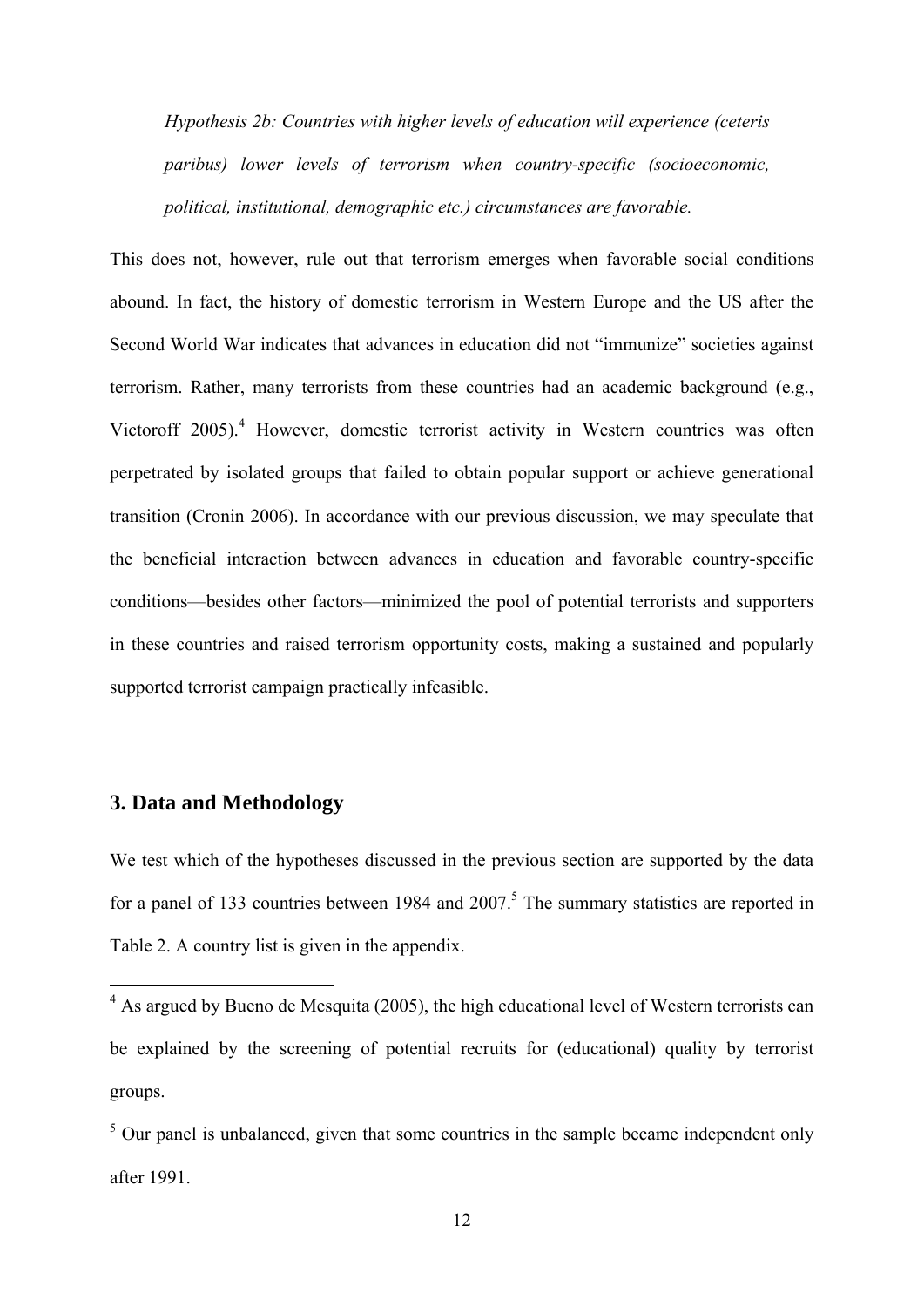**– Table 2 here –** 

### *3.1 Dependent variable: Domestic terrorism*

1

Our dependent variable is the *number of domestic terrorist incidents* in a given year and country.<sup>6</sup> Previous studies have focused on the causes of transnational terrorism due to data constraints (Krieger and Meierrieks 2011). However, the relationship between education and domestic terrorism is not necessarily identical to the interaction between education and transnational terrorism as different factors may matter. For instance, transnational terrorism seems to be more strongly motivated by international political factors (e.g., foreign policy) than domestic terrorism (Dreher and Gassebner 2008; Savun and Phillips 2009).

The economic mechanisms from education to reduced terrorist activity—via an amelioration of grievances (*H1*) or the interaction of education and country-specific conditions that (potentially) determines the effect of education on terrorism (*H2a* and *H2b*)— are intuitively expected to matter more strongly to the genesis of domestic terrorism. The fact that domestic terrorism is far more common than transnational terrorism (e.g., Enders et al. 2011) further motivates our decision to study the effect of education on domestic terrorism. Finally, there is a lack of evidence on the causes of domestic terrorism in general (Krieger and Meierrieks 2011), also with respect to the role of education in domestic terrorism (see Table 1).

The data for our dependent variable is drawn from Enders et al. (2011). They use raw terrorism data provided by the *Global Terrorism Database* (*GTD*). While the *GTD* contains data on domestic and transnational terrorism, it does not differentiate between the two. Enders et al. (2011) decompose the data series into domestic and transnational terrorist events. They also deal with some methodological problems (e.g., coding issues) in the *GTD* series. As a

 $<sup>6</sup>$  As a robustness check we also consider alternative measures of terrorist activity (Section 5).</sup>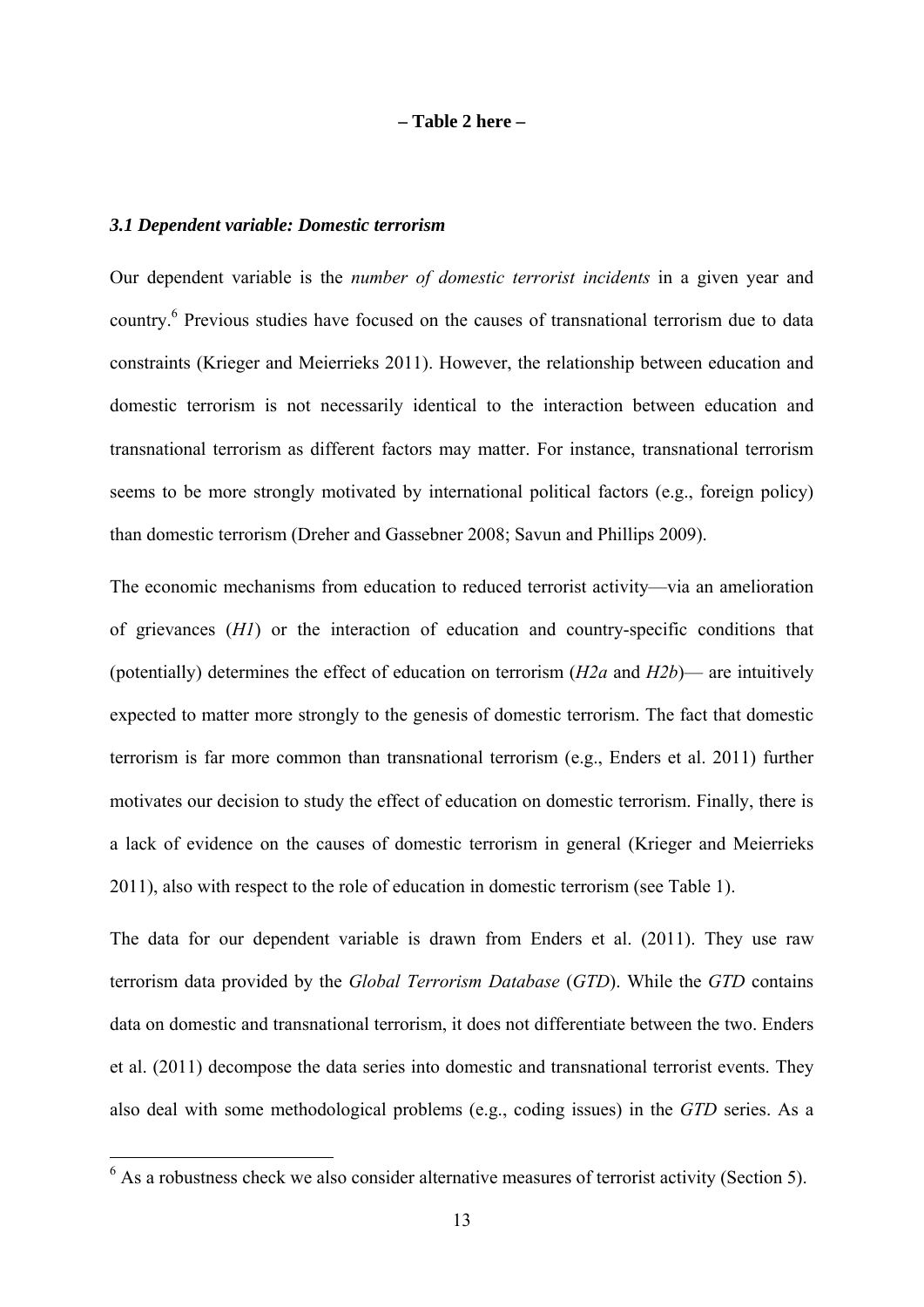result, the domestic terrorism data provided by Enders et al. (2011) are—to this date—the most reliable count data measuring this kind of activity.<sup>7</sup>

# *3.2 Education variables*

1

As argued above, those large-*N* studies that analyze the determinants of terrorism and incorporate measures of education (see Table 1) may have failed to unveil a consistent relationship due to theoretical reasons (i.e., the failure to consider the moderating effect of country-specific conditions on the terrorism-education nexus). In addition to that, different analytical scopes (country samples, observation periods, education indicators etc.) may have contributed to empirical inconsistencies. In this study we use a uniform country sample to assess the influence of various education variables on the emergence of domestic terrorism. In so doing, we ought to analyze, amongst others, whether the choice of a specific education proxy matters to statistical inferences.

We measure education by *primary school enrollment per capita* (*primary education*), *secondary school enrollment per capita* (*secondary education*), the *sum of primary and secondary school enrollment*, *university enrollment per capita* (*university enrollment*) and the *literacy rate* (i.e., the number of people over 15 than can read or write over the total

 $<sup>7</sup>$  As a robustness check, we experiment with different approaches for dealing with remaining</sup> data problems that are discussed by Enders et al. (2011). For instance, Enders et al. (2011) argue that the *GTD* tends to overreport terrorism for some time periods, which should be accounted for by adjusting the data accordingly. However, such data adjustments lead to findings similar to those obtained using the unadjusted data (results available upon request).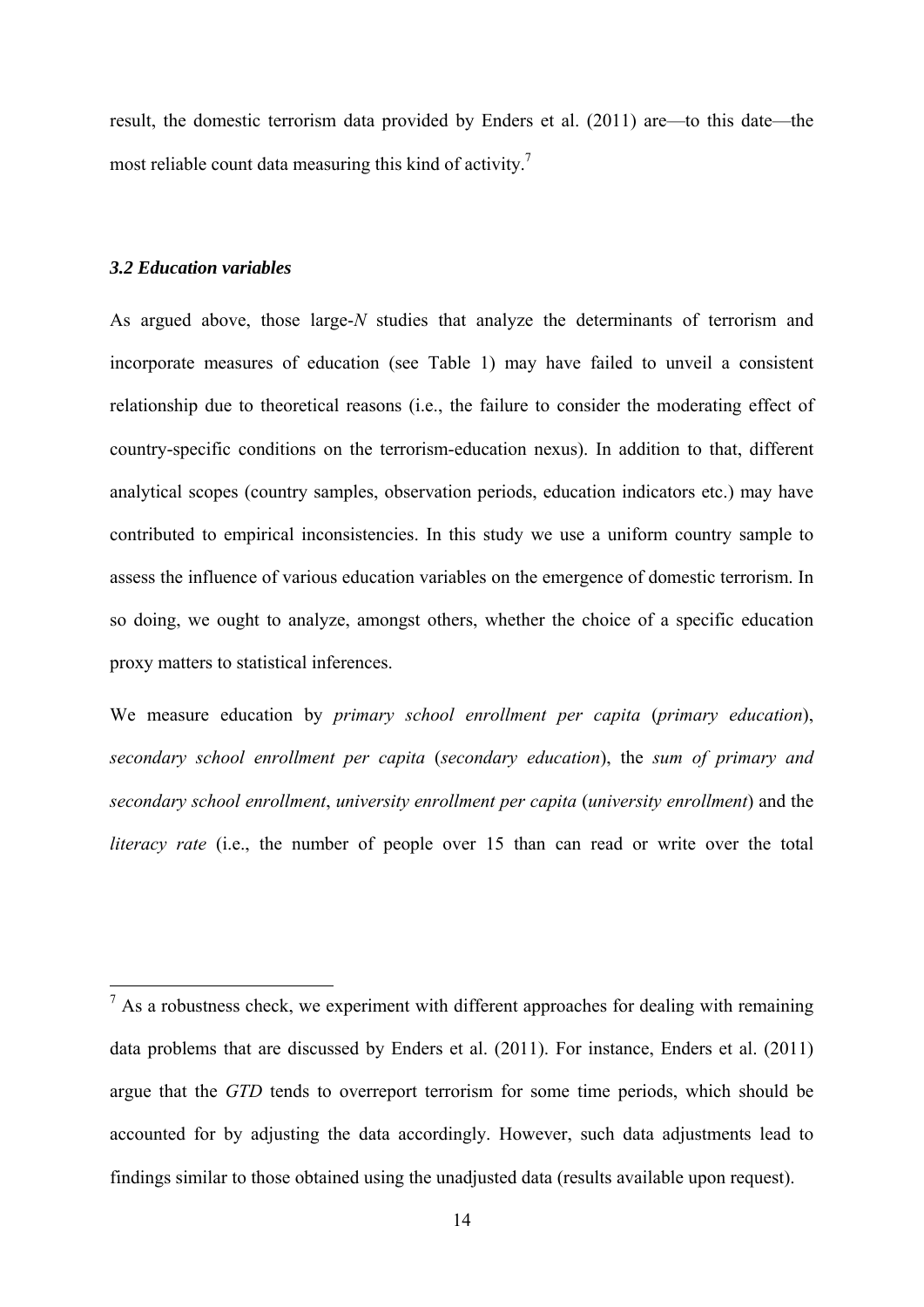population).8 All education data are drawn from the *Cross-National Time-Series Data Archive*.

These measures ought to reflect the size and quality of a country's human capital stock. That is, higher enrollment and literacy rates are expected to correspond to higher levels of education, where education may either reduce terrorism uniformly (*H1*) or affect terrorism depending on country-specific circumstances (*H2a* and *H2b*). Our education measures may also reflect public investment in education and the effectiveness of educational institutions (e.g., Thyne 2006). For instance, higher enrollment rates ought to mean more investment in education (teachers, school buildings etc.) and stronger institutions related to education (e.g., child labor laws, compulsory education). A stronger public commitment to education ought to result in higher levels of education, which in turn matter to terrorism. Finally, our education variables also reflect the 'supply' and 'demand' of education. The 'supply' side of education relates to a country's demographic structure (i.e., population structure, growth and distribution). For instance, primary and secondary school enrollment may be more important to 'young' societies (developing countries), while tertiary education matters more to 'older' societies (developed countries). The 'demand' side of education relates to, e.g., the global division of labor, national economic structures and labor markets demands. For example, primary and secondary education may be more important to countries that do not rely on human-capital-intensive production (developing countries), whereas in other countries tertiary

<sup>8</sup> We also experimented with alternative measures of education as used by Thyne (2006). He employs data on primary, secondary and postsecondary enrollment, on literacy and government education spending, where the data is drawn from the World Development Indicators. While the results are not directly comparable due to data limitations (only the 1994-2007 period is available), the findings tend to support results from our main analysis (results available upon request).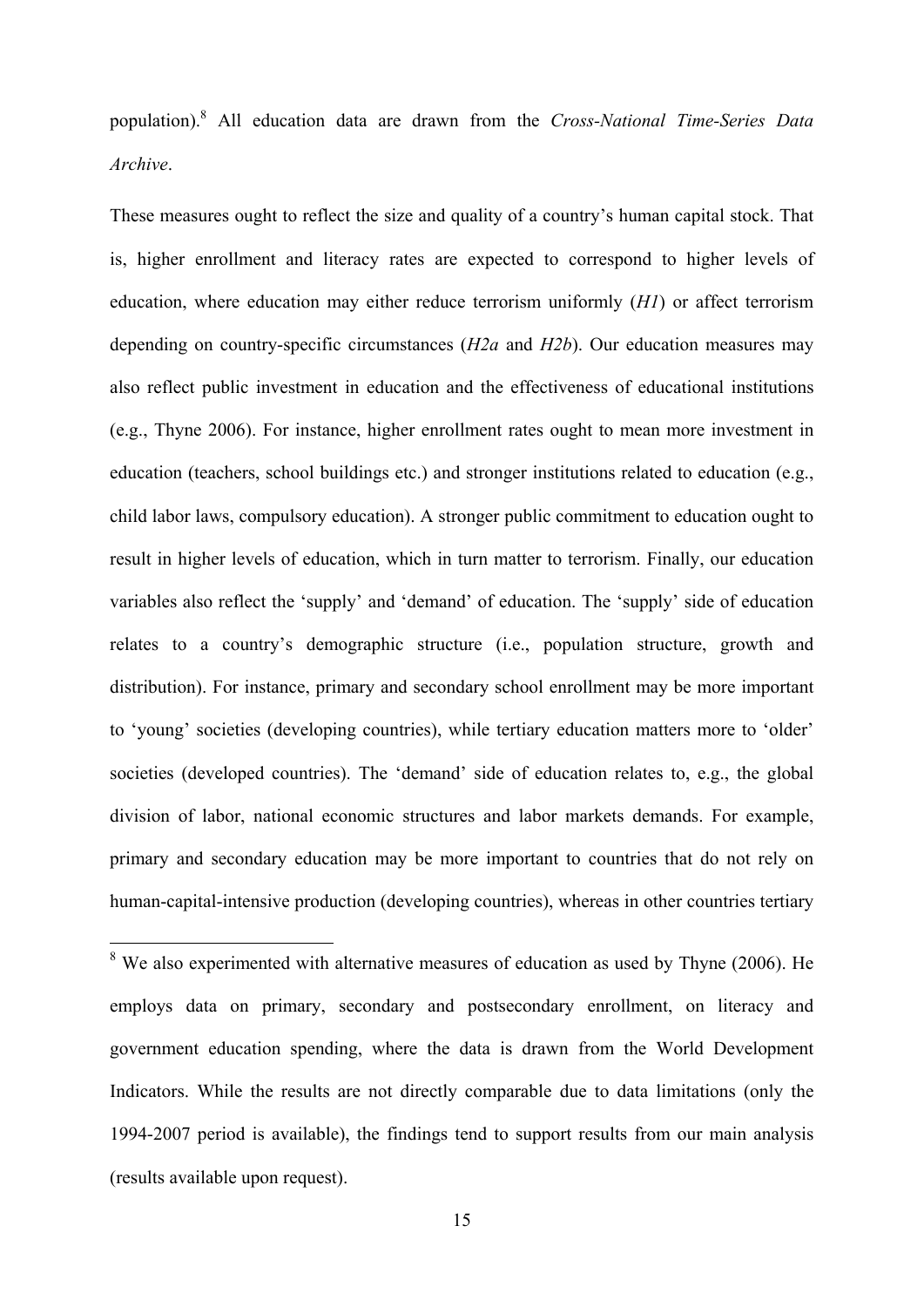education may more prominently determine personal and social success due to corresponding production and employment demands (developed countries).

In short, we have good reason to believe that our education proxies correlate with education 'inputs' (public investment, quality of educational institutions) and 'outputs' (size and quality of an economy's human capital stock). Our explanatory variables are expected to indicate whether education truly matters to terrorism via the transmission channels discussed in Section 2. However, we can also expect that specific education variables matter more strongly to specific country groups, depending on factors such as state capacity, demographic structure and economic demands. Specifically due to these reasons, we expect primary education to be the most adequate proxy of education for the developing world, whereas tertiary education is expected to be most important to developed economies (cf. Barro and Lee 2010).

#### *3.3 Controls*

We include a number of controls to avoid detecting only spurious correlations between education and terrorism. We control for the effect of variables that determine education and terrorism at the same time (to ensure that the ceteris paribus condition of our hypotheses holds) or which need to be included for obvious statistical reasons. Whenever possible, we do not include variables that reflect a possible transmission channel from education to terrorism, so as to better isolate and identify the aggregate impact of education on terrorism. For instance, we do not control for economic growth, given that we expect education to influence terrorist activity—amongst other effects—via its beneficial impact on economic activity.<sup>9</sup>

<sup>&</sup>lt;sup>9</sup> Other potential determinants of terrorism that we do not include for this reason are, e.g., per capita income, the rule of law, measures of poverty and inequality, and the economic and human rights situation in a country. However, we control for these intervening variables in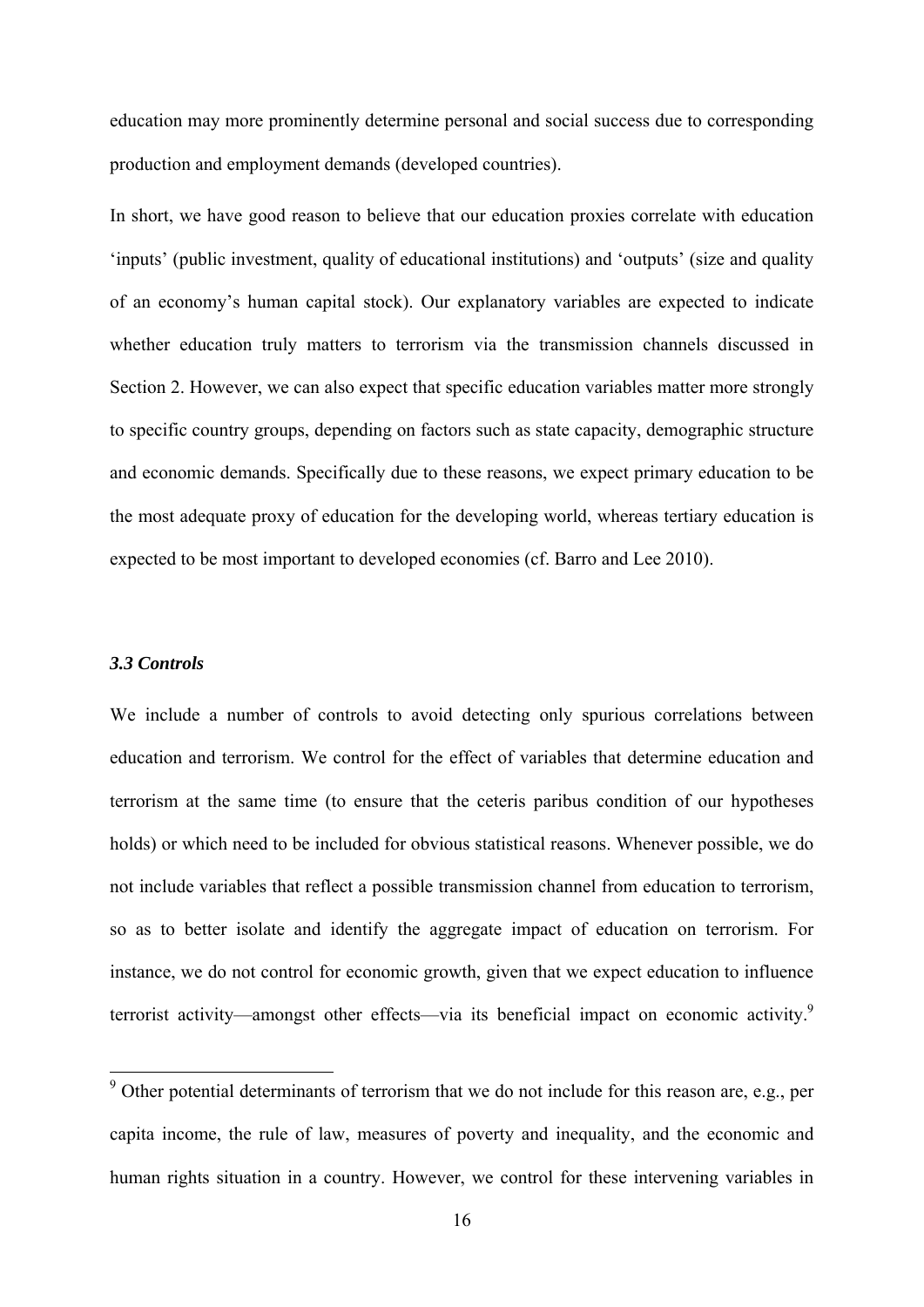Additional information on all control variables (e.g., operationalization, measurement, data sources) is given in the appendix.

First, we consider the effect of *population size*. Larger populations may signal higher demographic stress that fuels conflict. Alternatively, the positive correlation between population size and terrorism may simply stem from the fact that more populous countries provide more targets, victims and terrorists. In any case, population size is consistently found to be a strong, positive predictor of terrorism (Krieger and Meierrieks 2011; Gassebner and Luechinger 2011). At the same time, larger populations cause demand for more investment in education and may affect enrollment rates (e.g., Busemeyer 2007).

We also control for the effect of *per capita military spending* on terrorism. Gassebner and Luechinger (2011) argue that military spending constrains the opportunities for open rebellion and therefore leads to terrorism (as an alternative form of insurgency). On the other hand, higher military spending may reflect a higher state capacity that ought to suppress all forms of rebellion, meaning that a negative effect of military expenditures on terrorism also seems possible. Simultaneously, budget decisions in favor of more military spending may mean comparatively lower public spending on education and thus a lower level of education.

Next, we control for the influence of various forms of *political instability*. Specifically, we account for the impact of *general strikes*, *state failure* and *religious tensions*. Political instability is expected to positively correlate with terrorism, given that instability, e.g., ought 1 additional model specifications as part of our robustness analysis the findings tend to support results from our main analysis (results available upon request). Their inclusion tends to reduce the overall effect of education on terrorism (as expected). Yet, the general results of this study are robust to the inclusion of these variables. Also, note that we use several of these variables as conditioning variables when we create country groups by means of a cluster analysis (Section 4).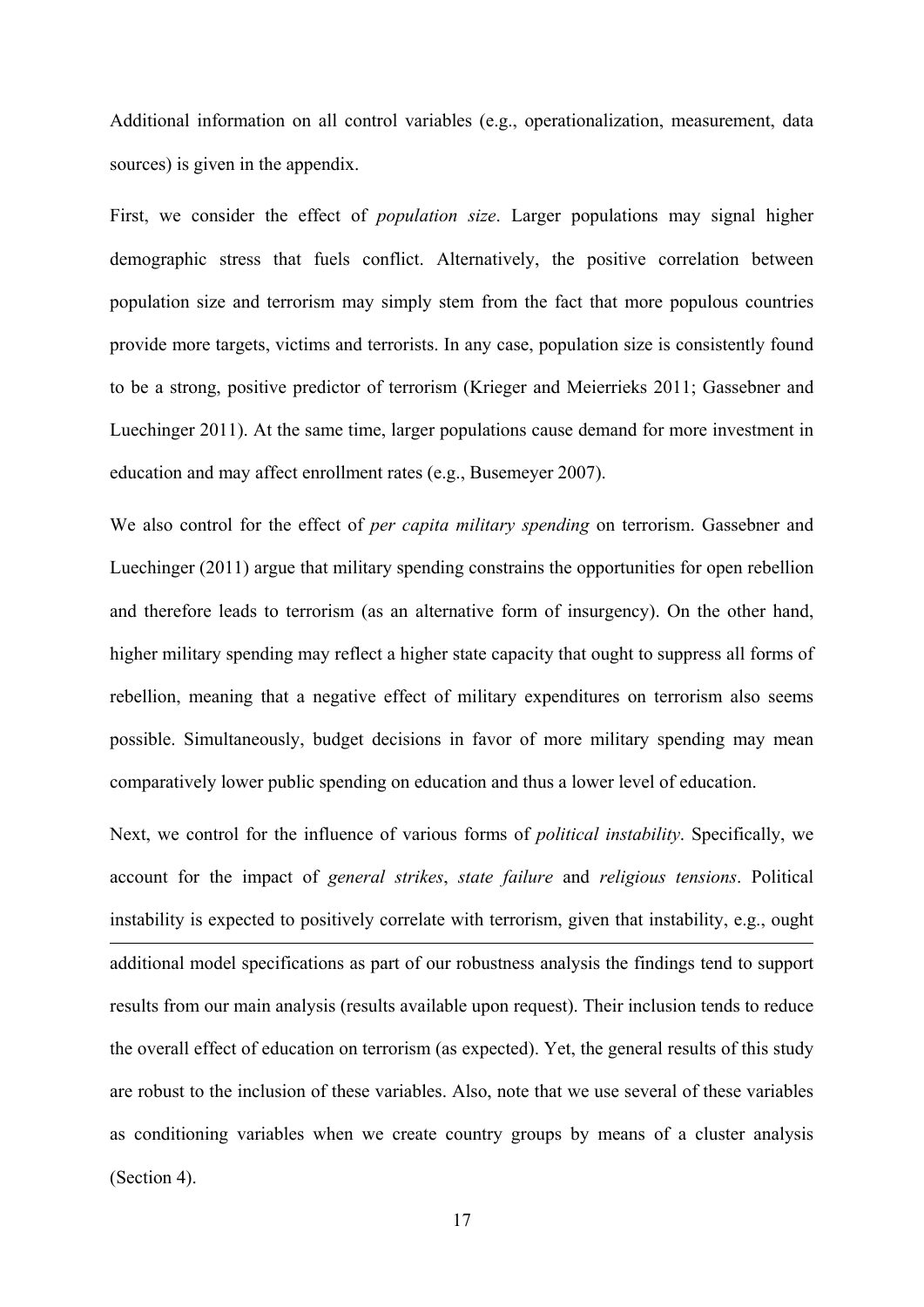to exacerbate existing grievances and provide terrorists with opportunities to network, recruit and train, while undermining the ability of governments to effectively counter terrorism (e.g., Piazza 2008; Gassebner and Luechinger 2011). At the same time, these forms of instability may also affect education.

It is also necessary to control for the effect of *democracy*. Given that education may impact terrorism through its effect on political openness, the inclusion of a regime type variable may mask the effect of education on terrorism. However, as found by Drakos and Gofas (2006a), democracies are systematically more likely to report terrorism (given that the press is less restricted) than autocratic regimes. The existence of an underreporting bias in terrorism therefore calls for the inclusion of a control that reflects this bias.<sup>10</sup> What is more, we also expect an effect of democracy on the patterns of education, given that democratic institutions usually positively correlate with public education efforts (e.g., Stasavage 2005; Burgoon 2006).

We furthermore consider the effect of *trade openness* on the terrorism-education nexus. As argued by Mirza and Verdier (2008), there are a number of channels through which economic integration may affect terrorism. For instance, integration may facilitate economic disruption through terrorism (e.g., as supply chains are more vulnerable) or increase media attention. While such effects make terrorism more likely by increasing its benefits, openness may, alternatively, also reduce terrorist activity when it predominantly produces economic gains that make violence comparatively less attractive (Mirza and Verdier 2008). At the same time, economic integration is also expected to affect education. For instance, trade may carry risk against which the government needs to provide insurance (e.g., by boosting social security

1

 $10$  We try to minimize the influence of this variable by using a very rough measure of democracy (see the appendix). As discussed below, we also run zero-inflated negative binomial models as a statistical method to deal with the existence of an underreporting bias.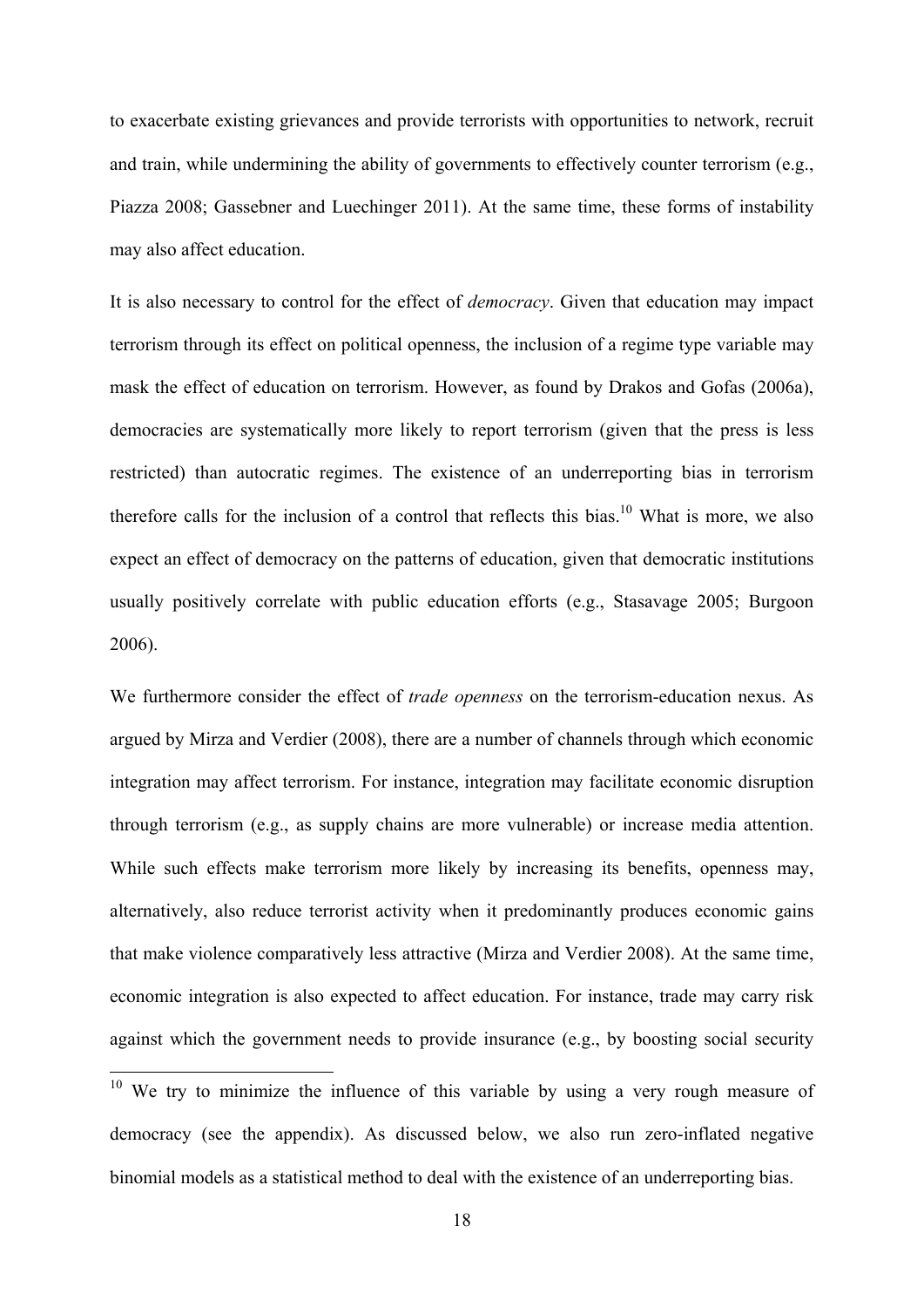spending), which may come at the expense of public education policies and efforts, thereby negatively affecting education (e.g., Burgoon 2006).

Finally, we control for the effect of *external conflict* (i.e., international tensions and wars) on terrorism as a source of external instability. On the one hand, external conflict may make terrorism more likely by tying resources to this conflict, consequently reducing the capacity of a state to control its territory and effectively counter internal problems (Lai 2007). On the other hand, this very tying of government resources can also be expected to compromise education, potentially leading to lower educational outcomes.

# *3.4 Empirical Methodology*

The dependent variable of our empirical model is a count variable (the number of domestic terrorist attacks) which only assumes discrete and nonnegative values. Its variance of is also larger than its mean (see Table 2). Therefore, we employ a *negative binomial model for*  (pooled) *count data*. This model is the standard econometric method used in the study of the determinants of terrorism (Krieger and Meierrieks 2011; Gassebner and Luechinger 2011).

For all model specifications we let the independent (education) and control variables enter the model with  $(t-1)$  lagged values. This reflects the idea that any changes in these parameters ought to affect terrorism only after some time. At the same time, we avoid potential reverse causation and endogeneity problems, given that lagging all explanatory variables ought to eliminate the correlation between these variables and the error term (e.g., Lai 2007). We include year dummies in all specifications to factor in time and trending effects (e.g., Burgoon 2006). Regional dummies (for the West, the Middle East, Sub-Saharan Africa, and Latin America) are included to account for effects that matter to certain parts of the world. For all estimations we rely on standard errors that are clustered over cross-sections, so as to account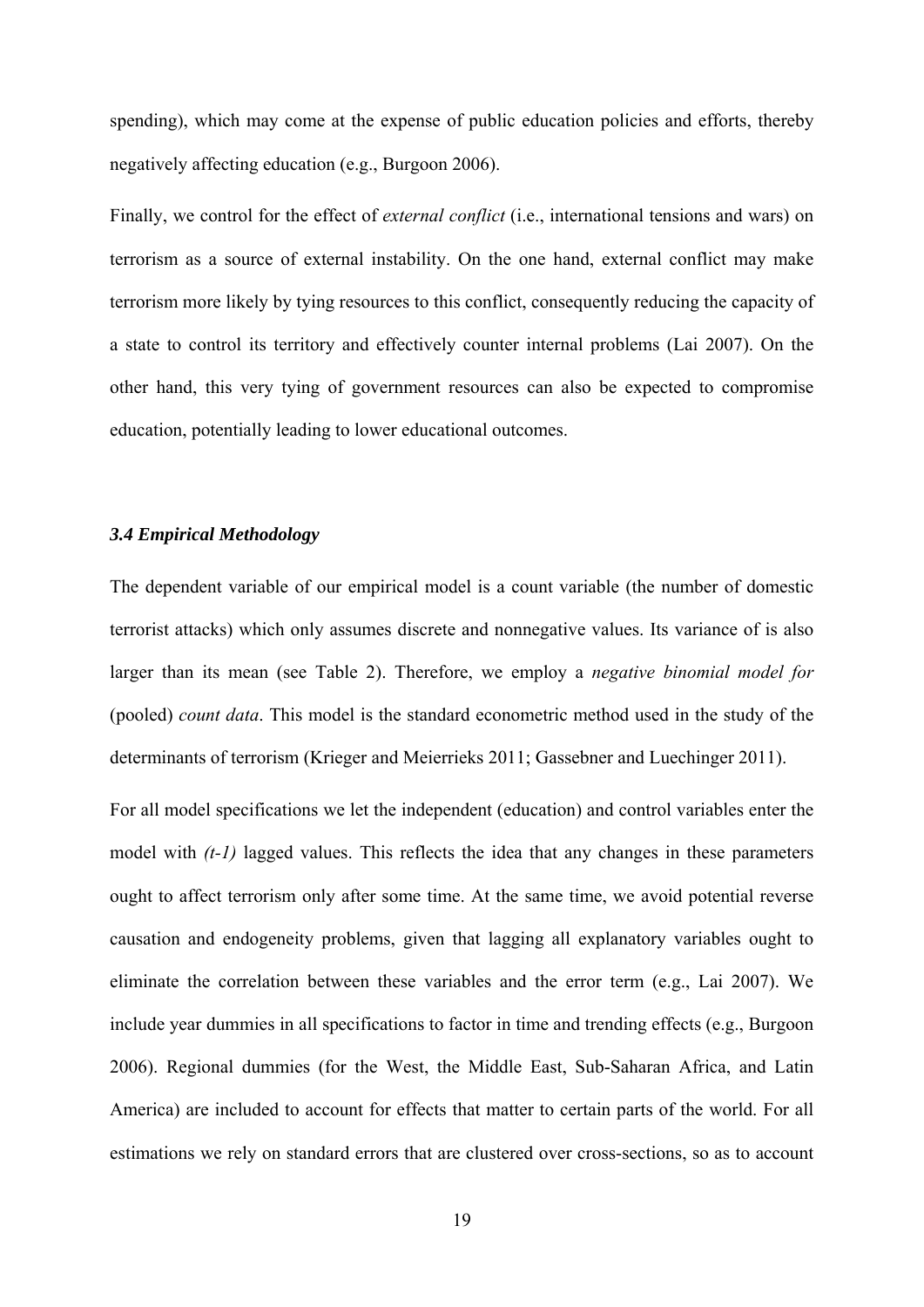for heteroskedasticity and serial correlation, given that previous tests indicated their presence and potential influence on statistical inferences.

# **4. Empirical Results**

# *4.1 Full sample findings*

Our estimation results for the complete sample of 133 countries are reported in Table 3. The findings reject *H1*.We do not find that higher levels of education coincide with a reduction in domestic terrorism. Rather, the findings suggest that higher levels of education correlate with stronger terrorist activity. In particular, there is a statistical significant association between lower education (literacy rates, primary education) and domestic terrorism, while there is no correlation between it and higher education (university enrollment). These findings are more in line with *H2a* and the empirical mainstream.

## **- Table 3 here -**

Besides shedding first light on the relationship between education and terrorism, Table 3 also indicates that other factors influence terrorism. As expected, more populous countries are more prone to domestic terrorism. Internal political instability (incidences of strikes, state failure and religious tensions) and external threats (international conflict) make domestic terrorism more likely. These findings mirror the empirical mainstream and suggest that instability lowers the operating costs of terrorism (e.g., by diverting government resources to other threats and creating political vacuums) and terrorism's opportunity costs by constraining nonviolent activities (e.g., Lai 2007; Piazza 2008). Also, we find that democracies are more prone to domestic terrorism. As argued before, this positive correlation may indicate the presence of an underreporting bias. Finally, trade openness and military spending do not robustly influence terrorist activity.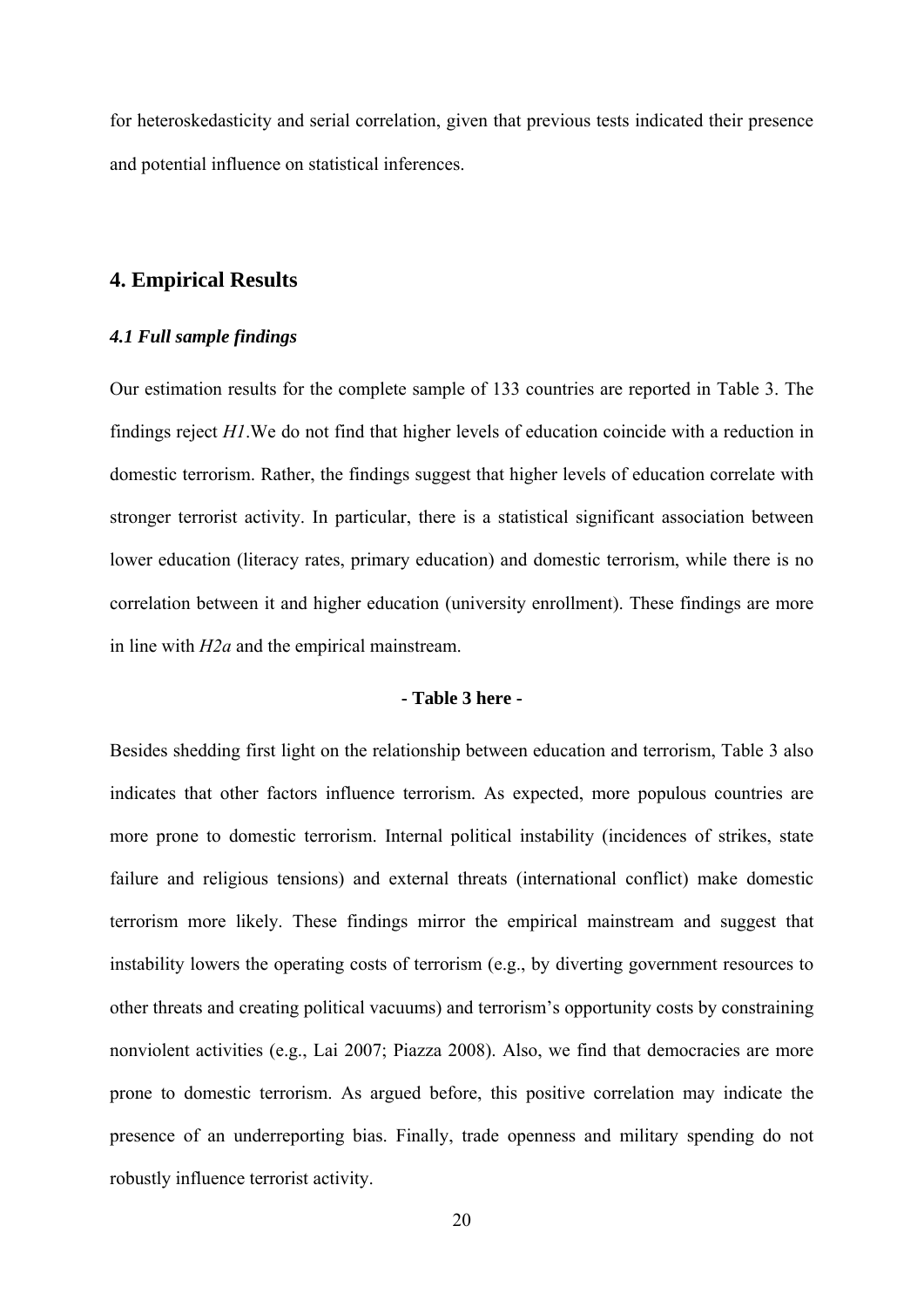# *4.2 Cluster analysis*

1

The purpose of this subsection is to create groups of countries that differ with respect to certain socioeconomic, political and demographic variables. By differentiating between countries with 'good' (favorable) and 'bad' (unfavorable) conditions we expect to better assess the validity of our hypotheses *H2a* and *H2b*.

We employ a *cluster analysis* to identify natural groupings within our dataset that would otherwise not be apparent. For the cluster analysis we collect data on socioeconomic development and performance (GDP per capita, inflation, economic growth), politicoinstitutional variables (rule of law, corruption, government size, human rights situation, economic freedom, female labor participation) and demographic factors (population density, population growth, urbanization). We then average each variable over the respective available observation period and run a two-step cluster analysis (e.g., Chiu et al. 2001). One advantage of this procedure is that it automatically chooses the optimal number of clusters. The results of the cluster analysis are reported in Table 4.

#### **- Table 4 here -**

Our analysis identifies two clusters. In comparison to Cluster 2, Cluster 1 exhibits 'poorer' conditions with a weaker rule of law, a poorer protection of human and property rights, slower economic growth, and lower per capita income, female labor participation, urbanization and population density, but higher levels of corruption, population growth, inflation, and larger governments.<sup>11</sup> According to the exact breakdown of the sample (see the country list in the

 $11$  Other potential conditioning variables are not included due to a lack of data. For instance, we are not able to include data on youth burdens. However, we are confident that the two country groups are also similarly different with respect to these omitted variables. For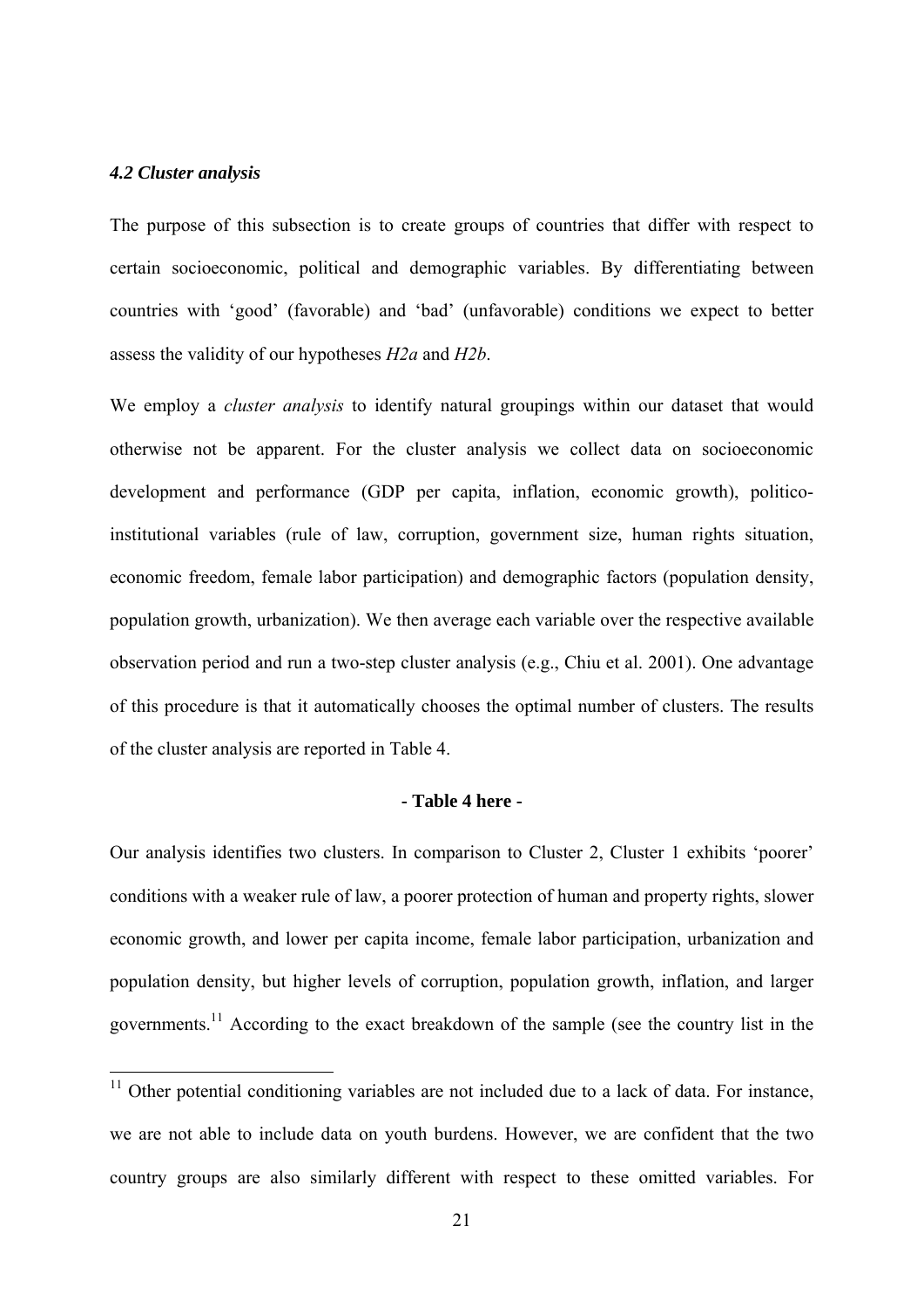appendix), Cluster 2 includes all OECD economies, some rich oil economies and some emerging markets ('developed countries' cluster), while Cluster 1 includes all Sub-Saharan African countries and most countries located in Latin America, Asia and the Middle East ('developing countries' cluster).

For the developing countries we anticipate to find evidence for *H2a*. Here, increases in education are not expected to pay off because socioeconomic (e.g., high inflation, slow economic growth), politico-institutional (e.g., high levels of corruption and repression) and demographic (e.g., high population growth) conditions are unfavorable. Instead, education may fuel domestic terrorism, as outlined above. Given the demographic and economic structures in the developing world, this relationship ought to be more pronounced for variables reflecting lower education. By contrast, for the developed countries we expect to find evidence for *H2b*. Education ought to reduce terrorism by interacting favorably with good country-specific conditions. Variables indicating higher education ought to matter the most to this relationship.

# *4.3 Results for a subsample of developing countries*

1

Table 5 reports the estimation results for a subsample of developing countries (Cluster 1). In short, the findings regarding the effect of education on domestic terrorism strongly mirror those reported for the full sample (see Table 3). That is, we find that variables reflecting lower

instance, Cluster 1 ought to experience a much stronger demographic pressure from youth burdens than Cluster 2. Note that we also experimented with other cluster specifications (e.g., by dropping certain variables used for the cluster identification) and re-ran our estimations. Here, our results were usually in line with those reported in the main text (results available upon request).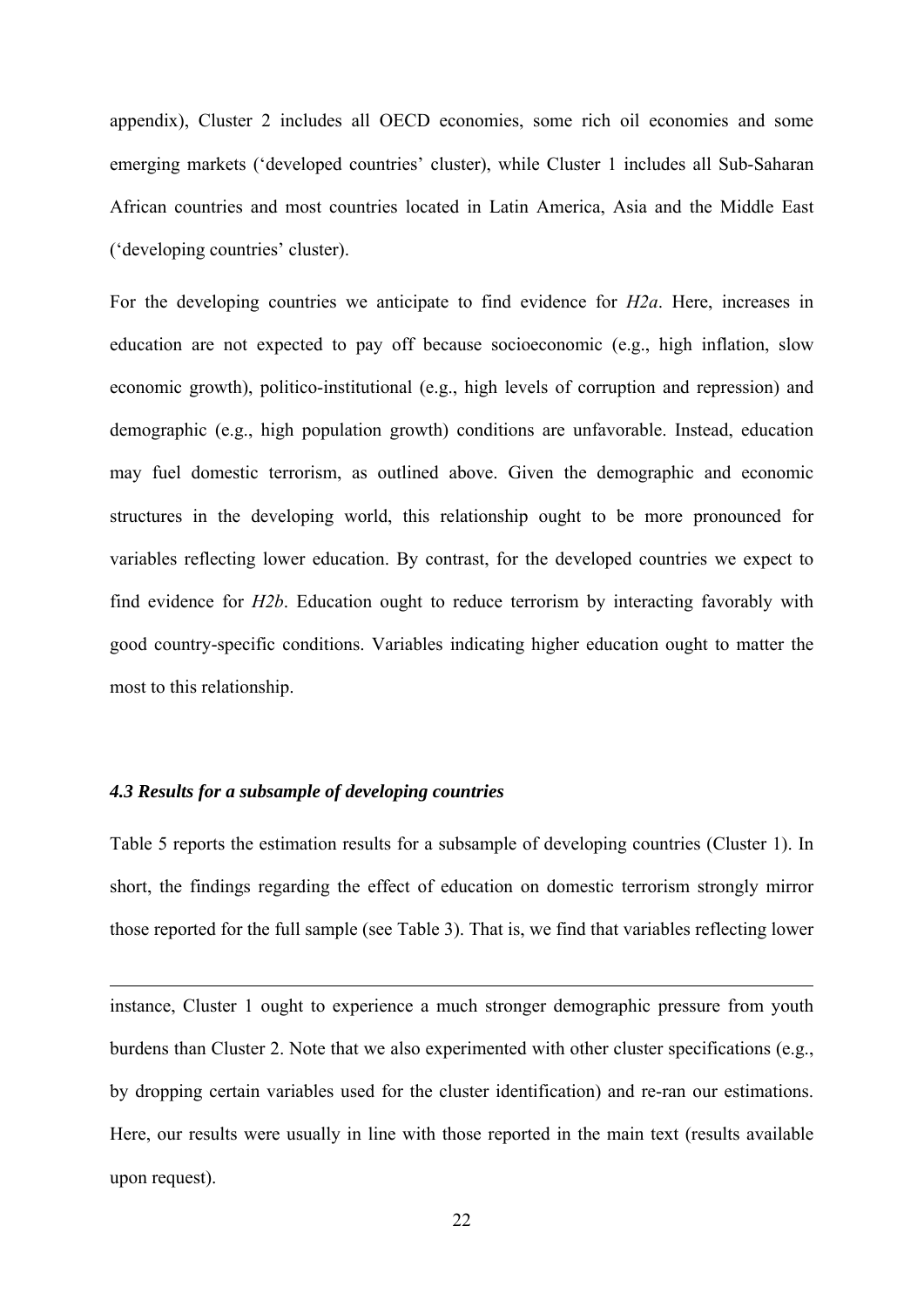education (primary education, literacy rate) are positively associated with terrorism, while higher education (university enrollment) does not play a role.

# **- Table 5 here -**

These findings support hypothesis *H2a*. Conditional upon the presence of poor countryspecific conditions, education makes terrorism more likely. Presumably, education does not increase terrorism's opportunity costs. The beneficial individual and social effects of education (e.g., socioeconomic success, political participation, institutional improvements) do not seem to materialize due to structural socioeconomic, political and demographic constraints that are endemic in these countries (see Table 4). Rather, education is positively correlated with terrorism because, e.g., education may facilitate mobilization due to an increased attractiveness of terrorism for educated individuals. This relationship in turn reinforces the probability of terrorist success. Note that the findings with respect to controls mirror those reported in Table 3.

# *4.4 Results for a subsample of developed countries*

We analyze the effect of education on domestic terrorism for the smaller sample of developed economies (Cluster 2). The findings are reported in Table 6.

# **- Table 6 here -**

Compared to the findings for the complete country sample (see Table 3) and the subsample of developing countries (see Table 5), the results for the subsample of developed countries reveal a different relationship between education and domestic terrorism. There is no positive association between lower education and terrorism. Instead, we find a *negative* and statistically significant effect of higher education (university enrollment) on domestic terrorism. This supports *H2b*. That is, in a favorable environment—characterized by, e.g.,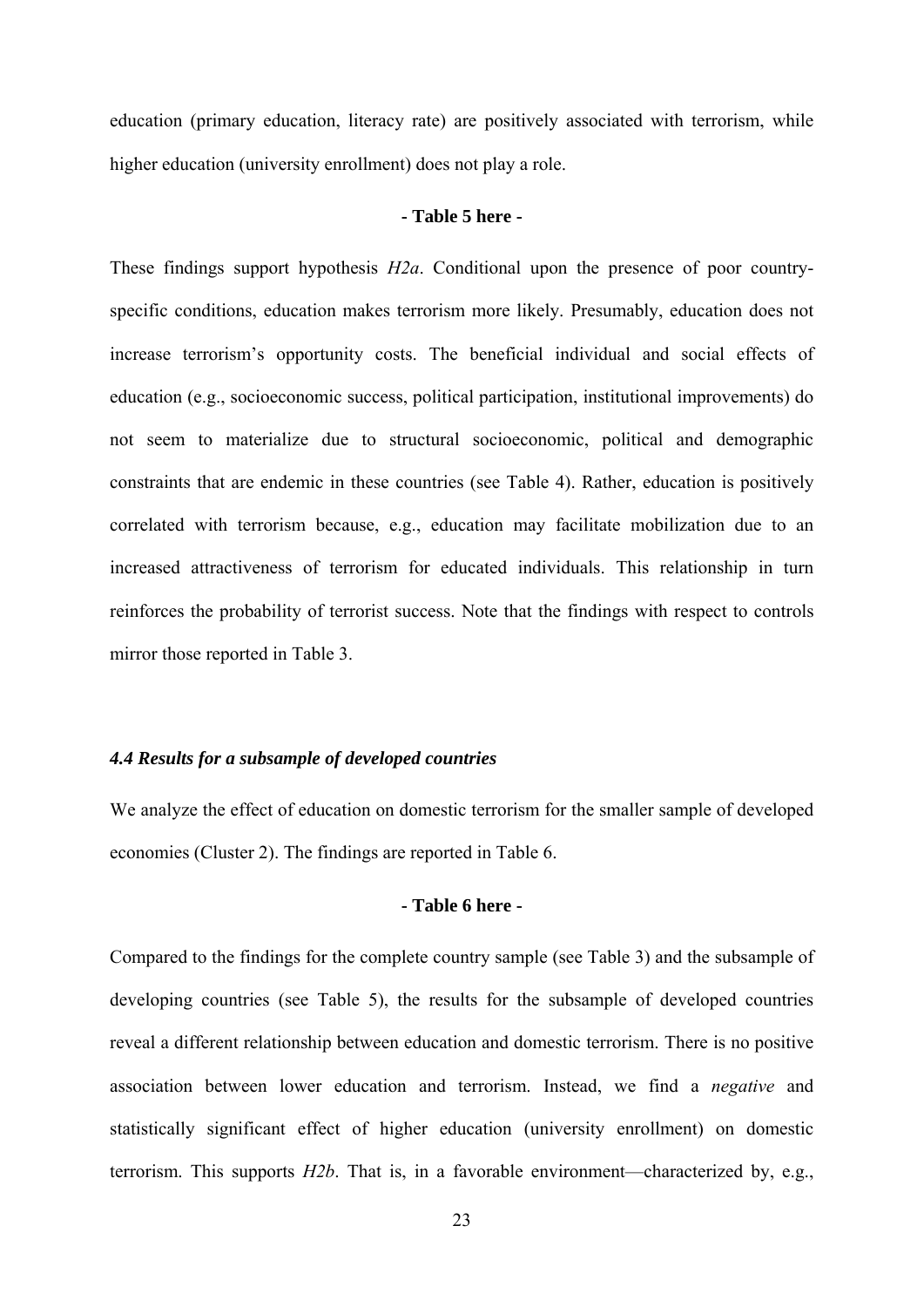sufficient means of socioeconomic and political participation—education seems to exert a dampening influence on terrorism. On the one hand, there is good reason to believe that education can markedly improve personal and social living conditions (e.g., higher incomes, stronger economic growth, poverty reduction, democratization, institutional advances) when the barriers for socioeconomic and political participation are rather low. This ought to mean higher opportunity costs for terrorism and thus less terrorism. On the other hand, the availability of nonviolent opportunities and the lack of (visible) disenfranchisement ought to undermine efforts by terrorist groups to mobilize and rally popular support. This is equivalent to higher operating costs of terrorist organizations and less terrorism.

As argued before, this does not mean that the beneficial interaction between education and politico-economic development "immunizes" against the terrorist threat. There may still be reasons to rebel. However, terrorist movements in the developed world have rarely become mass movements but have remained rather isolated groups within society. One factor that may contribute to this isolation seems to be the appeasing effect of (advances in higher) education.

The findings with respect to controls mirror the previous ones with two exceptions. First, we find a weakly significant, negative effect of military spending on terrorism. Higher spending may indicate increased security and counterterrorism efforts that raise the operating costs of terrorism, thus making it less likely (e.g., Lai 2007).<sup>12</sup> Second, we also find that democracies are less likely to see terrorism. While this may be a mere consequence of our country sample and model specification—as suggested by Gassebner and Luechinger (2011)—, it may also indicate that political participation, in particular when it is coupled with a sound institutional

1

 $12$  The marginally positive effect of military spending on terrorism in Tables 3 and 5 can be interpreted as in Gassebner and Luechinger (2011). They argue that a positive correlation between spending and terrorism reflects the asymmetric nature of terrorist conflicts.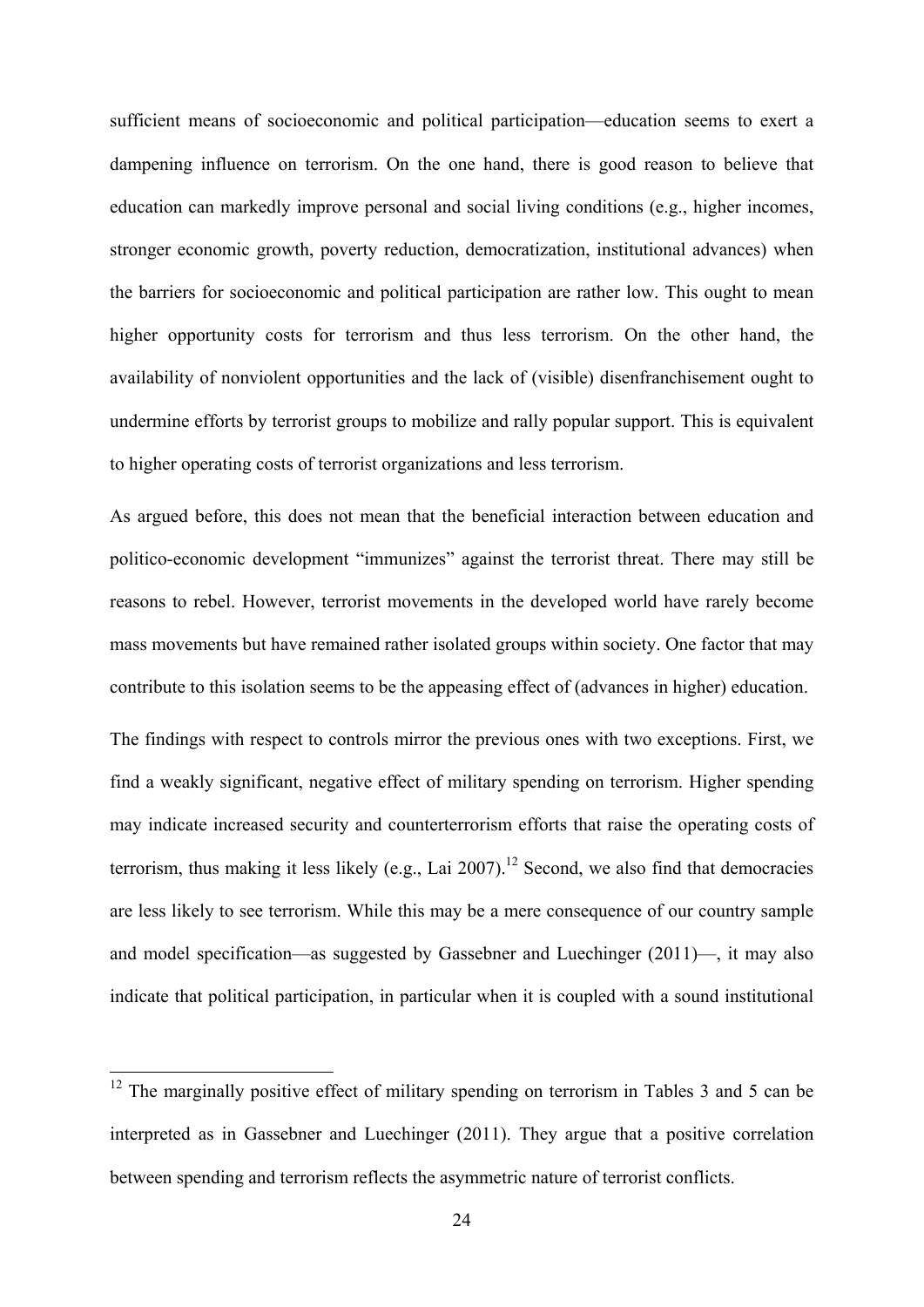framework and relatively high levels of education, makes terrorism less likely by offering nonviolent means of voicing dissent and achieving political change.

# **5. Robustness and Extensions**

This section scrutinizes the robustness of the findings presented in the previous section and discusses some extensions to these efforts. We only briefly discuss our findings. The corresponding tables are reported in the supplementary material.

# *5.1 Reverse causality and endogeneity*

To the best of our knowledge, there is no evidence that causally relates an increase in terrorism to a reduction in education. Also, the socioeconomic consequences of terrorism tend to be small and short-lived, suggesting no strong adverse impact of terrorism on variables such as education (cf. Tavares 2004). However, it seems possible that terrorism impairs education by, e.g., diverting resources away from public spending on education and damaging the educational infrastructure, given that the civil war literature similarly suggests that conflict may compromise education (Thyne 2006). Furthermore, Dreher et al. (2011) find that terrorist activity causes out-migration of the most talented due to the high opportunity costs of losing their human capital investment. Arguably, in terrorized economies there may be a lower demand for education for the same reasons.

We therefore run a series of regressions of various education measures on past terrorist activity to examine whether reverse causation is present, where we also control for a number of covariates (e.g., instability, population size, regional and time dummies). While provisional, we find no evidence of a systematic effect of terrorism on education, implying that reverse causation is not present. Also, Durbin-Wu-Hausman tests do not indicate that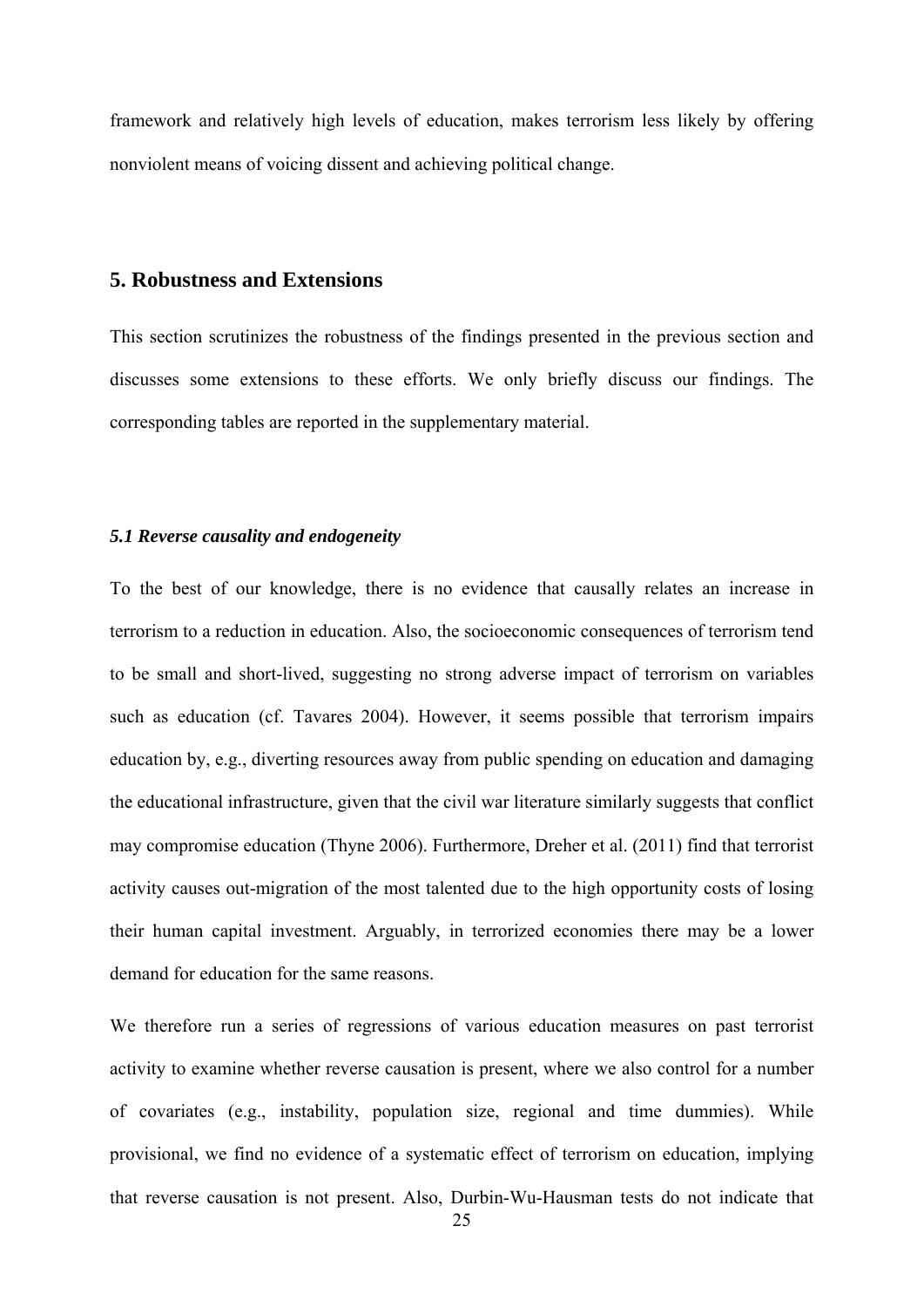education is endogenous to terrorism. Finally, as in Azam and Thelen (2010) we also control for endogeneity using a two-step Hausman test. In the first stage of this test, we regress our respective education variable on a set of exogenous controls (e.g., external conflict, democracy, economic and institutional development) and store the respective residual from these regressions. In the second test stage, the residual is included in the respective count data model outlined above. A significant residual indicates that endogeneity is present and biases our findings. However, for diverse our model specifications (Tables 3, 5 and 6) this is not the case. That is, this method also does not indicate that education is endogenous to terrorism in ways that influence our statistical analyses.

#### *5.2 Alternative dependent variables*

Arguably, education and domestic terrorism ought to share the closest relationship. However, the strict coding rules of Enders et al. (2011) may lead to the omission of important information on terrorism (e.g., when a domestic group attacks international targets or when a domestic group does not claim responsibility for an attack). Thus, it seems reasonable to employ alternative measures of terrorist activity to examine the robustness of our findings. Thus, we also analyze the relationship between education and *total terrorist activity*. Here, *transnational* terrorist incidences together with *domestic* terrorism and attacks by *unknown perpetrators* make up for total terrorist activity, where the data are drawn from the *GTD*.

We run a series of estimations using the same empirical setup as described before. In summary, we find that our previously reported results hold when we focus on total instead of domestic terrorism. In particular, while lower education increases the likelihood of total terrorism in the developing world, higher education correlates negatively with these indicators in developed economies. This supports our hypotheses *H2a* and *H2b* that education interacts beneficially (detrimentally) with a favorable (unfavorable) environment. It adds to the value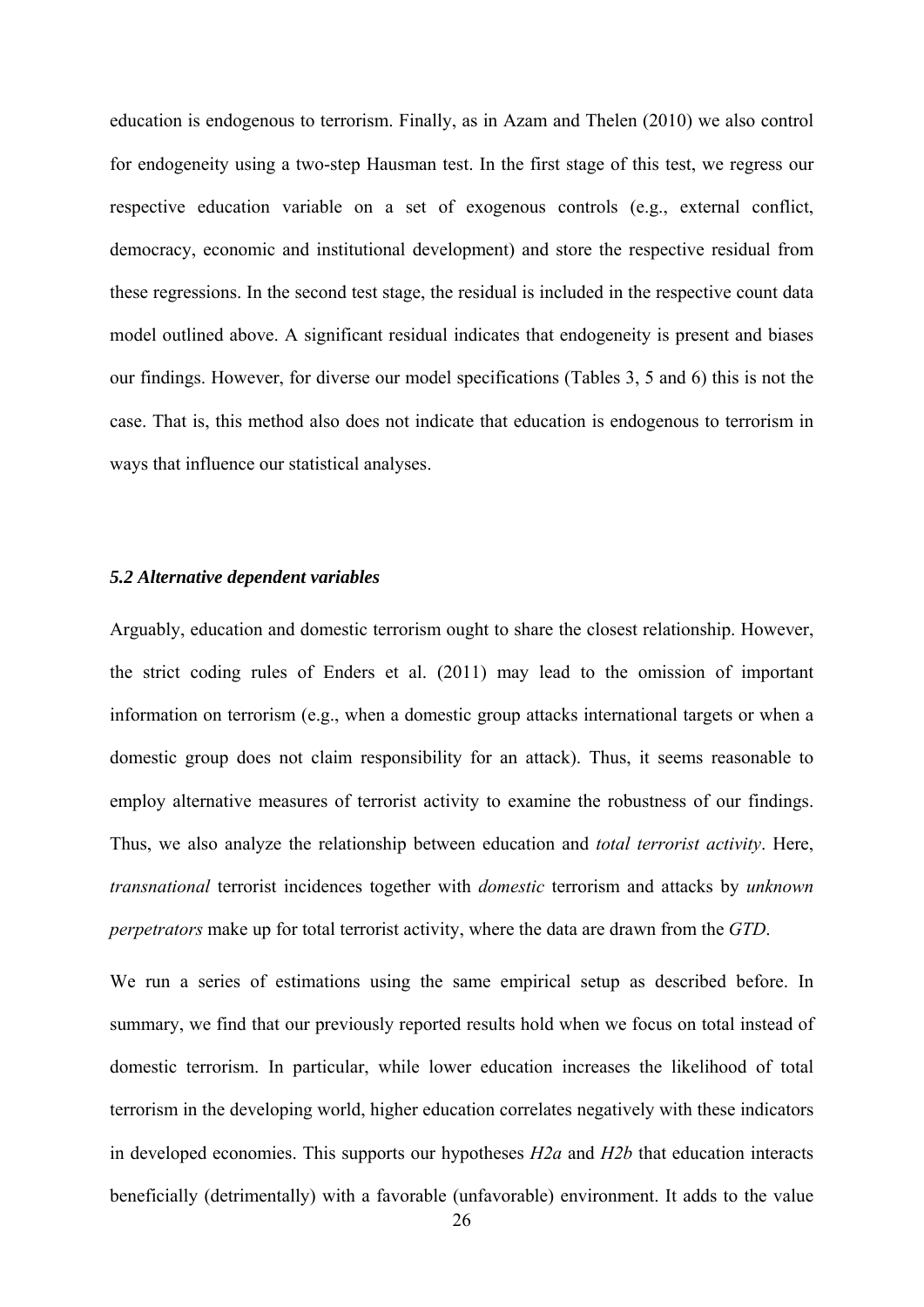of our findings that the results for the controls are very much in line with our previously reported findings in Tables 3, 5 and  $6<sup>13</sup>$ 

#### *5.3 Alternative estimation techniques*

<u>.</u>

Next, we consider whether our findings are robust to alternative estimation methods. First, we run a series of *zero-inflated negative binomial regressions*, which is a method that accounts for the previously discussed reporting bias in terrorism. Drakos and Gofas (2006b) argue that autocracies tend to systematically underreport terrorism, so that the occurrence of excessive zeros is determined by a country's regime type. The zero-inflated estimations are modeled accordingly, where the control variable *democracy* is chosen as the variable governing the zero-always outcome which may result from an underreporting bias. Second, we estimate a series of *population-averaged negative binomial models* for panel data (or generalized estimation equation models). This statistical approach allows us to fully consider the panel structure of our dataset, while controlling for heterogeneity and autocorrelation by means of an  $AR(1)$  term.<sup>14</sup> Amongst others, Choi (2010) uses this empirical approach. Our results indicate that the zero-inflated estimation results closely mirror those presented beforehand.

 $13$  We also experiment with a different definition of domestic terrorism, where we code an attack as domestic when the attacking terrorist group is located in the country of the attack. The findings for this coding effort mirror those reported above. We also use the number of transnational terrorist incidents as an alternative dependent variable, employing the data provided by Enders et al. (2011). Here, our findings are once more in line with those reported in the main text (results available upon request).

<sup>&</sup>lt;sup>14</sup> Note, however, that the unbalanced nature of our dataset may affect the findings.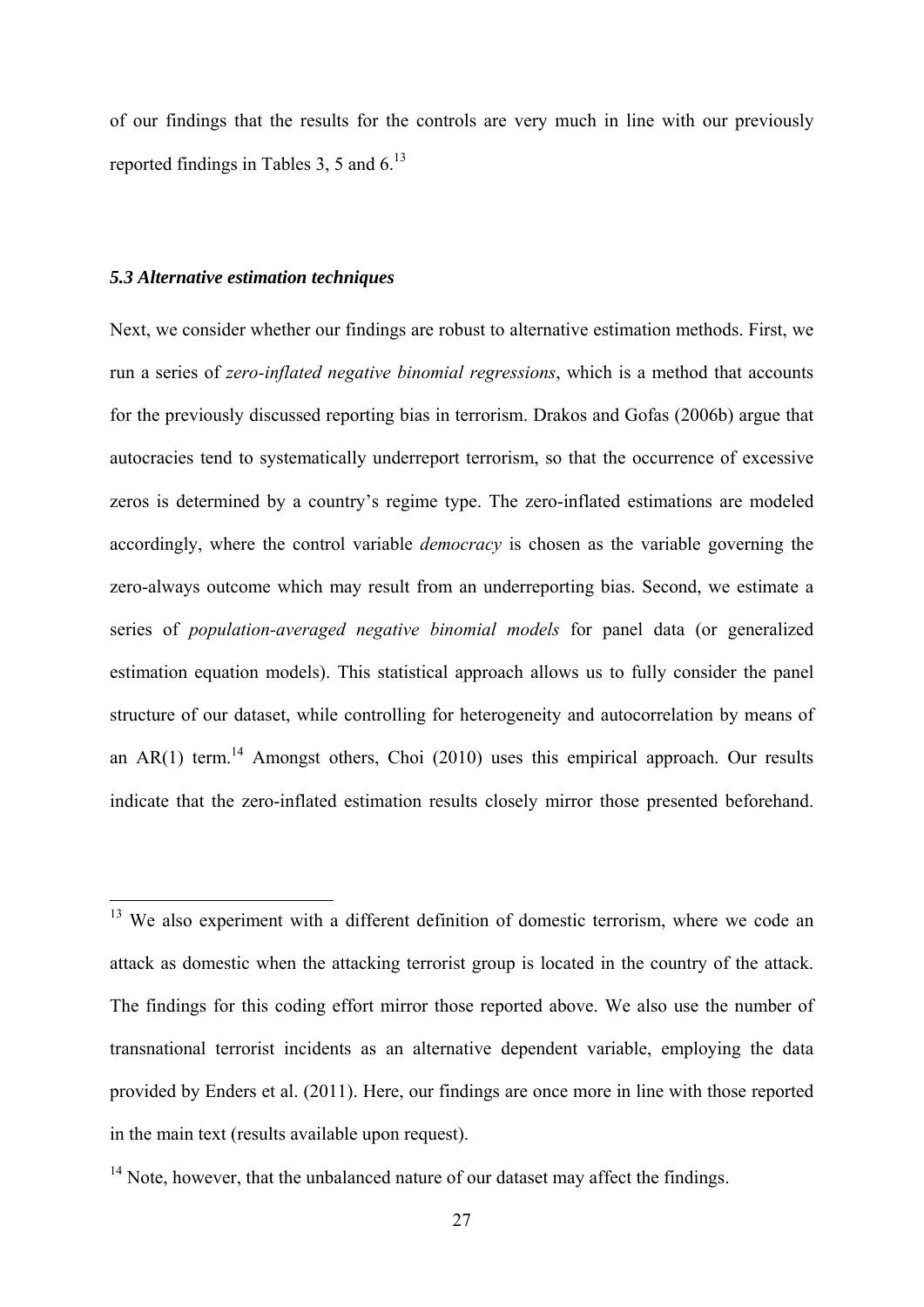The findings from the population-averaged model also tend to support the findings of this study.

## *5.4 Long-run effects of education on terrorism*

Education changes slowly and therefore potentially needs some time to generate positive outcomes that in turn morph into higher terrorism (opportunity) costs and less terrorist activity. Therefore, we take 6-year averages of our dependent, education and control variables and then regress terrorism on contemporary values of the controls (i.e., averages of the same period) and on past values of the education proxy (i.e., averages of the previous period). This ought to reflect a long-run causal effect of education on terrorism. Remarkably, we find that previous innovations in primary education positively sway terrorist activity for the full sample and the subsample of less developed economies. We also find that past changes in university enrollment negatively correlate with present levels of terrorism in the developed world. That is, there indeed seems to be a causal effect of education on terrorism that depends on countryspecific circumstances and emerges through the influence of education on the cost-benefit matrices of (potential) terrorists.

#### *5.5 Education expansion and terrorism*

Next, we consider the effect of changes in education on terrorism, given that some studies analyze the effect of changes in education (instead of level data) on socioeconomic and political variables (e.g., Temple 1999). An expansion in education may reflect, e.g., an increasing inflow of resource into the education system (e.g., public investment) and an extension of a country's human capital, but also increasing demographic, economic and political pressures when the growth of education is not accompanied—due to poor structural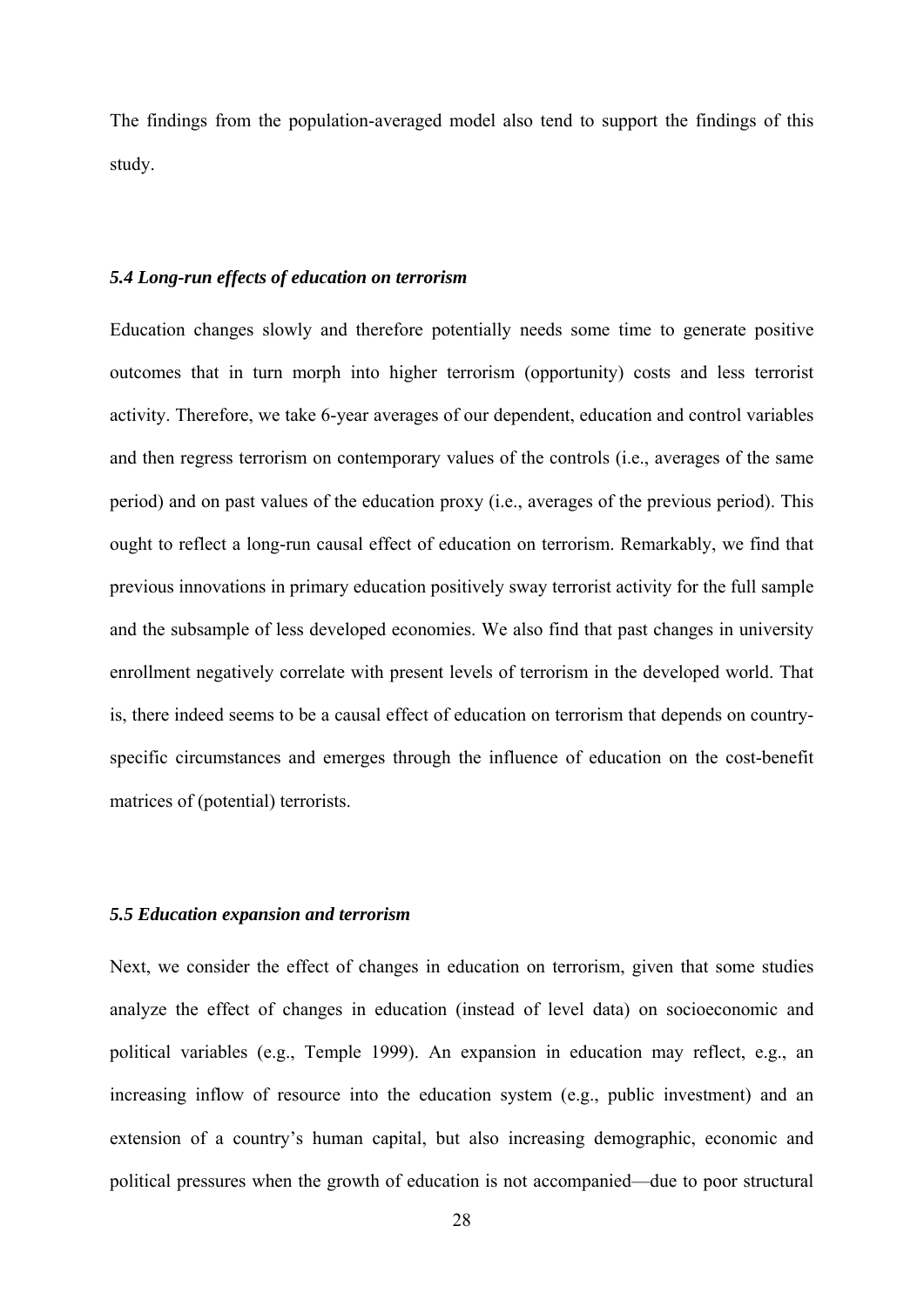conditions and related constraints—by sufficient means of socioeconomic and political participation. In short, we find that an expansion in education tends to positively correlate with the emergence of terrorism in less developed countries, while an expansion in education tends to reduce domestic terrorism in the developed world. Once more, these findings support our hypotheses *H2a* and *H2b*.

#### *5.6 Transmission channels*

Finally, we try to identify the transmission channels through which education influences terrorism. Here, auxiliary regressions indicate—as argued above—that education positively correlates with economic growth, higher income levels, more political openness and a better human and economic rights situation. These correlations are more robust—as one would expect—for the subsample of developed economies. While these findings come from ad hoc estimations and surely need further scrutiny, they are nevertheless in line with previous theoretical and empirical findings (Section 2) and suggest that respective transmission channels from education to terrorism are indeed present.

# **6. Conclusion**

This paper provides a reassessment of the terrorism-education nexus. Our study is motivated by conflicting hypotheses that relate a country's level of education to its level of terrorist activity. The optimistic—perhaps somewhat naïve—view argues that education makes terrorism less likely by inducing socioeconomic and political progress, thereby raising terrorism's opportunity costs. Also, from this perspective education reduces the risk of terrorism by raising its (perceived) costs and lowering its (perceived) benefits as, e.g., the higher educated are expected to be 'immune' to terrorist propaganda, to disapprove hate,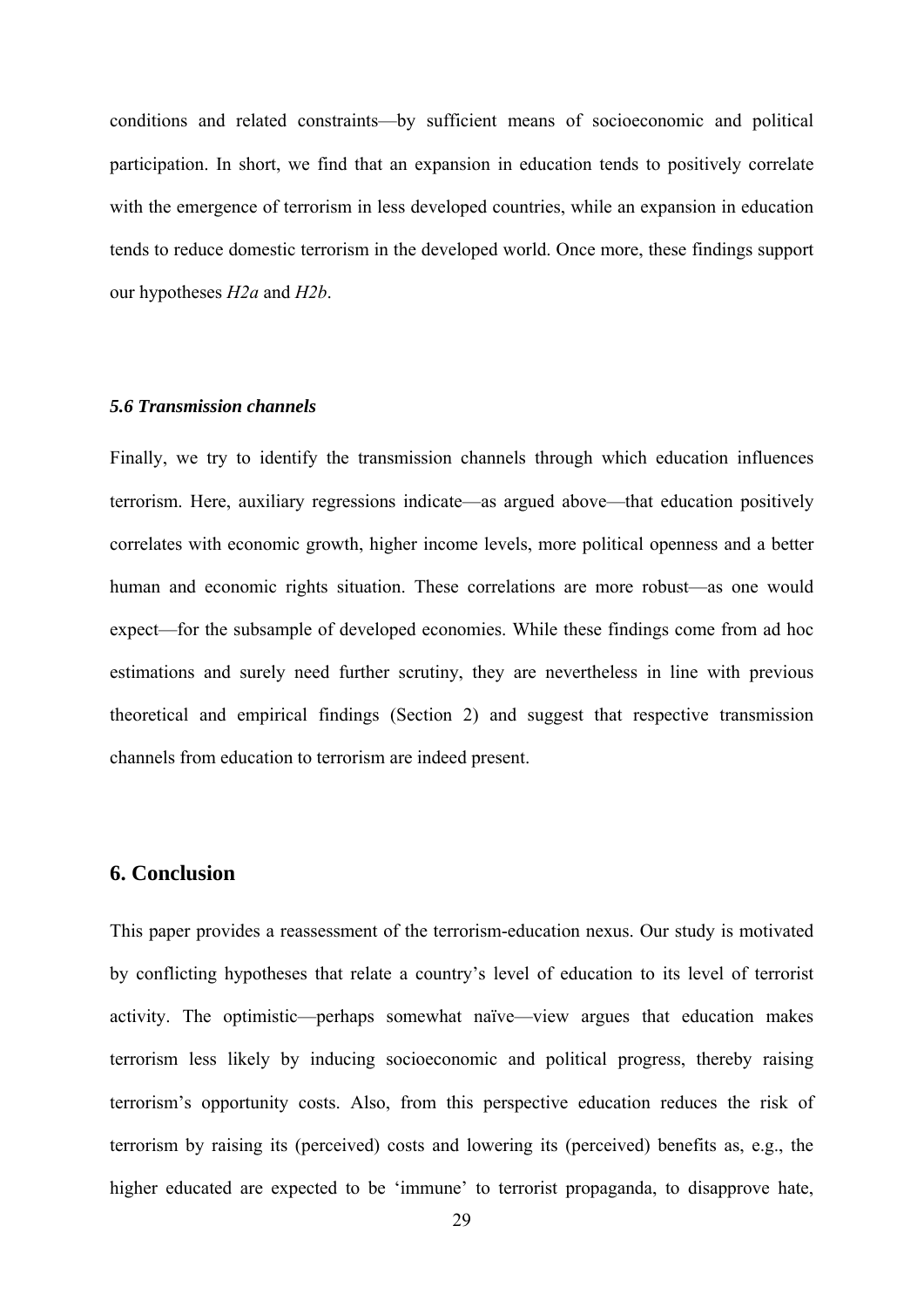ignorance and the use of violence, and to be more realistic about the probability of terrorist success. In contrast to this, more skeptical—at times, pessimistic—voices argue that education tends to work into the opposite direction.

We argue for a more nuanced perspective, taking both views into consideration. We suggest that the true impact of education on terrorism is conditional upon socioeconomic, politicoinstitutional and demographic circumstances. When these circumstances are unfavorable, education may incite terrorism because advances in education do not sufficiently translate into higher opportunity costs of terrorism. Instead, education may amplify feelings of frustration, humiliation and disenfranchisement (as argued by the proponents of the pessimistic view). What is more, education may increase the attractiveness of terrorism as an "occupation", given that it may pay wages and offer career paths that match one's expectations more closely than regular employment. Finally, education may increase the perceived benefits from terrorism (e.g., mental and material rewards from eventual terrorist success), while lowering its perceived costs and increasing the probability of terrorist success (i.e., the "productivity" of terrorism), which makes the educated the preferred recruits for terrorist groups. Education can only be expected to reduce terrorism when country-specific conditions are favorable, so that education can eventually have a beneficial effect.

We analyze the validity of the hypotheses on the terrorism-education nexus using data for 133 countries between 1984 and 2007. We find no evidence that education reduces terrorism across the board. Rather, we find that education at lower levels (primary education) leads to more terrorism for a cluster of countries in which poor conditions abound (e.g., slow growth, poor human and economic rights situation), high-level education (university education) reduces domestic terrorism for a cluster of countries in which conditions are more favorable. These core findings are robust to a variety of methodological changes and robustness checks. They also match recent and historic events where educational advances promoted instability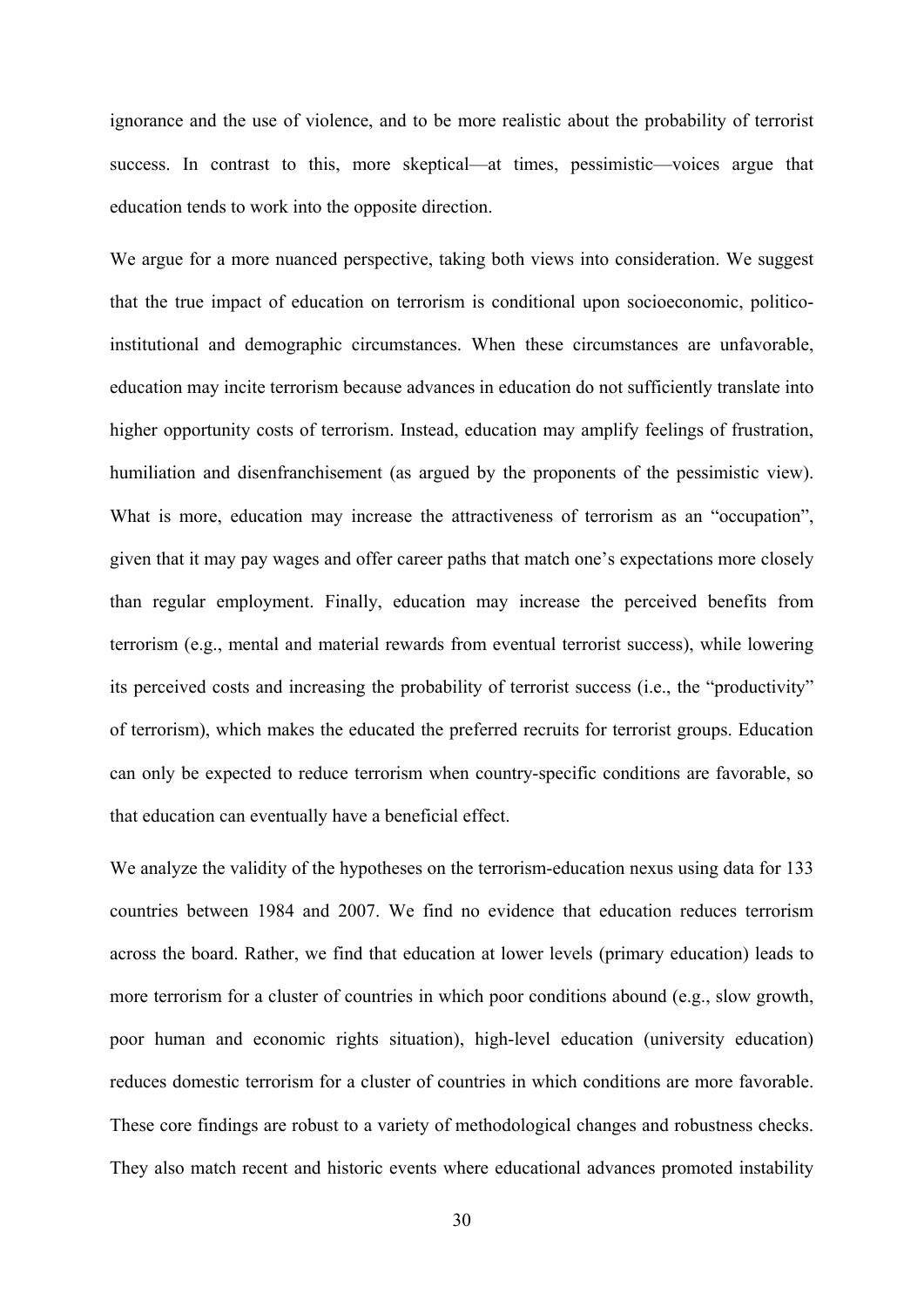due to poor structural conditions—e.g., the French Revolution of 1789, as argued by Glaeser et al. (2007)—, the Middle Eastern experience with terrorism on which Krueger and Maleckova (2003) build their argument and the recent series of revolutions and popular uprisings during the Arab Spring (Campante and Chor 2011).

What are the implications of this study? From a research perspective, we believe that scholars should more thoroughly take into account the potentially heterogeneous (i.e., countryspecific) relationship between education and terrorism, accounting for conditional and interacting effects and testing their hypotheses using various education proxies, given that the careful identification of the terrorism-education nexus seems to crucially depend on these factors. Future research may benefit from the eventual advent of more consistent education data may help to better understand the role of education content, quality and public spending in the terrorism-education nexus.<sup>15</sup> Although we already touched on these issues, future research may also more thoroughly consider the exact mechanism which influence the interaction between education, development and terrorism and which correlate with countryspecific conditions. Finally, future research may investigate the role of education in religious (Islamic) terrorism. For instance, education seems to play a major role in the terrorist insurgency by the group *Boko Haram* (which roughly translates as *Western or non-Islamic education is a sin*) in Nigeria, where terrorist activity seems to have emerged partly as a response to Western influence making itself felt through education.

From a policy perspective, our findings indicate that advances in education produce great expectations and may result in hard times when those expectations are not meet. That is, a sole strengthening of education in developing countries—e.g., through foreign aid (Azam and Thelen 2008, 2010)—may not help in the war on terror. Rather, in line with broad strategies

1

<sup>&</sup>lt;sup>15</sup> Also, future empirical studies may benefit from a further reduction of measurement errors that may plague cross-national education data (e.g., Cohen and Soto 2007).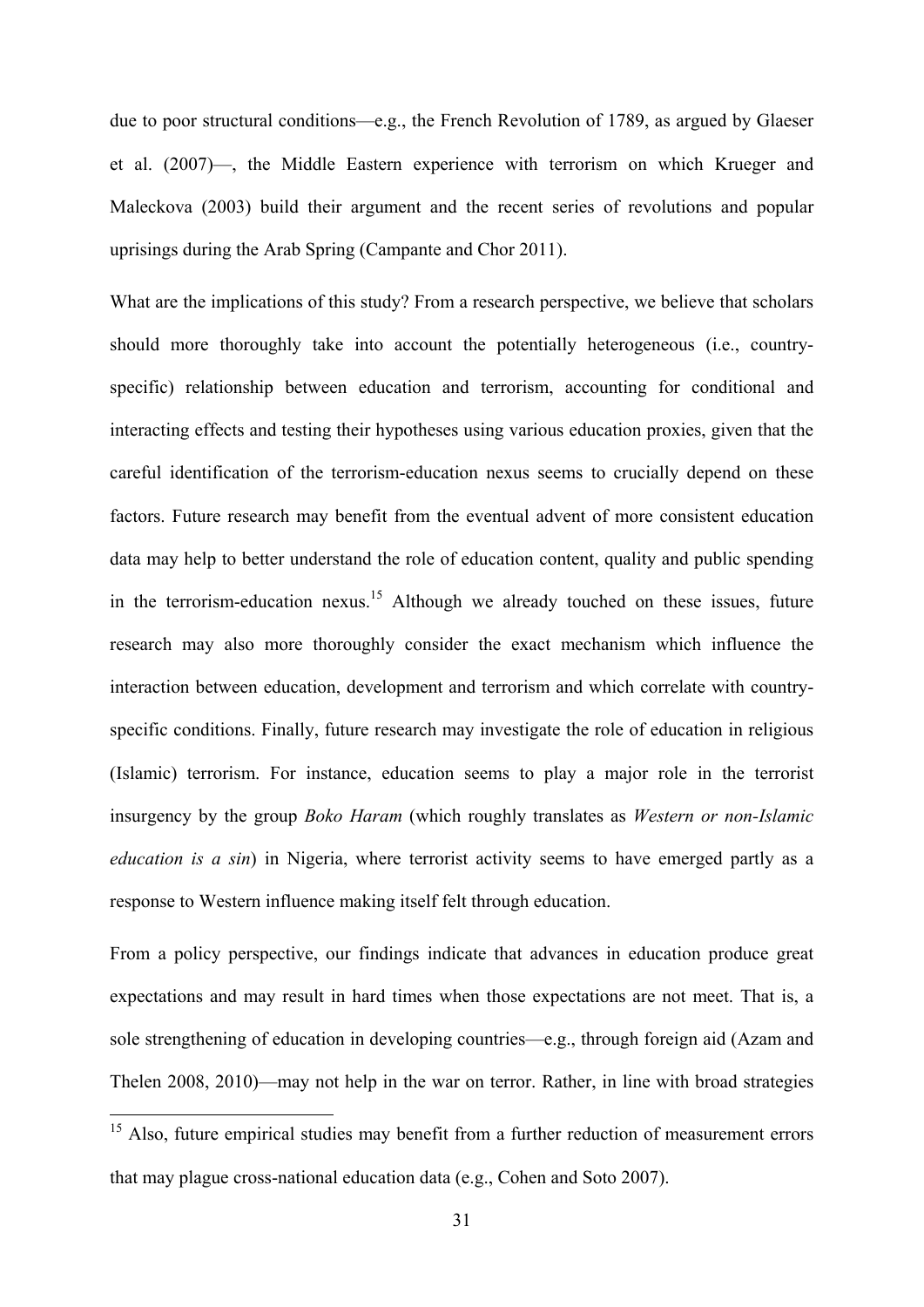of 'state-building', the promotion of education should be accompanied by domestic and international efforts to ameliorate poor structural socioeconomic, politico-institutional and demographic conditions (poor economic growth, poverty, inequality, repression, discrimination, corruption, deficient legal institutions etc.).

#### **References**

Abeyratne, S. (2004). Economic roots of political conflict: The case of Sri Lanka. *The World Economy* 27, 1295-1314.

Azam, J.-P. & Thelen, V. (2008). The roles of foreign aid and education in the war on terror. *Public Choice* 135, 375-397.

Azam, J.-P. & Thelen, V. (2010). Foreign aid versus military intervention in the war on terror. *Journal of Conflict Resolution* 54, 237-261.

Barro, R J. (1999). Determinants of democracy. *Journal of Political Economy* 107, 158-183.

Barro, R. J. & Lee, J.-W. (2010). A new data set of educational attainment in the world, 1950- 2010. NBER Working Paper 15902.

Benmelech, E. & Berrebi, C. (2007). Human capital and the productivity of suicide bombers. *Journal of Economic Perspectives* 21, 223-238.

Berrebi, C. (2007). Evidence about the link between education, poverty and terrorism among Palestinians. *Peace Economics, Peace Science and Public Policy* 13, Article 2.

Blomberg, S. B. & Hess, G. D. (2008). The Lexus and the olive branch: Globalization, democratization and terrorism. In: Keefer, P. & Loayza, N. (Eds.), *Terrorism, Economic Development, and Political Openness*, Cambridge University Press: New York, pp. 116-147.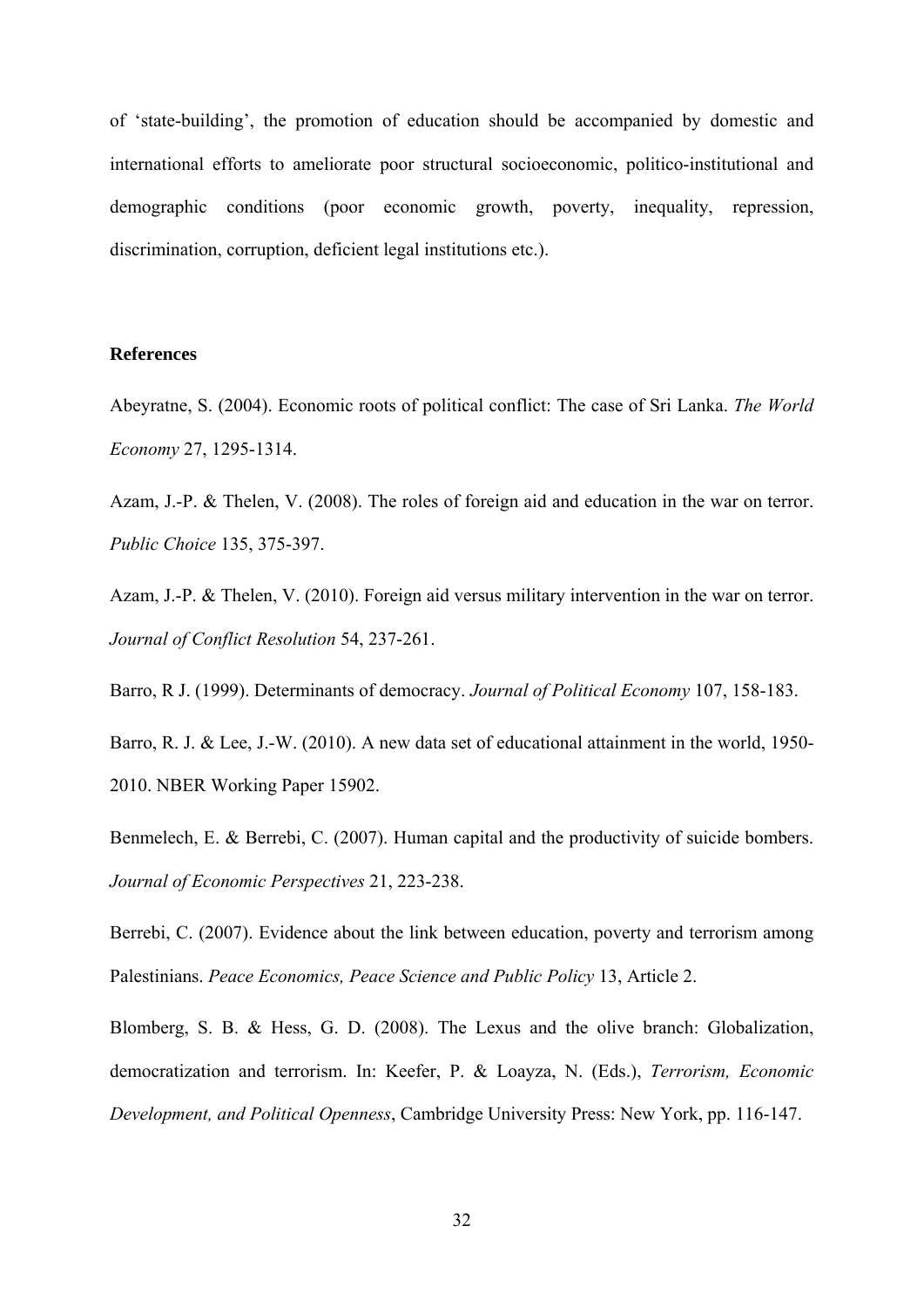Bravo, A. B. S. & Dias, C. M. M. (2006). An empirical analysis of terrorism: Deprivation, Islamism and geopolitical factors. *Defence and Peace Economics* 17, 329-341.Bueno de Mesquita, E. (2005). The quality of terror. *American Journal of Political Science* 49, 515-530.

Burgoon, B. (2006). On welfare and terror: Social welfare policies and political-economic roots of terrorism. *Journal of Conflict Resolution* 50, 176-203.

Busemeyer, M. R. (2007). Determinants of public education spending in 21 OECD democracies, 1980-2001. *Journal of European Public Policy* 14, 582-610.

Campante, F. R. & Chor, D. (2011). "The people want the fall of the regime": Schooling, political protest, and the economy. Mimeo, Harvard University.

Chiu, T., Fang, D., Chen, J., Wang, Y. & Jeris, C. (2001). A robust and scalable clustering algorithm for mixed type attributes in large database environment. In: Provost, R. & Srikant, R. (Eds.), *Proceedings of the Seventh ACM SIGKDD International Conference on Knowledge Discovery and Data Mining,* ACM: New York, pp. 263–268*.*

Choi, S.-W. (2010). Fighting terrorism through the rule of law? *Journal of Conflict Resolution*  54, 940-966.

Cohen, D. & Soto, M. (2007). Growth and human capital: Good data, good results. *Journal of Economic Growth* 12, 51-76.

Collier, P. & Hoeffler, A. (2004). Greed and grievances in civil war. *Oxford Economic Papers* 56, 563-595.

Cronin, A. K. (2006). How al-Qaida ends: The decline and demise of terrorist groups. *International Security* 31, 7-48.

Dee, T. S. (2004). Are there civic returns to education? *Journal of Public Economics* 88, 1697-1720.

33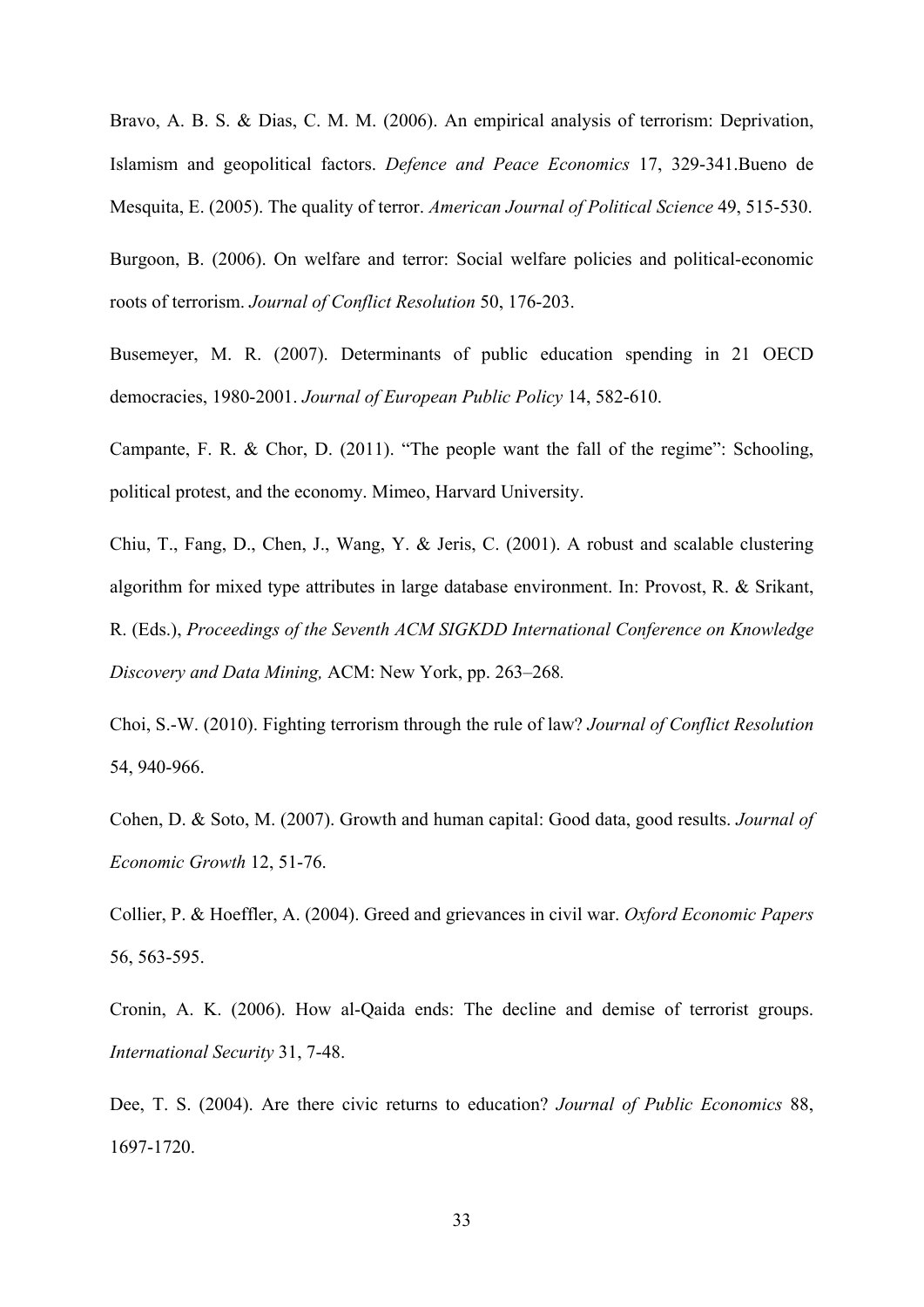Drakos, K. & Gofas, A. (2006a). The devil you know but are afraid to face: Underreporting bias and its distorting effects on the study of terrorism. *Journal of Conflict Resolution* 50, 714-735.

Drakos, K. & Gofas, A. (2006b). In search of the average transnational terrorist attack venue. *Defence and Peace Economics* 17, 73-93.

Dreher, A. & Gassebner, M. (2008). Does political proximity to the U.S. cause terror? *Economics Letters* 99, 27-29.

Dreher, A., Krieger, T. & Meierrieks, D. (2011). Hit and (They Will) Run: The Impact of Terrorism on Migration. *Economics Letters* 113, 42-46.

Enders, W., Sandler, T. & Gaibulloev, K. (2011). Domestic versus transnational terrorism: Data, decomposition, and dynamics. *Journal of Peace Research* 48, 319-337.

Fearon, J. D. & Laitin, D. D. (2003). Ethnicity, insurgency, and civil war. *American Political Science Review* 97, 75-90.

Freytag, A., Krueger, J., Meierrieks, D. & Schneider, F. (2011). The origins of terrorism: Cross-country estimates on socio-economic determinants of terrorism. *European Journal of Political Economy* 27, S5-S16.

Ganor, B. (2011). An Intifada in Europe? A comparative analysis of radicalization processes among Palestinians in the West Bank and Gaza versus Muslim immigrants in Europe. *Studies in Conflict & Terrorism* 34, 587-599.

Gassebner, M. & Luechinger, S. (2011). Lock, stock, and barrel: A comprehensive assessment of the determinants of terror. *Public Choice* 149, 235-261.

Glaeser, E. L., La Porta R., Lopez-de-Silanes, F. & Shleifer, A. (2004). Do institutions cause growth? *Journal of Economic Growth* 9, 271-303.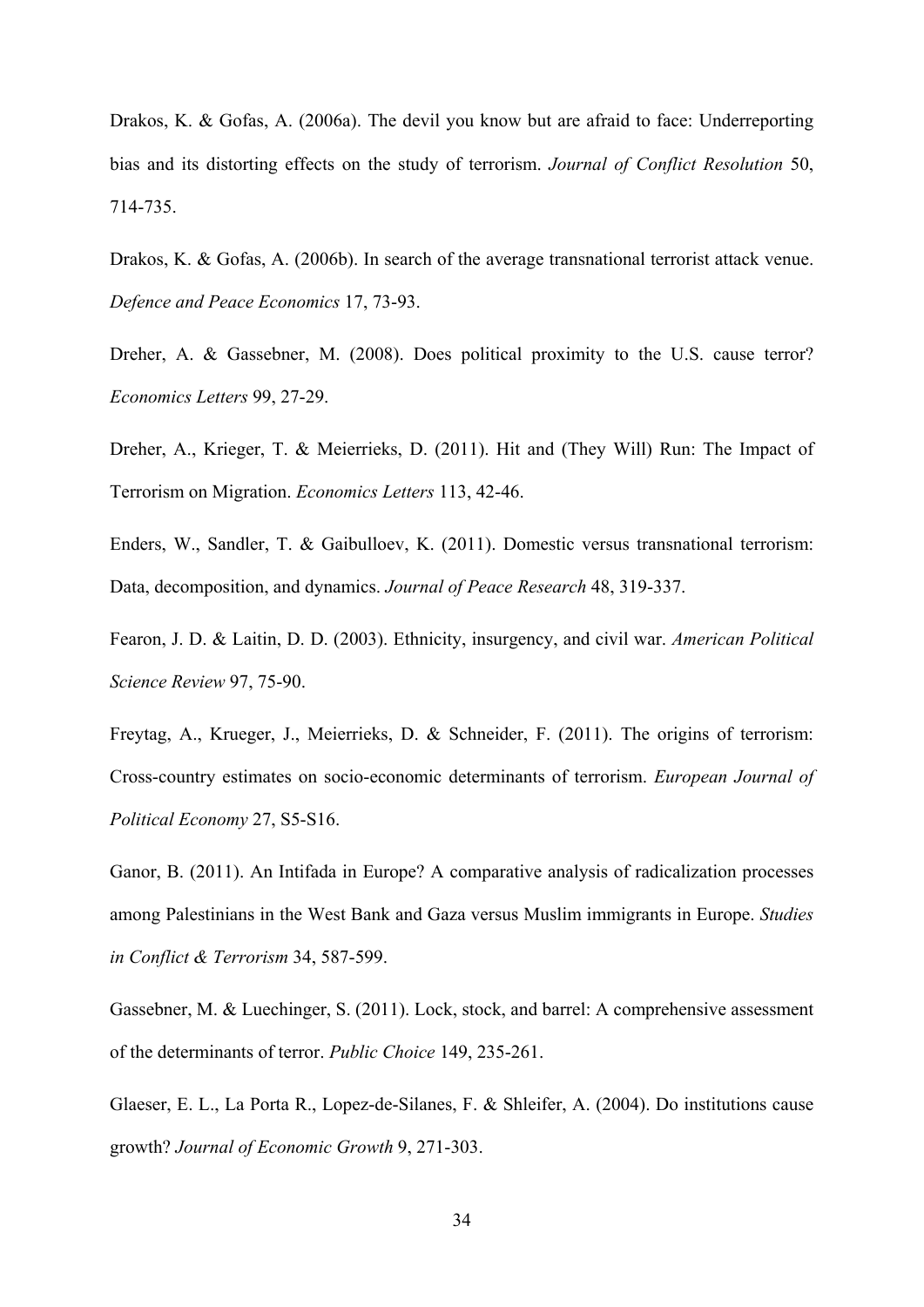Glaeser, E. L., Ponzetto, G. A. M. & Shleifer, A. (2007). Why does democracy need education? *Journal of Economic Growth* 12, 77-99.

Jai, J. J. (2001). Getting at the roots of terrorism. *Christian Science Monitor* 10, December 2001.

Kavanagh, J. (2011). Selection, availability, and opportunity: The conditional effect of poverty on terrorist group participation. *Journal of Conflict Resolution* 55, 106-132.

Krieger, T. & Meierrieks, D. (2010). Terrorism in the worlds of welfare capitalism. *Journal of Conflict Resolution* 54, 902-939.

Krieger, T. & Meierrieks, D. (2011). What causes terrorism? *Public Choice* 147, 3-27.

Krueger, A. B. (2008). What makes a homegrown terrorist? Human capital and participation in domestic Islamic terrorist groups in the U.S.A. *Economics Letters* 101, 293-296.

Krueger, A. B. & Maleckova, J. (2003). Education, poverty, and terrorism: Is there a causal connection? *Journal of Economic Perspectives* 17, 119-144.

Kurrild-Klitgaard, P., Justesen, M. K. & Klemmensen, R. (2006). The political economy of freedom, democracy and transnational terrorism. *Public Choice* 128, 289-315.

Lai, B. (2007). "Draining the swamp": An empirical investigation of the production of international terrorism, 1968-1998. *Conflict Management and Peace Science* 24, 297-310.

Mirza, D. & Verdier, T. (2008). International trade, security and transnational terrorism: Theory and a survey of empirics. *Journal of Comparative Economics* 36, 179-194.

Piazza, J. A. (2008). Incubators of terror: Do failed and failing states promote transnational terrorism? *International Studies Quarterly* 52, 469-488.

Piazza, J. A. (2011). Poverty, minority economic discrimination, and domestic terrorism. *Journal of Peace Research* 48, 339-353.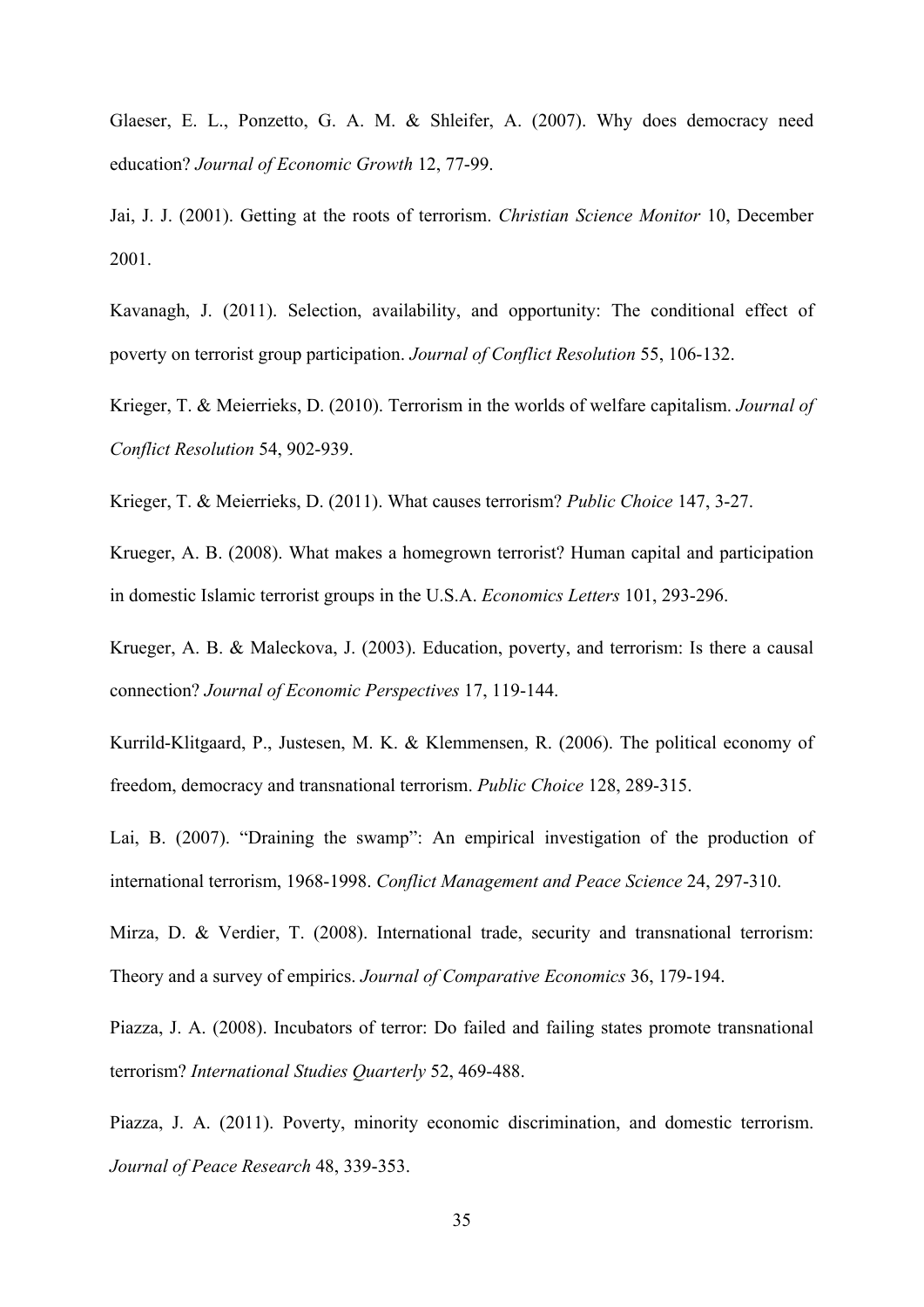Pritchett, L. (2001). Where has all the education gone? *World Bank Economic Review* 15, 367-391.

Saint-Paul, G. & Verdier, T. (1993). Education, democracy and growth. *Journal of Development Economics* 42, 399-407.

Savun, B. & Phillips, B. J. (2009). Democracy, foreign policy, and terrorism. *Journal of Conflict Resolution* 53, 878-904.

Shafiq, M. N. & Sinno, A. H. (2010). Education, income, and support for suicide bombings: Evidence from six Muslim countries. *Journal of Conflict Resolution* 54, 146-178.

Stasavage, D. (2005). Education spending and democracy in Africa. *American Journal of Political Science* 49, 343-358.

Tavares, J. (2004). The open society assesses its enemies: shocks, disasters and terrorist attacks. *Journal of Monetary Economics* 51, 1039-1070.

Temple, J. (1999). A positive effect of human capital on growth. *Economics Letters* 65, 131- 134.

Testas, A. (2004). Determinants of terrorism in the Muslim world: An empirical crosssectional analysis. *Terrorism and Political Violence* 16, 253-273.

Thyne, C. L. (2006). ABC's, 123's, and the Golden Rule: The pacifying effect of education on civil war, 1980-1999. *International Studies Quarterly* 50, 733-754.

Urdal, H. (2006). A clash of generations? Youth bulges and political violence. *International Studies Quarterly* 50, 607-629.

Victoroff, J. (2005). The mind of a terrorist: A review and critique of psychological approaches. *Journal of Conflict Resolution* 49, 3-42.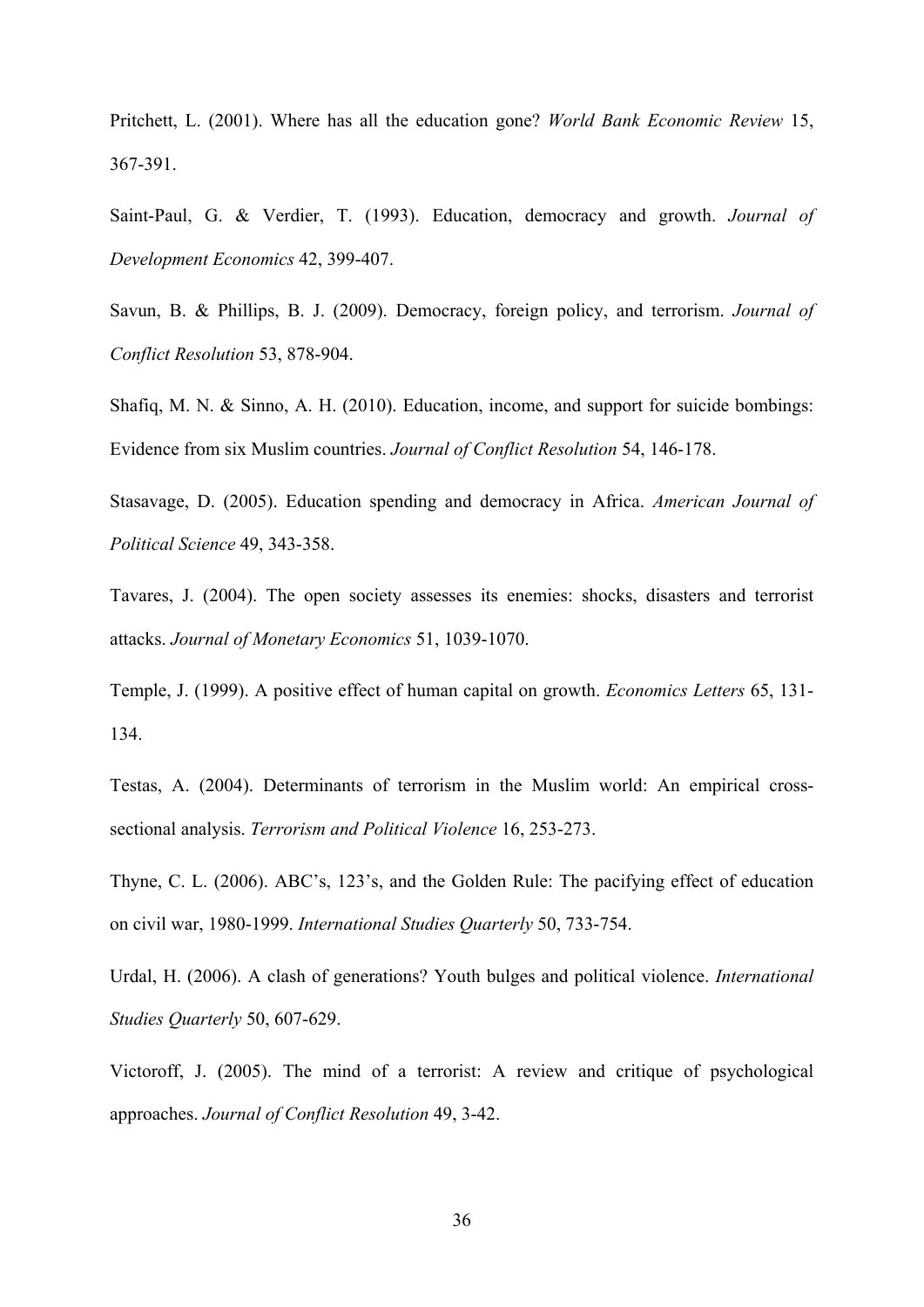Walsh, J. I. & Piazza, J. A. (2010). Why respecting physical integrity rights reduces terrorism. *Comparative Political Studies* 43, 551-577.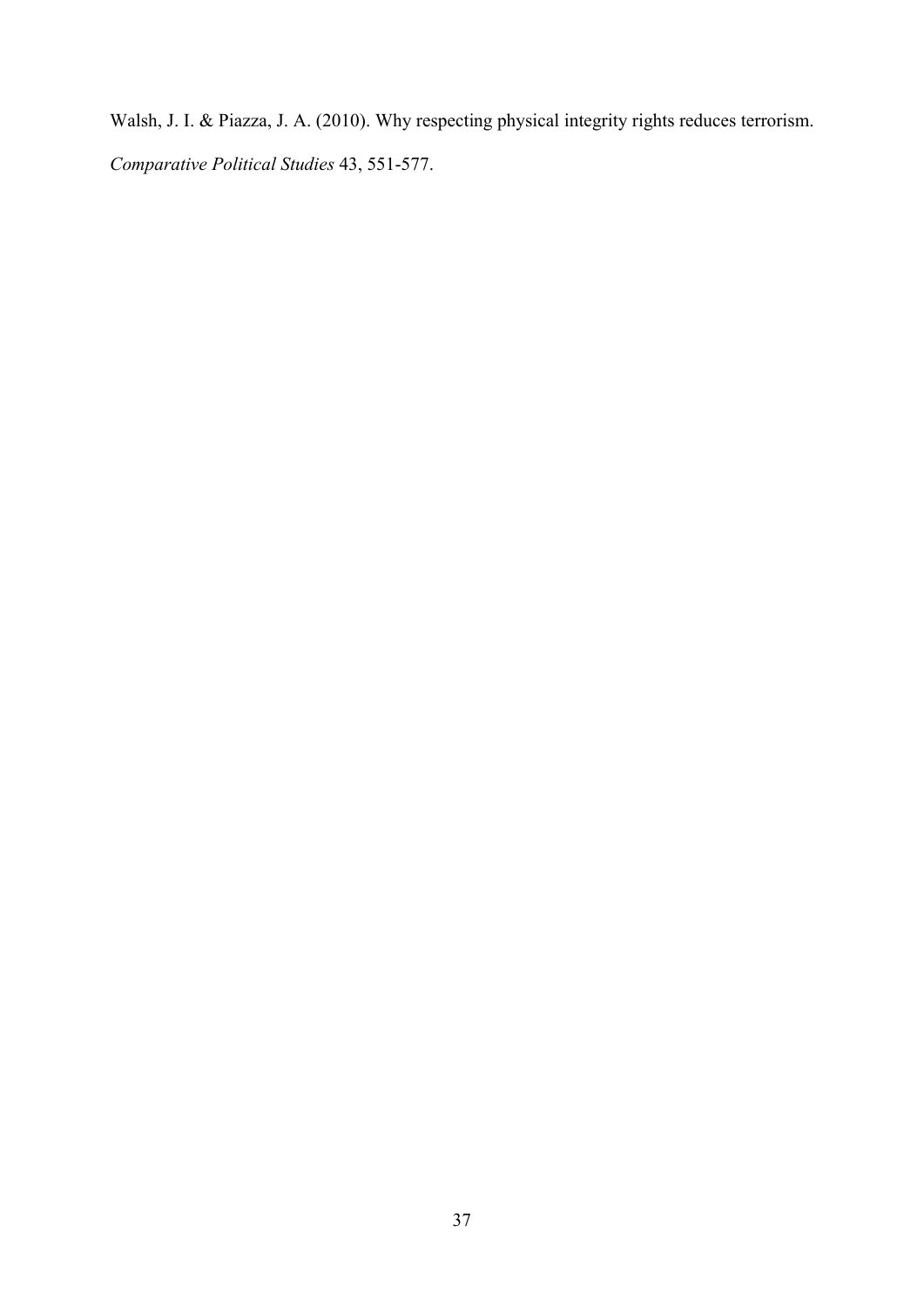| Study                       | Scope                   | Terrorism Variable         | <b>Education Proxy</b>       | <b>Effect of Terrorism</b>     |
|-----------------------------|-------------------------|----------------------------|------------------------------|--------------------------------|
| Bravo and Dias (2006)       | 60-85 countries         | domestic and transnational | literacy rate of adult       | $(-)/$ significant             |
|                             | $1997 - 2004^{\dagger}$ | terrorism (location)       | population                   |                                |
| Azam and Thelen (2008)      | 176 countries           | transnational terrorism    | (gross) secondary            | $(-)/$ significant             |
|                             | $1990 - 2004^{\dagger}$ | (origin)                   | school enrollment            |                                |
| Azam and Thelen (2010)      | 132 countries           | transnational terrorism    | (gross) secondary            | $(-)/$ significant             |
|                             | $1990 - 2004^{\dagger}$ | (origin)                   | school enrollment            |                                |
| and Maleckova<br>Krueger    | 148 countries           | transnational terrorism    | illiteracy rate              | $(-)/$ not significant         |
| (2003)                      | $1997 - 2002^{\dagger}$ | (origin)                   |                              |                                |
| <b>Testas (2004)</b>        | 37 Muslim countries     | transnational terrorism    | university enrollment        | $(+)/$ significant             |
|                             | $1968 - 1991^{\dagger}$ | (location)                 |                              |                                |
| Kurrild-Klitgaard<br>et al. | 97-121 countries        | transnational terrorism    | <b>UNDP</b> education index  | largely $(+)/$ not significant |
| (2006)                      | $1996 - 2002^{\dagger}$ | (location and origin)      |                              |                                |
| Drakos and Gofas (2006b)    | 139 countries           | transnational terrorism    | secondary school enrollment  | $(+)/$ not significant         |
|                             | 1985-1999               | (location)                 | index                        |                                |
| Tavares (2004)              | sample not reported     | transnational terrorism    | illiteracy of adult males    | $(-)/$ significant             |
|                             | 1987-2001               | (location)                 |                              |                                |
| <b>Urdal</b> (2006)         | 99-158 countries        | domestic and transnational | Tertiary education growth,   | $(+)/$ significant             |
|                             | 1984-1995               | Terrorism (location)       | interacted with youth burden |                                |

**Table 1: Large-***N* **Studies Controlling for the Effect of Education on Terrorism** 

*Note:* (<sup>†</sup>) indicates pure cross-sectional analysis.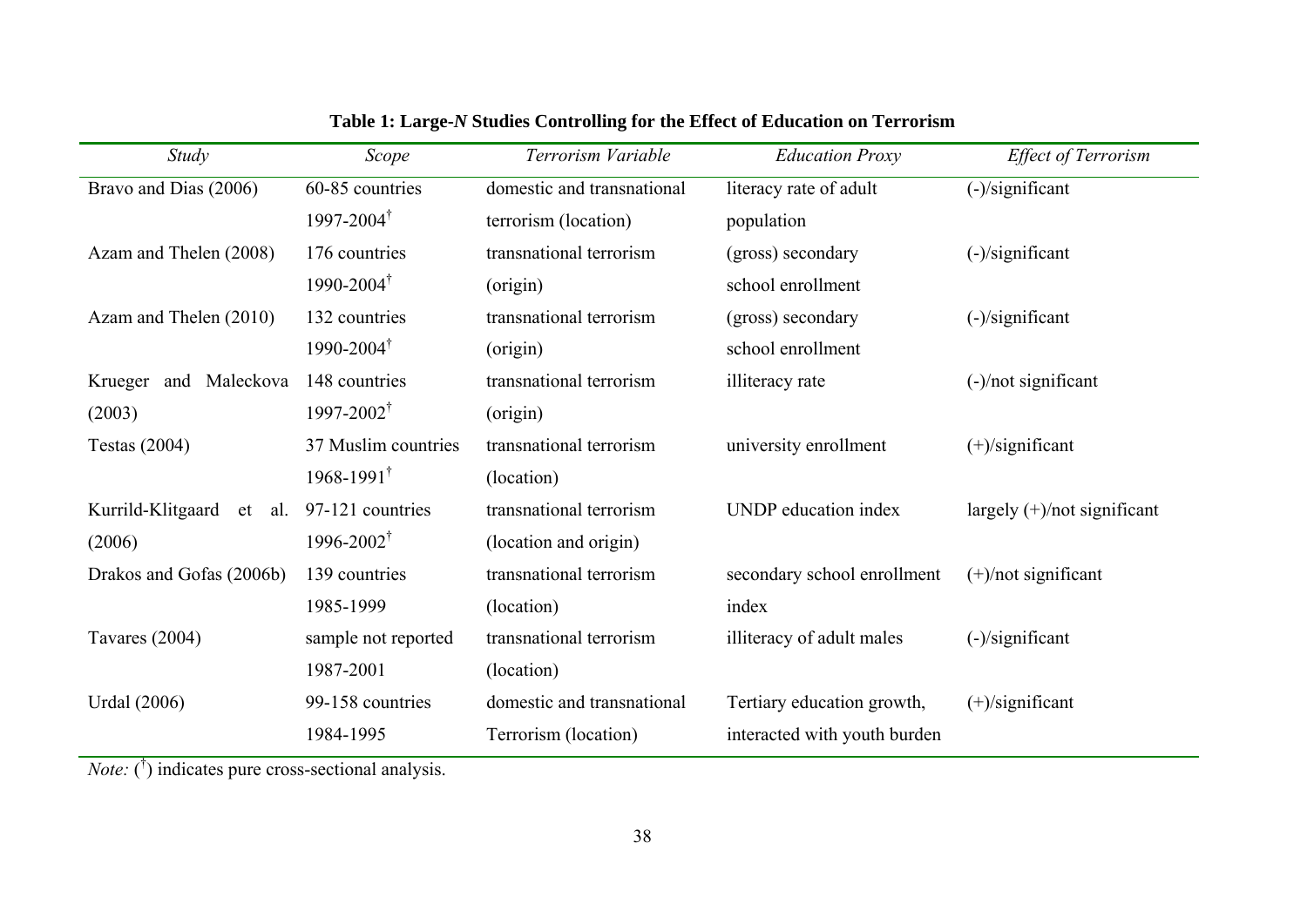| Variable                 | $N^*T$ | Mean   | Std. Dev. | Min.             | Max.           |
|--------------------------|--------|--------|-----------|------------------|----------------|
| Domestic Terrorist       | 3082   | 11.049 | 42.103    | $\boldsymbol{0}$ | 673            |
| <b>Attacks</b>           |        |        |           |                  |                |
| <b>Total Terrorist</b>   | 3076   | 18.737 | 64.190    | $\boldsymbol{0}$ | 1041           |
| <b>Attacks</b>           |        |        |           |                  |                |
| Primary                  | 3053   | 12.146 | 4.943     | 2.94             | 35.71          |
| Enrollment               |        |        |           |                  |                |
| Secondary                | 3053   | 6.667  | 3.255     | 0.33             | 16.6           |
| Enrollment               |        |        |           |                  |                |
| $Prim. + Sec.$           | 3053   | 18.81  | 5.281     | 3.63             | 38.91          |
| Enrollment               |        |        |           |                  |                |
| University               | 3078   | 0.620  | 1.705     | $\boldsymbol{0}$ | 20.454         |
| Enrollment               |        |        |           |                  |                |
| Literacy Rate            | 3045   | 77.840 | 23.307    | 8.4              | 99.9           |
| Population Size          | 3192   | 9.239  | 1.563     | 5.437            | 14.086         |
| <b>Military Spending</b> | 2973   | 4.087  | 1.680     | 0.032            | 9.923          |
| <b>Strikes</b>           | 3070   | 0.159  | 0.570     | $\mathbf{0}$     | $\overline{7}$ |
| <b>State Failure</b>     | 3078   | 0.604  | 1.649     | $\boldsymbol{0}$ | 13.5           |
| Religious Tensions       | 2967   | 0.244  | 0.228     | $\boldsymbol{0}$ | $\mathbf{1}$   |
| Democracy                | 3041   | 6.442  | 3.536     | $\boldsymbol{0}$ | 10             |
| <b>Trade Openness</b>    | 3072   | 73.593 | 47.777    | 1.035            | 441.224        |
| <b>External Conflict</b> | 2967   | 0.201  | 0.197     | $\boldsymbol{0}$ | $\mathbf{1}$   |

**Table 2: Summary Statistics [Full Sample]**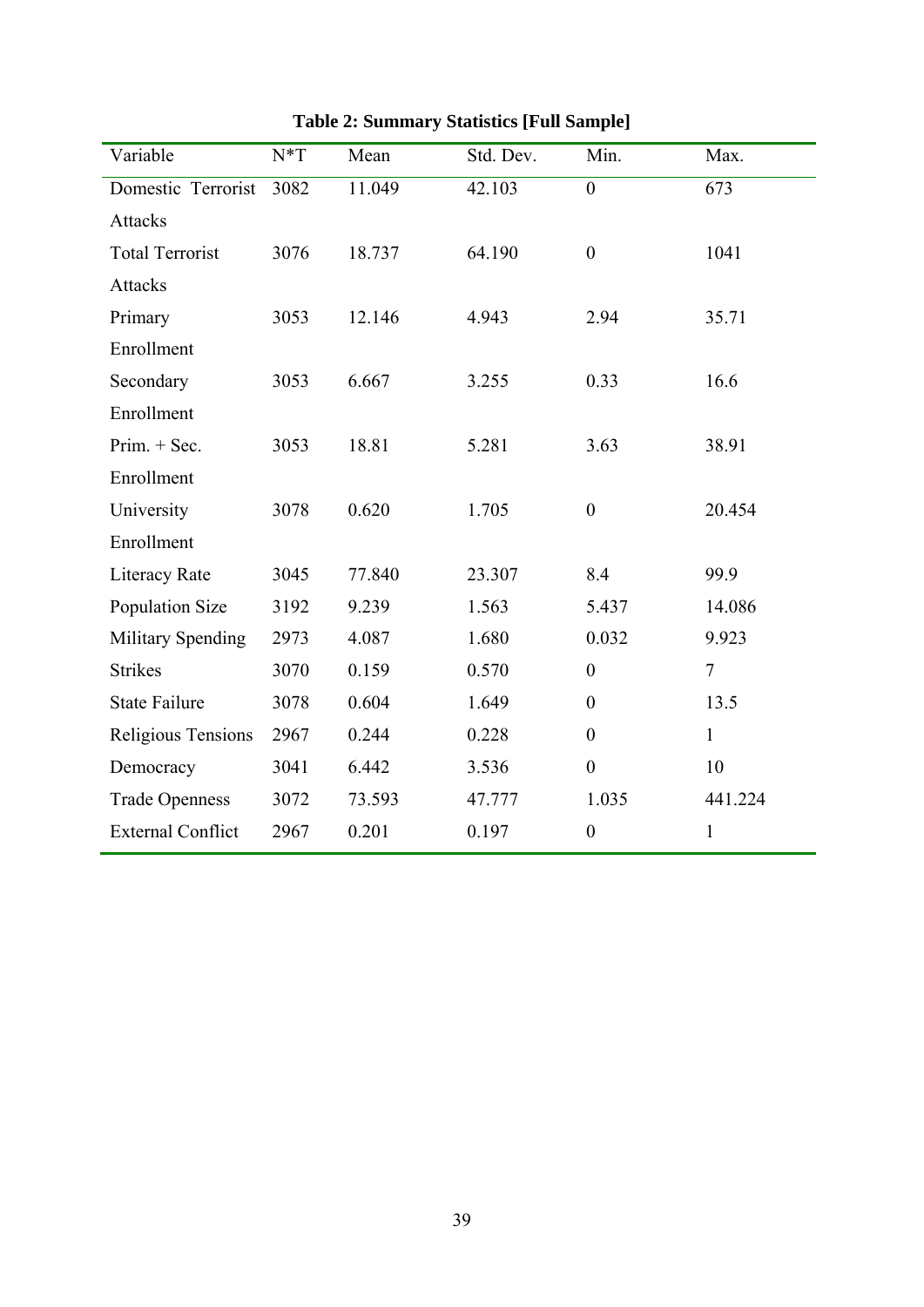|                                   | (1)                     | (2)                     | (3)                     | (4)                     | (5)          | (6)          |
|-----------------------------------|-------------------------|-------------------------|-------------------------|-------------------------|--------------|--------------|
| Primary Education t-1             | 0.063                   |                         |                         |                         |              | 0.065        |
|                                   | $(2.85)$ ***            |                         |                         |                         |              | $(2.94)$ *** |
| Secondary Education $_{t-1}$      |                         | 0.026                   |                         |                         |              | 0.030        |
|                                   |                         | (0.72)                  |                         |                         |              | (0.83)       |
| Prim. + Sec. Education $_{t-1}$   |                         |                         | 0.052                   |                         |              |              |
|                                   |                         |                         | $(2.95)$ ***            |                         |              |              |
| University Enrollment t-1         |                         |                         |                         | $-0.812$                |              | $-0.085$     |
|                                   |                         |                         |                         | (1.34)                  |              | (1.08)       |
| Literacy Rate $_{t-1}$            |                         |                         |                         |                         | 0.016        |              |
|                                   |                         |                         |                         |                         | $(2.55)$ **  |              |
| Population Size $_{t-1}$          | 0.727                   | 0.721                   | 0.723                   | 0.782                   | 0.715        | 0.780        |
|                                   | $(7.40)$ ***            | $(7.26)$ ***            | $(7.37)$ ***            | $(7.43)$ ***            | $(7.27)$ *** | $(7.29)$ *** |
| Military Spending p.c. $_{t-1}$   | 0.164                   | 0.113                   | 0.127                   | 0.160                   | 0.007        | 0.176        |
|                                   | $(1.82)^{*}$            | (1.19)                  | (1.44)                  | $(1.75)^{*}$            | (0.07)       | $(1.75)^*$   |
| General Strikes <sub>t-1</sub>    | 0.330                   | 0.352                   | 0.346                   | 0.336                   | 0.367        | 0.321        |
|                                   | $(3.00)$ ***            | $(3.19)$ ***            | $(3.15)$ ***            | $(2.93)$ ***            | $(3.46)$ *** | $(2.92)$ *** |
| State Failure $t-1$               | 0.500                   | 0.499                   | 0.491                   | 0.483                   | 0.486        | 0.489        |
|                                   | $(4.62)$ ***            | $(4.55)$ ***            | $(4.72)$ ***            | $(4.41)$ ***            | $(4.72)$ *** | $(4.68)$ *** |
| Religious Tensions <sub>t-1</sub> | 2.120                   | 2.010                   | 2.011                   | 2.045                   | 2.126        | 2.042        |
|                                   | $(4.13)$ ***            | $(3.73)$ ***            | $(3.86)$ ***            | $(3.90)$ ***            | $(4.07)$ *** | $(3.87)$ *** |
| Democracy $_{t-1}$                | 0.124                   | 0.121                   | 0.118                   | 0.124                   | 0.109        | 0.121        |
|                                   | $(3.24)$ ***            | $(3.12)$ ***            | $(3.06)$ ***            | $(3.18)$ ***            | $(2.65)$ *** | $(3.17)$ *** |
| Trade Openness <sub>t-1</sub>     | $-0.003$                | $-0.003$                | $-0.003$                | $-0.003$                | $-0.003$     | $-0.03$      |
|                                   | (0.96)                  | (0.96)                  | (1.06)                  | (0.81)                  | (1.01)       | (0.96)       |
| External Conflict <sub>t-1</sub>  | 1.716                   | 1.726                   | 1.848                   | 1.744                   | 1.969        | 1.898        |
|                                   | $(3.62)$ <sup>***</sup> | $(3.75)$ <sup>***</sup> | $(3.88)$ <sup>***</sup> | $(3.79)$ <sup>***</sup> | $(4.59)$ *** | $(3.96)$ *** |
| Log Pseudolikelihood              | $-5463.60$              | $-5477.71$              | $-5464.66$              | $-5496.28$              | $-5472.10$   | $-5459.24$   |
| $N^*T$                            | 2692                    | 2692                    | 2692                    | 2702                    | 2686         | 2692         |

**Table 3: Education and Domestic Terrorism Activity [Full Sample]** 

*Notes*: Dependent variable is the number of the number of domestic terrorist incidents. Robust absolute z-values clustered on countries reported in parentheses. Constant not reported. All models include time and regional dummies (not reported). (\*), (\*\*) and (\*\*\*) indicate significance at 10%, 5% and 1% level, respectively.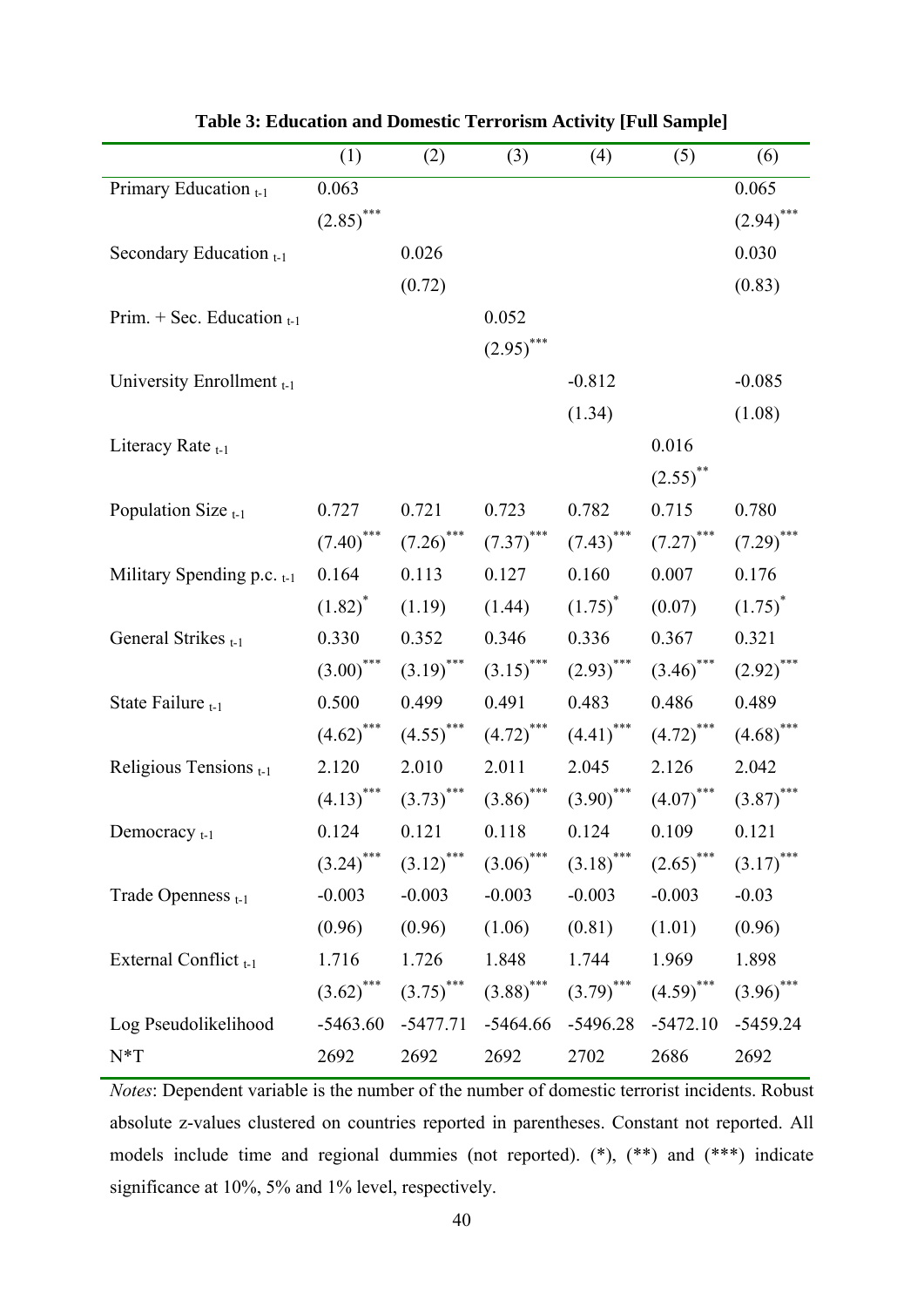|                                   |          | Cluster 1      | Cluster 2 |                |
|-----------------------------------|----------|----------------|-----------|----------------|
|                                   | Mean     | Std. Dev.      | Mean      | Std. Dev.      |
| Law and Order                     | $-0.579$ | 0.668          | 0.993     | 0.620          |
| Corruption                        | 0.507    | 0.579          | $-0.869$  | 0.974          |
| Government Size                   | 0.050    | 1.164          | $-0.085$  | 0.628          |
| Physical Integrity                | $-0.544$ | 0.773          | 0.932     | 0.558          |
| <b>Population Density</b>         | $-0.127$ | 0.217          | 0.218     | 1.610          |
| Population Growth                 | 0.288    | 0.826          | $-0.493$  | 1.085          |
| Urbanization                      | $-0.474$ | 0.876          | 0.813     | 0.596          |
| GDP per capita                    | $-0.586$ | 0.277          | 1.005     | 0.992          |
| Economic Growth                   | $-0.229$ | 1.115          | 0.393     | 0.593          |
| <b>Property Rights Protection</b> | $-0.588$ | 0.714          | 1.008     | 0.475          |
| Inflation                         | 0.160    | 1.229          | $-0.275$  | 0.134          |
| Female Labor Participation        | $-0.038$ | 0.985          | 0.064     | 1.033          |
| <b>Cluster Distribution</b>       |          | $N=84(63.2\%)$ |           | $N=49(36.8\%)$ |

**Table 4: Cluster Analysis**

*Notes*: Results from two-step cluster analysis. Optimal number of cluster automatically chosen based on Schwarz's Bayesian Criterion. Variables were averaged over respective period of observation and standardized before analysis. See text for a discussion of variables.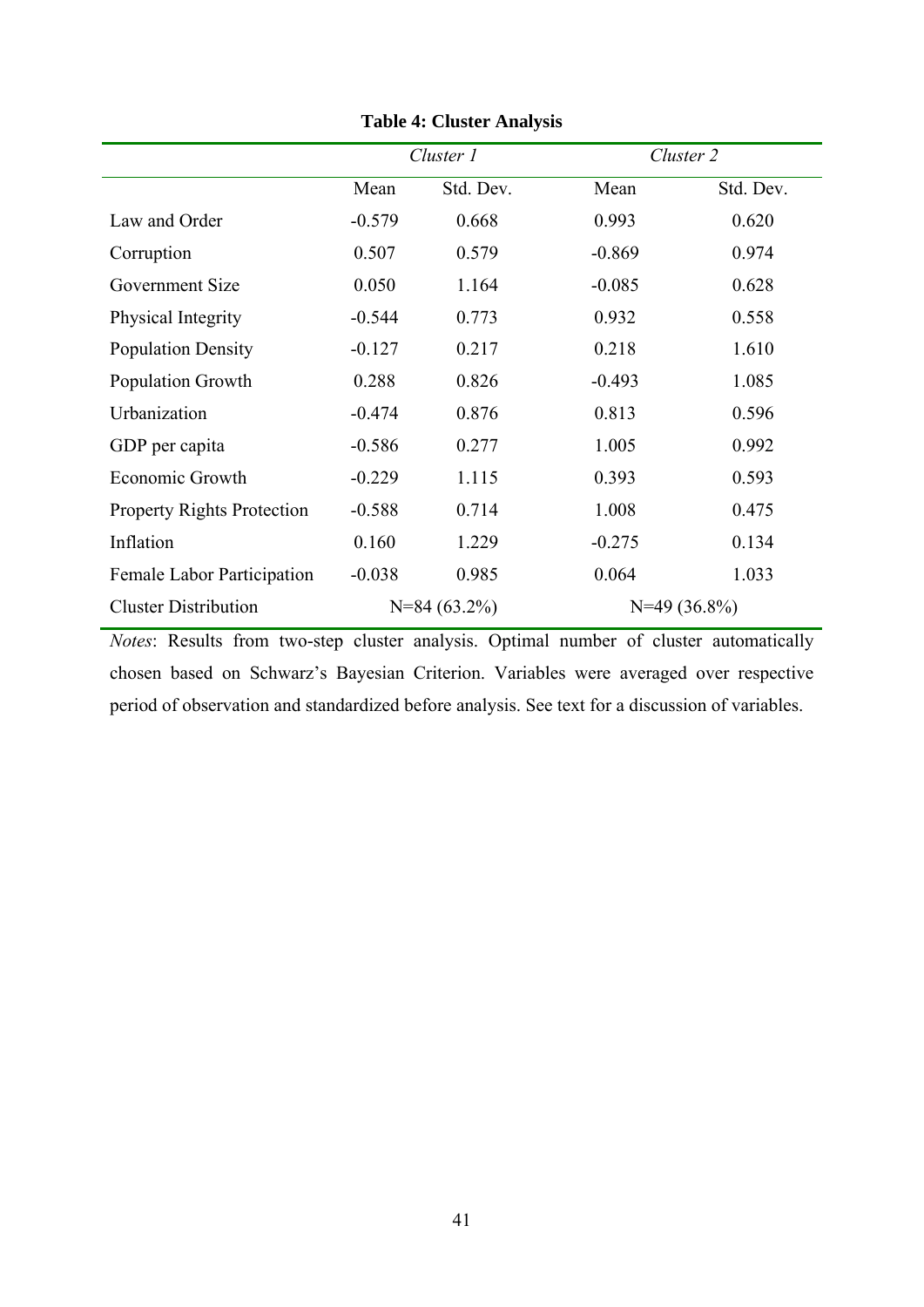|                                 | (1)                     | (2)                     | (3)                     | (4)                     | (5)          | (6)          |
|---------------------------------|-------------------------|-------------------------|-------------------------|-------------------------|--------------|--------------|
| Primary Education t-1           | 0.068                   |                         |                         |                         |              | 0.069        |
|                                 | $(2.88)$ ***            |                         |                         |                         |              | $(2.86)$ *** |
| Secondary Education $_{t-1}$    |                         | 0.039                   |                         |                         |              | 0.047        |
|                                 |                         | (1.09)                  |                         |                         |              | (1.31)       |
| Prim. + Sec. Education $_{t-1}$ |                         |                         | 0.065                   |                         |              |              |
|                                 |                         |                         | $(3.37)$ ***            |                         |              |              |
| University Enrollment t-1       |                         |                         |                         | $-0.095$                |              | $-0.020$     |
|                                 |                         |                         |                         | (0.72)                  |              | (0.13)       |
| Literacy Rate <sub>t-1</sub>    |                         |                         |                         |                         | 0.011        |              |
|                                 |                         |                         |                         |                         | $(1.81)^*$   |              |
| Population Size $_{t-1}$        | 0.585                   | 0.552                   | 0.573                   | 0.624                   | 0.546        | 0.589        |
|                                 | $(5.05)$ ***            | $(4.90)$ ***            | $(5.19)$ ***            | $(5.53)$ ***            | $(4.75)$ *** | $(5.10)$ *** |
| Military Spending p.c. $_{t-1}$ | 0.167                   | 0.108                   | 0.103                   | 0.188                   | 0.067        | 0.130        |
|                                 | $(1.64)^*$              | (1.05)                  | (1.00)                  | (1.59)                  | (0.60)       | (1.01)       |
| General Strikes <sub>t-1</sub>  | 0.211                   | 0.247                   | 0.217                   | 0.235                   | 0.276        | 0.212        |
|                                 | $(1.99)$ <sup>**</sup>  | $(2.40)$ <sup>**</sup>  | $(2.15)$ <sup>**</sup>  | $(2.11)$ <sup>**</sup>  | $(2.68)$ *** | $(2.00)$ **  |
| State Failure $t-1$             | 0.521                   | 0.521                   | 0.514                   | 0.504                   | 0.501        | 0.514        |
|                                 | $(4.67)$ ***            | $(4.58)$ <sup>***</sup> | $(4.94)$ ***            | $(4.33)$ ***            | $(4.55)$ *** | $(4.85)$ *** |
| Religious Tensions t-1          | 1.917                   | 1.726                   | 1.810                   | 1.734                   | 1.898        | 1.838        |
|                                 | $(3.62)$ ***            | $(3.16)$ <sup>***</sup> | $(3.38)$ ***            | $(3.26)$ ***            | $(3.42)$ *** | $(3.43)$ *** |
| Democracy $_{t-1}$              | 0.209                   | 0.207                   | 0.212                   | 0.204                   | 0.196        | 0.211        |
|                                 | $(6.44)$ <sup>***</sup> | $(5.84)$ ***            | $(6.55)$ <sup>***</sup> | $(5.85)$ ***            | $(5.29)$ *** | $(6.52)$ *** |
| Trade Openness <sub>t-1</sub>   | $-0.005$                | $-0.006$                | $-0.006$                | $-0.005$                | $-0.005$     | $-0.006$     |
|                                 | (1.46)                  | (1.50)                  | $(1.70)^*$              | (1.30)                  | (1.47)       | (1.57)       |
| External Conflict t-1           | 2.155                   | 2.124                   | 2.377                   | 1.987                   | 2.199        | 2.329        |
|                                 | $(4.58)$ <sup>***</sup> | $(4.66)$ <sup>***</sup> | $(4.85)$ <sup>***</sup> | $(4.47)$ <sup>***</sup> | $(4.78)$ *** | $(4.80)$ *** |
| Log Pseudolikelihood            | $-3672.92$              | $-3686.66$              | $-3670.66$              | -3707.86                | $-3700.90$   | $-3670.22$   |
| $N^*T$                          | 1700                    | 1700                    | 1700                    | 1710                    | 1703         | 1700         |

**Table 5: Education and Domestic Terrorism [Subsample of Less Developed Countries]** 

*Notes*: Dependent variable is the number of the number of domestic terrorist incidents. Robust absolute z-values clustered on countries reported in parentheses. Constant not reported. All models include time and regional dummies (not reported). (\*), (\*\*) and (\*\*\*) indicate significance at 10%, 5% and 1% level, respectively.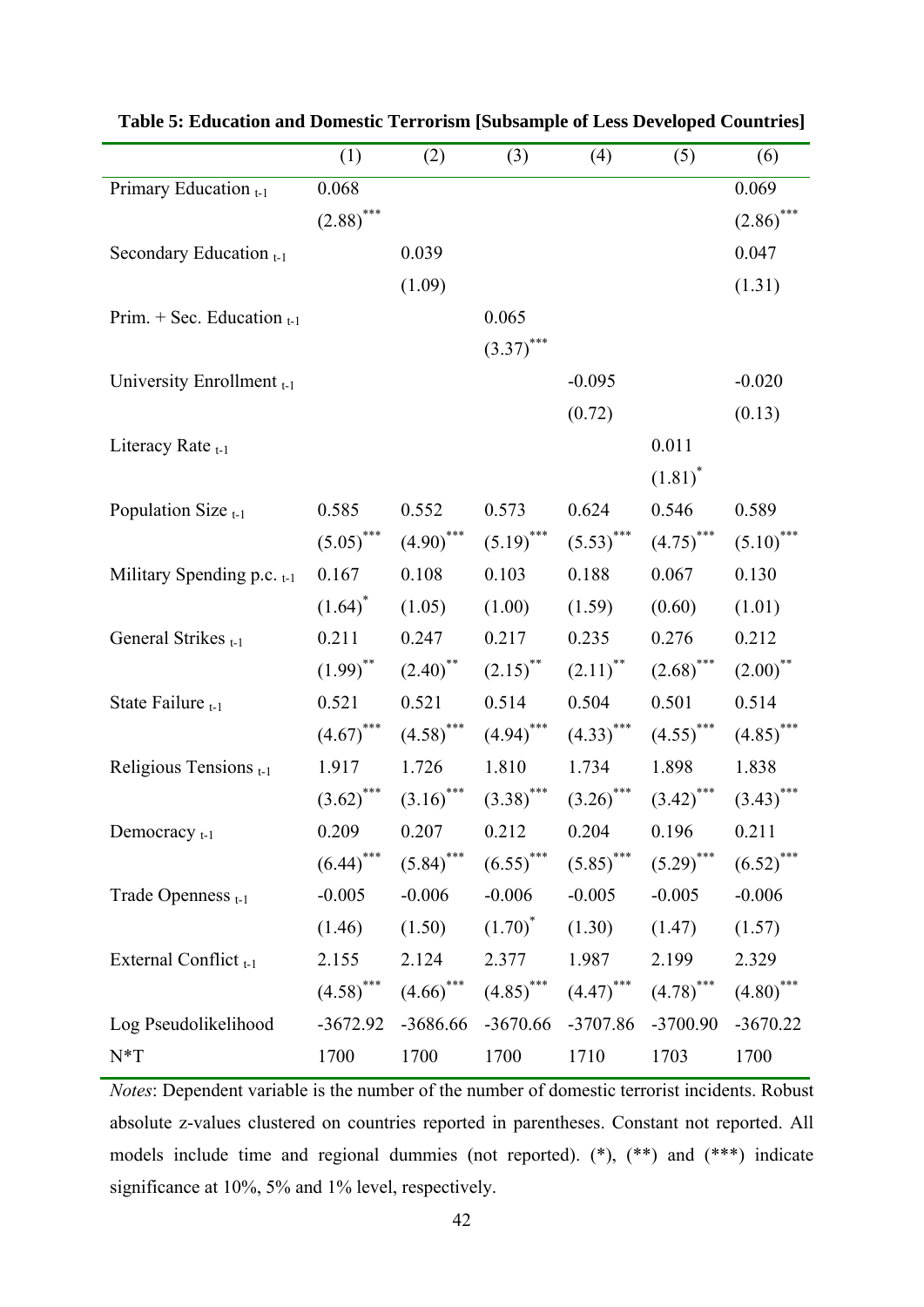|                                  | (1)                    | (2)                                          | (3)                     | (4)                    | (5)                     | (6)                    |
|----------------------------------|------------------------|----------------------------------------------|-------------------------|------------------------|-------------------------|------------------------|
| Primary Education t-1            | 0.061                  |                                              |                         |                        |                         | 0.073                  |
|                                  | (0.89)                 |                                              |                         |                        |                         | (1.11)                 |
| Secondary Education $_{t-1}$     |                        | $-0.107$                                     |                         |                        |                         | $-0.091$               |
|                                  |                        | (1.17)                                       |                         |                        |                         | (0.94)                 |
| Prim. + Sec. Education $_{t-1}$  |                        |                                              | $-0.003$                |                        |                         |                        |
|                                  |                        |                                              | (0.05)                  |                        |                         |                        |
| University Enrollment t-1        |                        |                                              |                         | $-0.132$               |                         | $-0.183$               |
|                                  |                        |                                              |                         | $(2.37)$ **            |                         | $(3.02)$ ***           |
| Literacy Rate <sub>t-1</sub>     |                        |                                              |                         |                        | 0.041                   |                        |
|                                  |                        |                                              |                         |                        | (1.13)                  |                        |
| Population Size $_{t-1}$         | 0.940                  | 0.921                                        | 0.927                   | 1.062                  | 0.877                   | 1.108                  |
|                                  | $(4.30)$ ***           | $(4.42)$ <sup>***</sup>                      | $(4.32)$ ***            | $(4.66)$ ***           | $(4.21)$ ***            | $(5.07)$ ***           |
| Military Spending p.c. $_{t-1}$  | $-0.442$               | $-0.472$                                     | $-0.484$                | $-0.461$               | $-0.487$                | $-0.401$               |
|                                  | $(1.77)^*$             | $(1.87)^{*}$                                 | $(1.95)^{*}$            | $(1.92)^{*}$           | $(1.98)$ <sup>**</sup>  | $(1.65)^*$             |
| General Strikes t-1              | 0.404                  | 0.396                                        | 0.423                   | 0.397                  | 0.377                   | 0.349                  |
|                                  | $(2.29)$ <sup>**</sup> | $(2.22)$ <sup>**</sup>                       | $(2.17)$ **             | $(2.04)$ **            | $(2.14)$ <sup>**</sup>  | $(2.18)$ **            |
| State Failure $t-1$              | 1.397                  | 1.517                                        | 1.420                   | 1.361                  | 1.363                   | 1.406                  |
|                                  | $(5.08)$ ***           | $(5.58)$ ***                                 | $(5.26)$ ***            | $(4.91)$ ***           | $(5.11)$ <sup>***</sup> | $(5.20)$ ***           |
| Religious Tensions t-1           | 2.302                  | 2.731                                        | 2.420                   | 2.525                  | 2.446                   | 2.694                  |
|                                  |                        | $(1.80)^*$ $(2.07)^{**}$                     | $(1.85)^{*}$            | $(1.98)$ <sup>**</sup> | $(2.06)$ <sup>**</sup>  | $(1.93)^{*}$           |
| Democracy <sub>t-1</sub>         | $-0.127$               | $-0.137$ $-0.140$ $-0.144$ $-0.189$ $-0.127$ |                         |                        |                         |                        |
|                                  | $(1.97)$ **            | $(2.05)$ <sup>**</sup>                       | $(2.13)$ <sup>**</sup>  | $(2.13)$ <sup>**</sup> | $(3.09)$ ***            | $(1.86)^*$             |
| Trade Openness <sub>t-1</sub>    | $-0.003$               | $-0.004$                                     | $-0.004$                | $-0.003$               | $-0.004$                | $-0.002$               |
|                                  | (0.73)                 | (1.03)                                       | (0.88)                  | (0.74)                 | (0.99)                  | (0.57)                 |
| External Conflict <sub>t-1</sub> | 2.526                  | 2.333                                        | 2.789                   | 3.178                  | 3.250                   | 2.590                  |
|                                  | $(2.35)$ <sup>**</sup> | $(2.16)$ <sup>**</sup>                       | $(2.75)$ <sup>***</sup> | $(3.17)$ ***           | $(3.16)$ ***            | $(2.42)$ <sup>**</sup> |
| Log Pseudolikelihood             | $-1734.53$             | $-1733.23$                                   | $-1736.75$              | $-1731.52$             | $-1721.00$              | $-1724.02$             |
| $N^*T$                           | 992                    | 992                                          | 992                     | 992                    | 983                     | 992                    |

**Table 6: Education and Domestic Terrorism [Subsample of Developed Countries]** 

*Notes*: Dependent variable is the number of the number of domestic terrorist incidents. Robust absolute z-values clustered on countries reported in parentheses. Constant not reported. All models include time and regional dummies (not reported). (\*), (\*\*) and (\*\*\*) indicate significance at 10%, 5% and 1% level, respectively.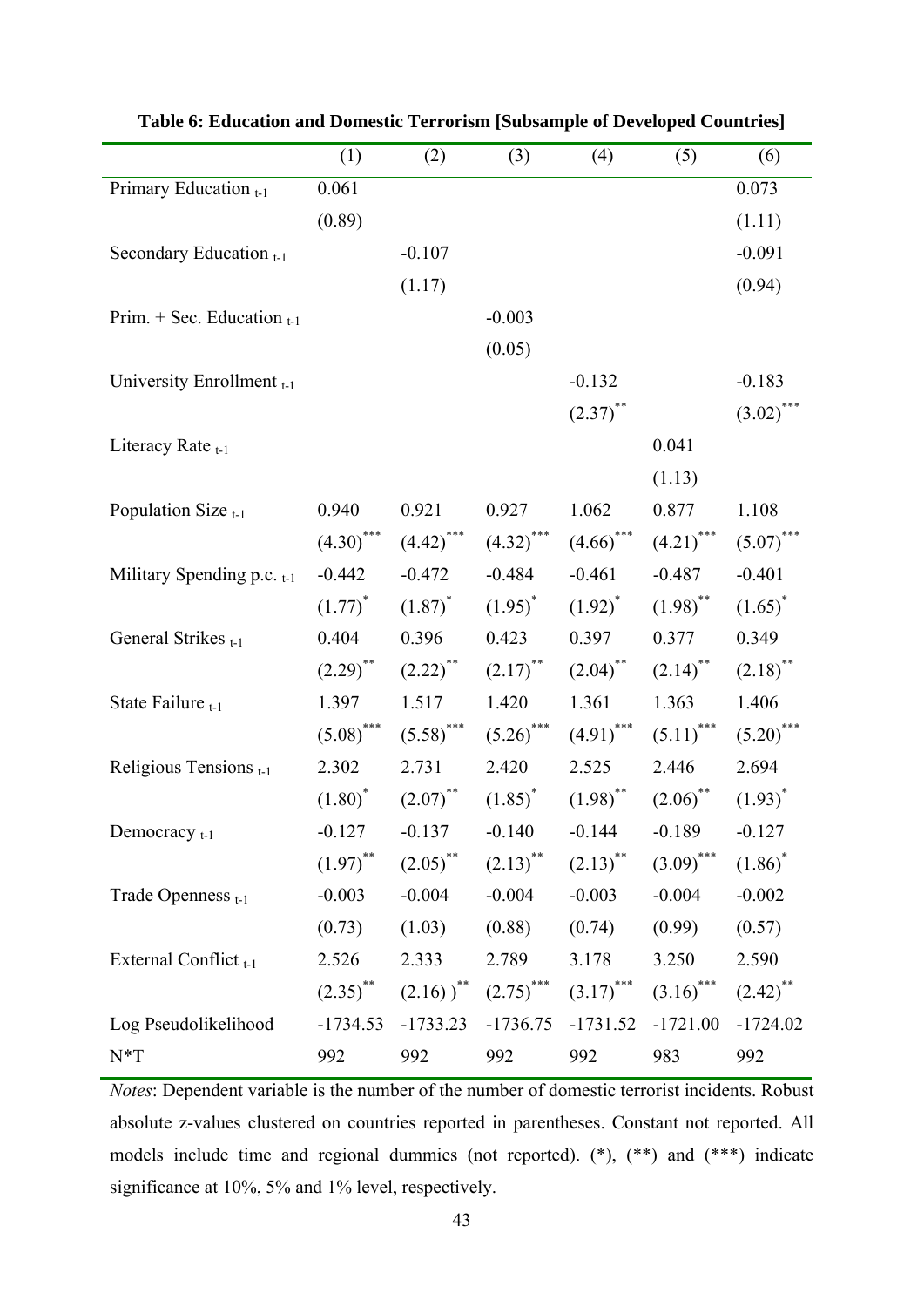| Albania                     | Egypt                   | Lebanon                  | Saudi Arabia <sup>†</sup>         |
|-----------------------------|-------------------------|--------------------------|-----------------------------------|
| Algeria                     | El Salvador             | Liberia                  | Senegal                           |
| Angola                      | Estonia <sup>†</sup>    | Libya                    | Sierra Leone                      |
| Argentina                   | Ethiopia                | Lithuania                | Singapore <sup>†</sup>            |
| Armenia                     | Finland $^{\dagger}$    | Luxembourg <sup>†</sup>  | Slovak Republic <sup>†</sup>      |
| Australia <sup>†</sup>      | France <sup>†</sup>     | Madagascar               | Slovenia <sup>†</sup>             |
| Austria <sup>†</sup>        | Gabon                   | Malawi                   | Somalia                           |
| Azerbaijan                  | Gambia                  | Malaysia                 | South Africa                      |
| Bahamas <sup>†</sup>        | Germany <sup>T</sup>    | Mali                     | Spain <sup>†</sup>                |
| Bahrain <sup>†</sup>        | Ghana                   | Malta <sup>†</sup>       | Sri Lanka                         |
| Bangladesh                  | Greece <sup>†</sup>     | Mexico                   | Sudan                             |
| <b>Belarus</b>              | Guatemala               | Moldova                  | Sweden <sup>†</sup>               |
| Belgium <sup>†</sup>        | Guinea                  | Mongolia                 | Switzerland <sup>†</sup>          |
| Bolivia                     | Guinea-Bissau           | Morocco                  | Syria                             |
| Botswana <sup>†</sup>       | Guyana                  | Mozambique               | Tanzania                          |
| <b>Brazil</b>               | Haiti                   | Namibia                  | Thailand                          |
| Bulgaria <sup>†</sup>       | Honduras                | Netherlands <sup>†</sup> | Togo                              |
| <b>Burkina Faso</b>         | Hungary <sup>†</sup>    | New Zealand <sup>†</sup> | Trinidad & Tobago                 |
| Cameroon                    | Iceland <sup>†</sup>    | Nicaragua                | Tunisia                           |
| Canada <sup>†</sup>         | India                   | Niger                    | Turkey                            |
| Chilet                      | Indonesia               | Nigeria                  | Uganda                            |
| China                       | Iran                    | Norway <sup>†</sup>      | Ukraine                           |
| Colombia                    | Iraq                    | $Oman^{\dagger}$         | United Arab Emirates <sup>†</sup> |
| Congo (Republic)            | Ireland <sup>†</sup>    | Pakistan                 | United Kingdom <sup>†</sup>       |
| Congo (Zaire)               | Israel <sup>†</sup>     | Panama                   | United States <sup>†</sup>        |
| Costa Rica <sup>†</sup>     | Italy <sup>†</sup>      | Papua New Guinea         | Uruguay <sup>†</sup>              |
| Cote d'Ivoire               | Jamaica                 | Paraguay                 | Venezuela                         |
| Croatia <sup>†</sup>        | Japan <sup>†</sup>      | Peru                     | Vietnam                           |
| Cuba                        | Jordan                  | Philippines              | Yemen                             |
| $Cyprus^{\dagger}$          | Kazakhstan              | Poland <sup>†</sup>      | Zambia                            |
| Czech Republic <sup>†</sup> | Kenya                   | Portugal <sup>†</sup>    | Zimbabwe                          |
| Denmark <sup>†</sup>        | Korea (South) $\dagger$ | Qatar <sup>†</sup>       |                                   |
| Dominican Republic          | Kuwait <sup>†</sup>     | Romania                  |                                   |
| Ecuador                     | Latvia <sup>†</sup>     | Russia                   |                                   |

# **Appendix A. List of Countries**

*Notes:* (†) indicates that country is included in subsample of developed countries. Other countries included in subsample of less developed countries. See the text for a further discussion.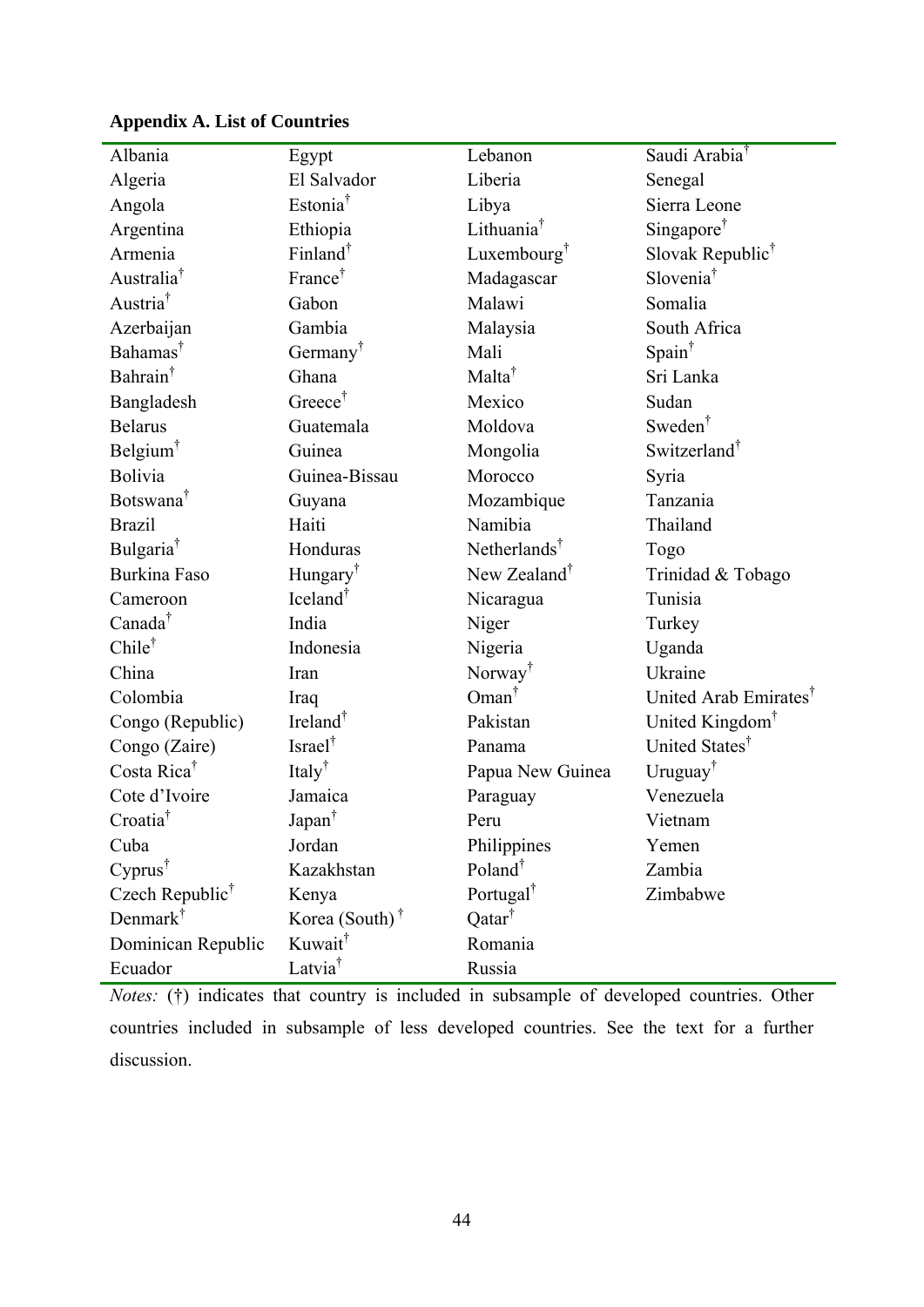#### **Appendix B. Control and Cluster Analysis Variables**

*Population Size* – Source: Penn World Table (http://pwt.econ.upenn.edu). Definition: Size of population. Unit: In thousands, logged.

*Per Capita Military Spending* – Source: National Material Capabilities Dataset (http://www.correlatesofwar.org/). Definition: Per capita spending on the military. Unit: Ratio, logged plus unity.

*General Strikes* – Source: Cross-National Time-Series Data Archive (http://www.databanksinternational.com). Definition: Any strike of 1,000 or more industrial or service workers that involves more than one employer and that is aimed at national government policies or authority. Unit: Number.

*State Failure* – Source: State Failure Task Force (http://globalpolicy.gmu.edu/pitf/pitfpset.htm). Definition: Additive index of intensity of ethnic and revolutionary wars, genocides/politicides and adverse regime changes. Unit: Index.

*Religious Tensions* – Source: International Country Risk Guide (http://www.prsgroup.com/ICRG.aspx). Definition: Assessment of the degree of tension within a country attributable to religious divisions. Unit: Score, rescaled to values in [0,1], with higher values indicating stronger tensions.

*Democracy* – Source: PolityIV Project (http://www.systemicpeace.org/polity/polity4.htm). Definition: Combined polity score of institutionalized democracy score minus institutionalized autocracy score with converted instances of 'standardized authority scores' to conventional polity scores. Unit: Score, rescaled to values in [0,10], with higher values indicating higher levels of democracy.

*Trade Openness* – Source: Penn World. Definition: Exports plus imports to real GDP per capita, i.e., total trade as percentage of GDP. Unit: Ratio.

*External Conflict* – Source: International Country Risk Guide. Definition: An assessment of the risk to the incumbent government from foreign action, ranging from non-violent external pressure (diplomatic pressures, territorial disputes, sanctions, etc) to violent external pressure (cross-border conflicts to all-out war). Unit: Score, rescaled to values in [0,1], with higher values indicating higher risk of external conflict.

*Law and Order* – Source: International Country Risk Guide. Definition: An assessment of the strength and impartiality of the legal system and of the popular observance of the law. Unit: Score, rescaled to values in [0,1], with higher values meaning a stronger rule of law.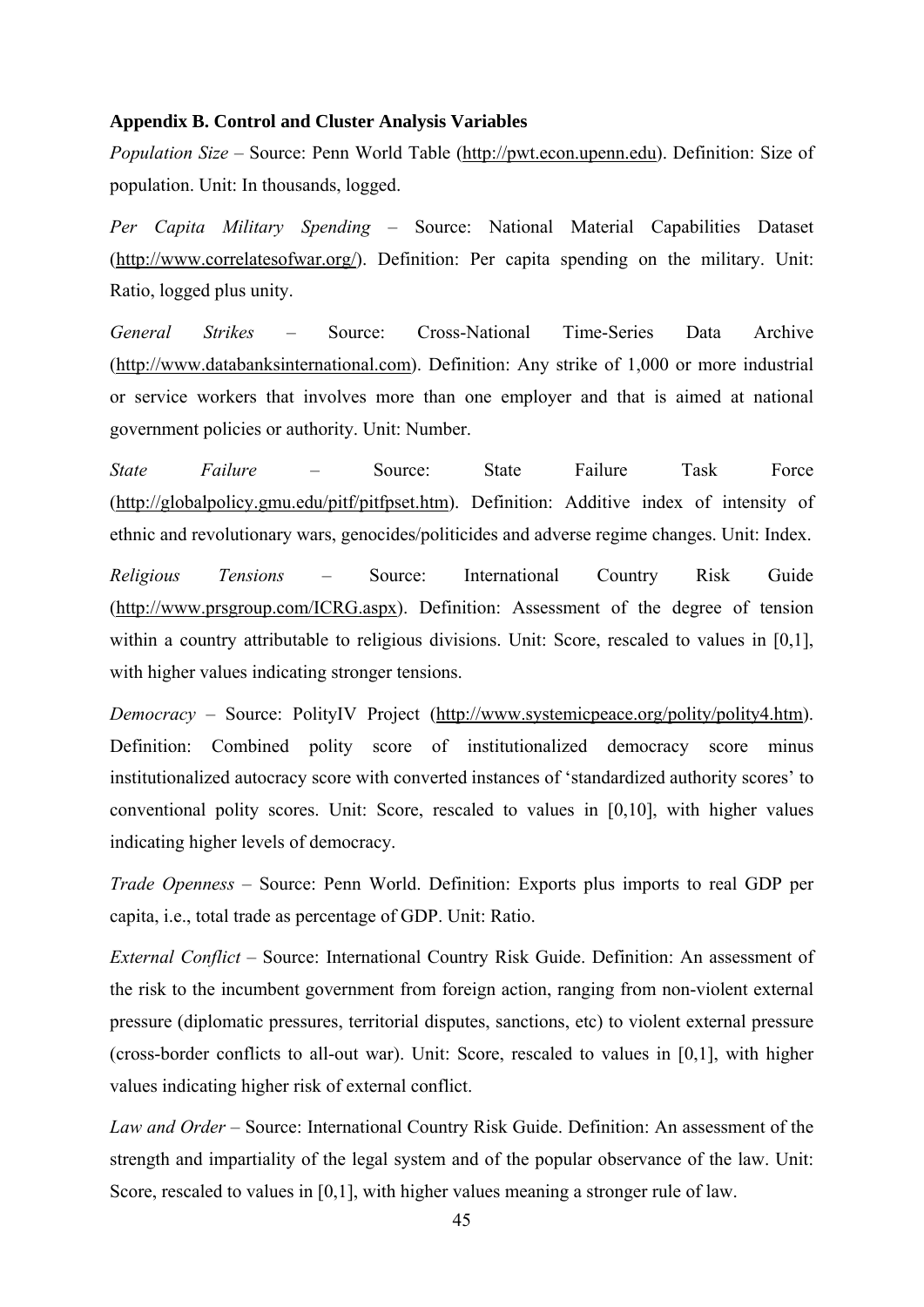*Corruption* – Source: International Country Risk Guide. Definition: Measures actual or potential corruption in the form of excessive patronage, nepotism, job reservations, 'favor-forfavors', secret party funding, and close ties between politics and business. Unit: Score, rescaled to values in [0,1], with higher values indicating more corruption.

*Government Size* – Source: Penn World Table. Definition: Share of government consumption to real GDP. Unit: Ratio.

*Physical Integrity Index* – Source: CIRI Human Rights Data Project (http://ciri.binghamton.edu/). Definition: Additive index summarizing government respect for disappearance, extrajudicial killing, political imprisonment, and torture. Unit: Ratio, with higher values indicating a better human rights situation.

*Population Density* – Source: Cross-National Time-Series Data Archive. Definition: Population per area. Unit: Ratio.

*Population Growth* – Source: Penn World Table. Definition: Growth rate of population. Unit: Growth rate.

*Urbanization* – Source: World Development Indicators (http://data.worldbank.org/datacatalog/world-development-indicators). Definition: Share of population living in urban areas. Unit: Ratio.

*Per Capita Income* – Source: Penn World Table. Definition: Real GDP per capita in constant prices (Laspeyres). Unit: Income in constant 2005 International US-Dollar.

*Economic Growth* – Source: Penn World Table. Definition: Growth rate of real GDP per capita in constant prices. Unit: Growth rate.

*Economic Rights* – Source: International Country Risk Guide. Definition: An assessment of factors affecting the risk to investment that are not covered by other political, economic and financial risk components. Risk rating assigned as the sum of three subcomponents (contract viability/expropriation, profits repatriation, payment delays). Unit: Score, rescaled to values in [0,1], with higher values indicating better property rights protection.

*Inflation* – Source: World Development Indicators. Definition: Inflation measured by the annual growth rate of the GDP implicit deflator, showing the rate of price change in the economy as a whole. Unit: Growth rate.

*Female Labor Participation* – Source: World Development Indicators. Definition: Shows the extent to which women are active in the labor force. Unit: Percentage of the total labor force.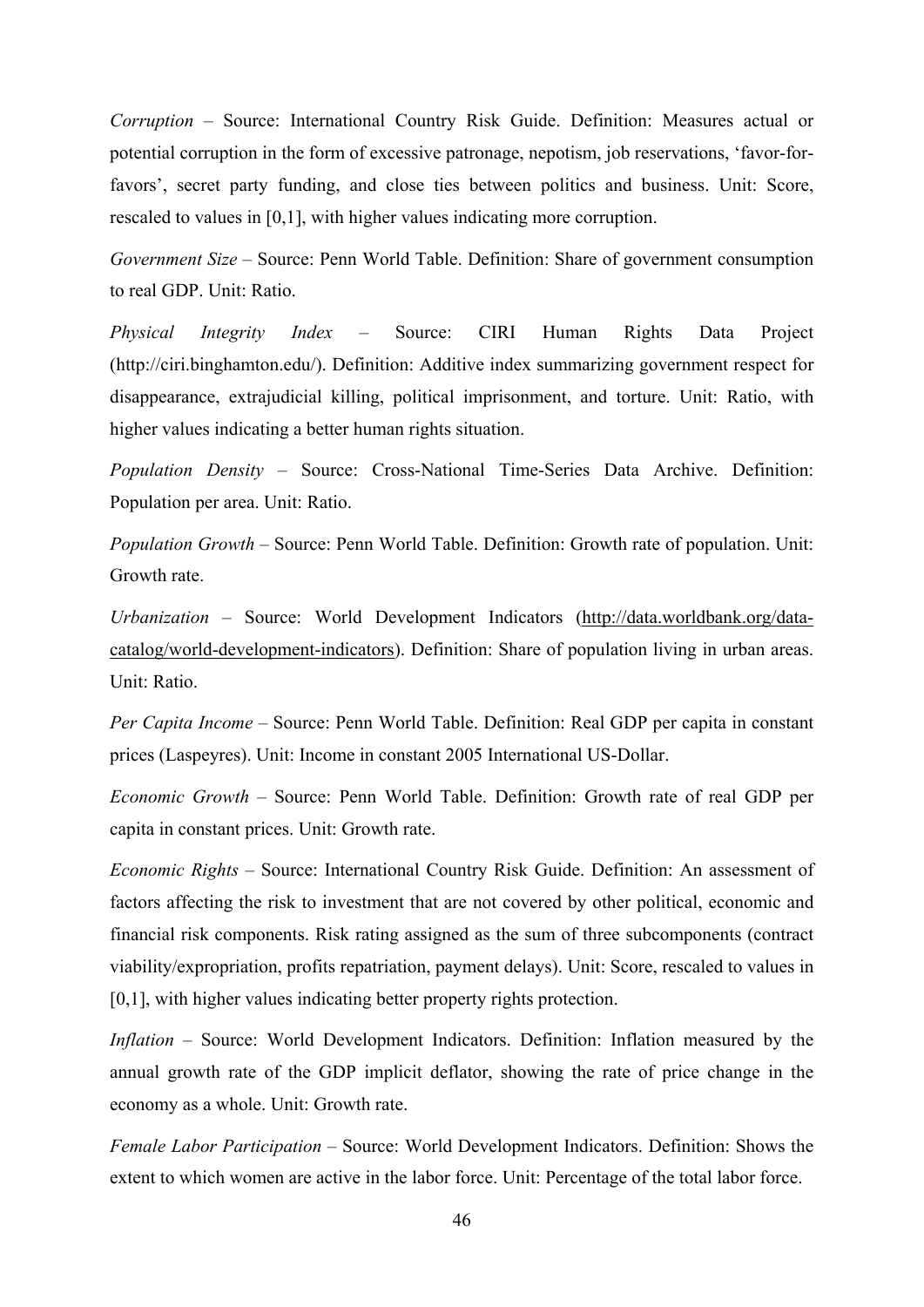# **Supplementary Tables**

| Model | Education                 | <b>Full Sample</b>     | Developed    | Developed<br>Less |
|-------|---------------------------|------------------------|--------------|-------------------|
|       | Variable(s)               |                        | Countries    | Countries         |
| (1)   | Primary                   | 0.058                  | 0.024        | 0.067             |
|       | Education $_{t-1}$        | $(2.74)$ ***           | (0.40)       | $(3.00)$ ***      |
| (2)   | Secondary                 | 0.018                  | $-0.049$     | 0.014             |
|       | Education $_{t-1}$        | (0.51)                 | (0.59)       | (0.39)            |
| (3)   | $Prim. + Sec.$            | 0.045                  | $-0.009$     | 0.056             |
|       | Education $_{t-1}$        | $(2.60)$ ***           | (0.16)       | $(3.08)$ ***      |
| (4)   | University                | $-0.095$               | $-0.144$     | $-0.088$          |
|       | Enrollment <sub>t-1</sub> | $(1.66)^*$             | $(3.15)$ *** | (0.72)            |
| (5)   | Literacy                  | 0.014                  | 0.037        | 0.011             |
|       | Rate $t-1$                | $(2.35)$ <sup>**</sup> | (1.15)       | $(1.78)^*$        |
| (6)   | Primary                   | 0.058                  | 0.045        | 0.067             |
|       | Education $_{t-1}$        | $(2.78)$ ***           | (0.81)       | $(2.93)$ ***      |
|       | Secondary                 | 0.018                  | $-0.045$     | 0.019             |
|       | Education $_{t-1}$        | (0.52)                 | (0.53)       | (0.53)            |
|       | University                | $-0.099$               | $-0.175$     | $-0.024$          |
|       | Enrollment $_{t-1}$       | (1.36)                 | $(3.33)$ *** | (0.17)            |

**Table S1: Education and Total Terrorist Activity** 

*Notes*: Dependent variable is the total (i.e., domestic and transnational) number of terrorist incidents. Table reports only coefficient for respective education proxy from a pooled NBR regression of total terrorism on lagged values of the controls and on the respective education variable. Other model specifications (inclusion of regional and time dummies, control variables) as in Table 3. Robust absolute z-values clustered on countries reported in parentheses. (\*), (\*\*) and (\*\*\*) indicate significance at 10%, 5% and 1% level, respectively.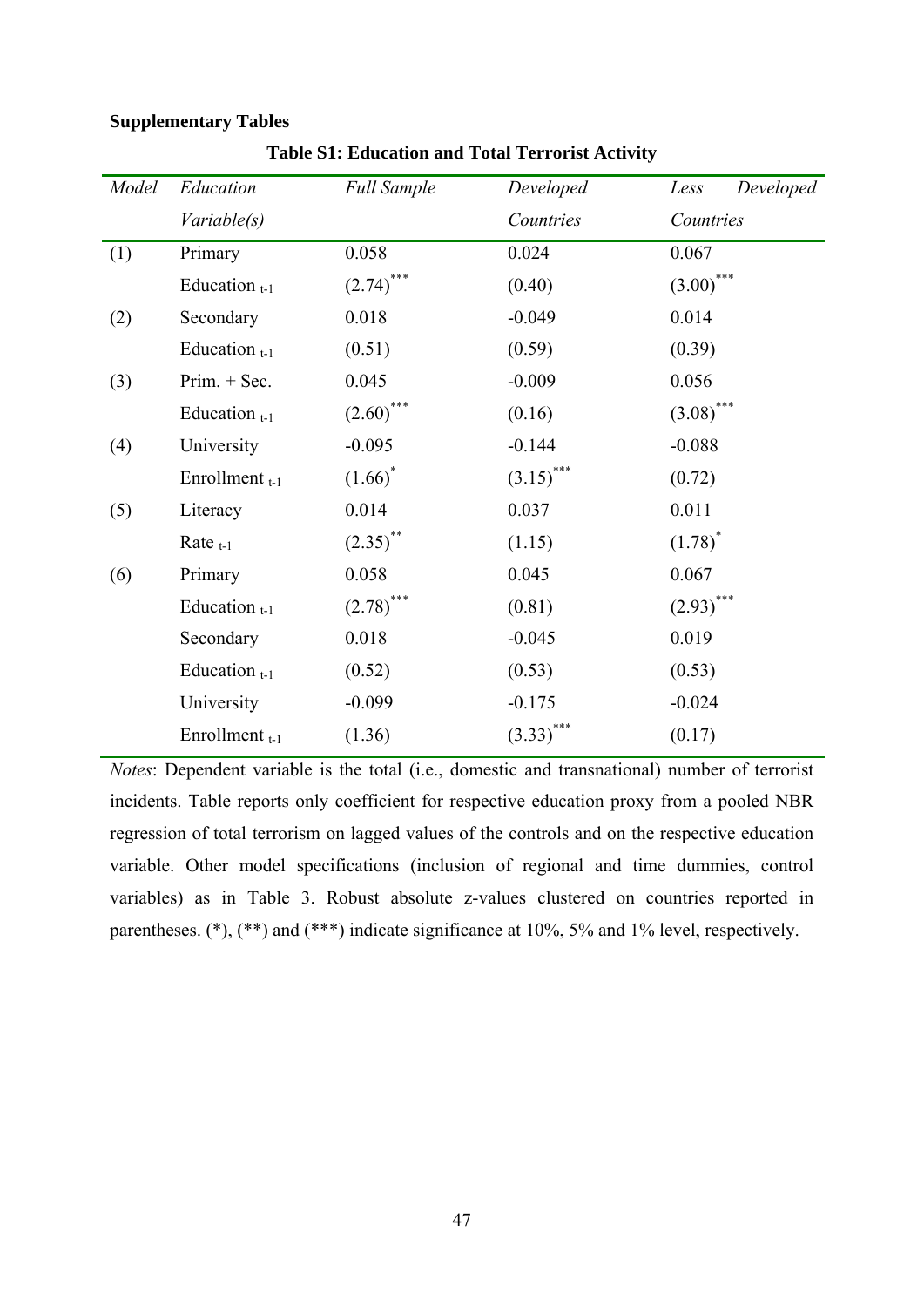| Model | Education                                                           | <b>Full Sample</b>      | Developed    | Developed<br>Less      |
|-------|---------------------------------------------------------------------|-------------------------|--------------|------------------------|
|       | Variable(s)                                                         |                         | Countries    | Countries              |
|       | Panel A: Zero-Inflated Negative Binomial Regression                 |                         |              |                        |
| (1)   | Primary                                                             | 0.064                   | 0.010        | 0.072                  |
|       | Education $_{t-1}$                                                  | $(2.89)$ ***            | (0.14)       | $***$<br>(3.06)        |
| (2)   | Secondary                                                           | 0.029                   | $-0.129$     | 0.039                  |
|       | Education $_{t-1}$                                                  | (0.77)                  | (1.30)       | (1.09)                 |
| (3)   | $Prim. + Sec.$                                                      | 0.054                   | $-0.057$     | 0.068                  |
|       | Education $_{t-1}$                                                  | (3.12)                  | (0.95)       | (3.66)                 |
| (4)   | University                                                          | $-0.092$                | $-0.168$     | $-0.111$               |
|       | Enrollment <sub>t-1</sub>                                           | (1.58)                  | $(3.10)$ *** | (0.81)                 |
| (5)   | Literacy                                                            | 0.015                   | $-0.013$     | 0.011                  |
|       | Rate $_{t-1}$                                                       | $(2.39)$ **             | (0.22)       | $(1.73)^{*}$           |
| (6)   | Primary                                                             | 0.066                   | 0.016        | 0.073                  |
|       | Education $_{t-1}$                                                  | ***<br>(3.05)           | (0.26)       | $(3.02)$ ***           |
|       | Secondary                                                           | 0.031                   | $-0.147$     | 0.047                  |
|       | Education $_{t-1}$                                                  | (0.85)                  | (1.48)       | (1.31)                 |
|       | University                                                          | $-0.099$                | $-0.197$     | $-0.034$               |
|       | Enrollment <sub>t-1</sub>                                           | (1.34)                  | $(3.49)$ *** | (0.21)                 |
|       | Panel B: Generalized Estimation Equation Regression with AR(1) term |                         |              |                        |
| (1)   | Primary                                                             | 0.050                   | 0.109        | 0.054                  |
|       | Education $_{t-1}$                                                  | $(2.65)$ <sup>***</sup> | (1.22)       | $(2.69)$ ***           |
| (2)   | Secondary                                                           | 0.041                   | $-0.012$     | 0.037                  |
|       | Education $_{t-1}$                                                  | (1.07)                  | (0.18)       | (0.90)                 |
| (3)   | $Prim. + Sec.$                                                      | 0.044                   | 0.023        | 0.052                  |
|       | Education $_{t-1}$                                                  | (2.50)                  | (0.26)       | (2.99)                 |
| (4)   | University                                                          | $-0.097$                | $-0.081$     | $-0.137$               |
|       | Enrollment $_{t-1}$                                                 | $(2.39)$ **             | (1.49)       | $(1.68)^*$             |
| (5)   | Literacy                                                            | 0.012                   | 0.054        | 0.011                  |
|       | Rate $_{t-1}$                                                       | $(1.95)^*$              | $(2.12)$ **  | $(1.77)^*$             |
| (6)   | Primary                                                             | 0.052                   | 0.138        | 0.053                  |
|       | Education $_{t-1}$                                                  | ***<br>(2.64)           | (1.42)       | $(2.55)$ <sup>**</sup> |
|       | Secondary                                                           | 0.040                   | 0.016        | 0.039                  |
|       | Education $_{t-1}$                                                  | (1.12)                  | (0.23)       | (1.04)                 |
|       | University                                                          | $-0.098$                | $-0.152$     | $-0.092$               |
|       | Enrollment <sub>t-1</sub>                                           | $(2.17)$ <sup>**</sup>  | $(1.99)$ **  | (1.05)                 |

**Table S2: Results from Alternative Estimation Techniques** 

*Notes*: Dependent variable is the number of domestic terrorist incidents. Table reports only coefficient for respective education proxy from a pooled zero-inflated NBR regression (Panel A) and a panel generalized estimation equation model (Panel B). Inflation variable in Panel A is democracy. In Panel B it is controlled for an AR(1) term. Other model specifications (inclusion of regional and time dummies, control variables) as in Table 3. Robust absolute zvalues clustered on countries reported in parentheses. (\*), (\*\*) and (\*\*\*) indicate significance at 10%, 5% and 1% level, respectively.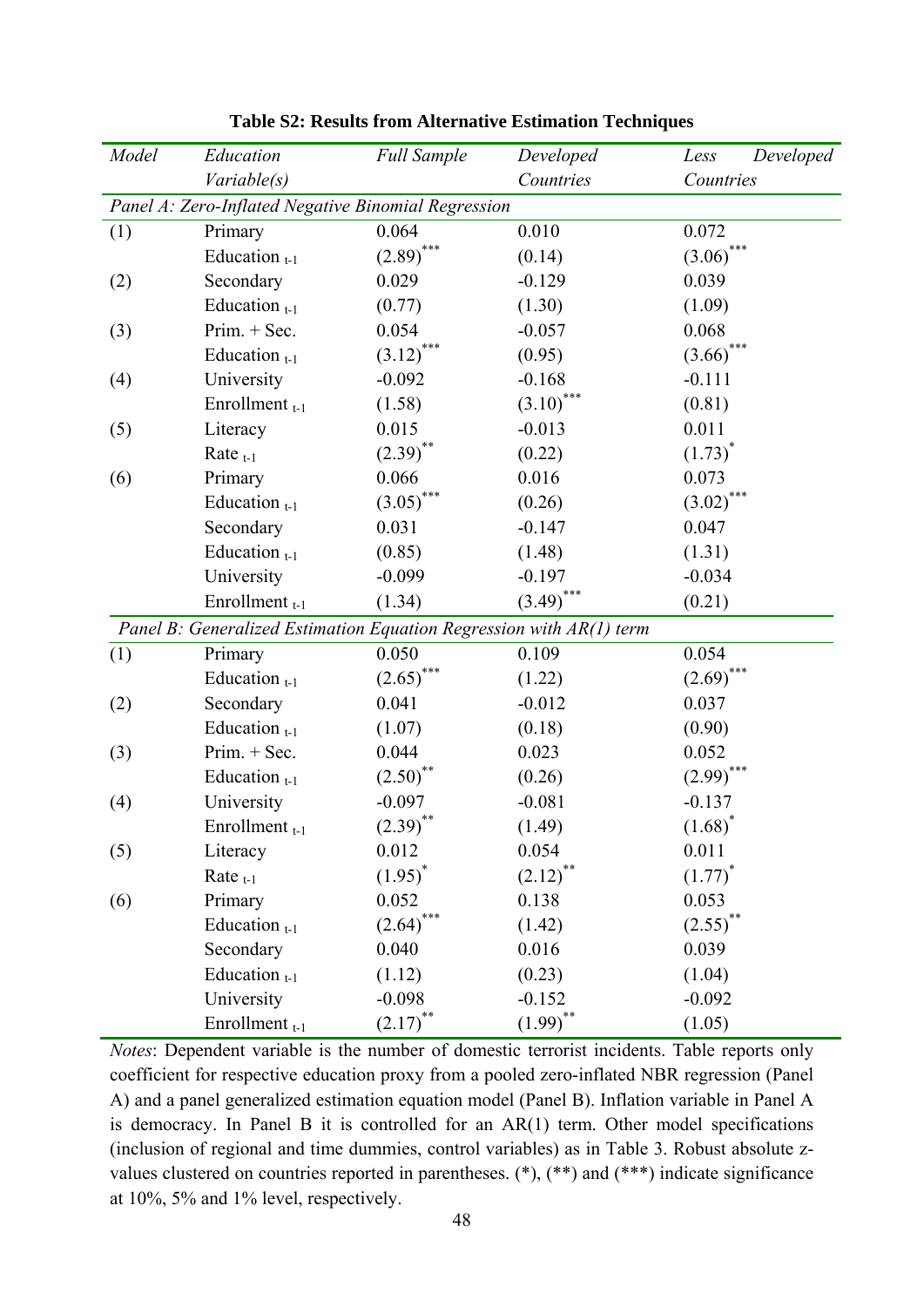| Model | Education           | <b>Full Sample</b>     | Developed              | Developed<br>Less      |
|-------|---------------------|------------------------|------------------------|------------------------|
|       | Variable(s)         |                        | Countries              | Countries              |
| (1)   | Primary             | 0.052                  | 0.006                  | 0.056                  |
|       | Education $_{t-1}$  | $(2.41)$ <sup>**</sup> | (0.08)                 | $(2.49)$ **            |
| (2)   | Secondary           | 0.019                  | $-0.028$               | 0.001                  |
|       | Education $_{t-1}$  | (0.47)                 | (0.30)                 | (0.02)                 |
| (3)   | $Prim. + Sec.$      | 0.044                  | $-0.019$               | 0.044                  |
|       | Education $_{t-1}$  | $(2.46)$ <sup>**</sup> | (0.27)                 | $(2.32)$ <sup>**</sup> |
| (4)   | University          | $-0.076$               | $-0.168$               | $-0.039$               |
|       | Enrollment $_{t-1}$ | (1.06)                 | $(1.98)$ <sup>**</sup> | (0.19)                 |
| (5)   | Literacy            | 0.014                  | 0.063                  | 0.010                  |
|       | Rate $_{t-1}$       | $(1.97)$ <sup>**</sup> | (1.19)                 | (1.29)                 |
| (6)   | Primary             | 0.053                  | 0.034                  | 0.056                  |
|       | Education $_{t-1}$  | $(2.50)$ <sup>**</sup> | (0.43)                 | $(2.38)$ **            |
|       | Secondary           | 0.021                  | $-0.024$               | 0.006                  |
|       | Education $_{t-1}$  | (0.54)                 | (0.232)                | (0.13)                 |
|       | University          | $-0.084$               | $-0.188$               | 0.020                  |
|       | Enrollment $_{t-1}$ | (0.94)                 | $(2.12)$ <sup>**</sup> | (0.08)                 |

**Table S3: Long-Run Effect of Education on Domestic Terrorism** 

*Notes*: Table reports only coefficient for respective education proxy from a pooled NBR regression of six-year averages of terrorism on contemporaneous values of the controls and on lagged values (i.e., average values of education in the previous six-year period) of the respective education variable. Other model specifications (dependent variable, inclusion of regional and time dummies, control variables) as in Table 3. Robust absolute z-values clustered on countries reported in parentheses. (\*\*) indicates significance at 5%.